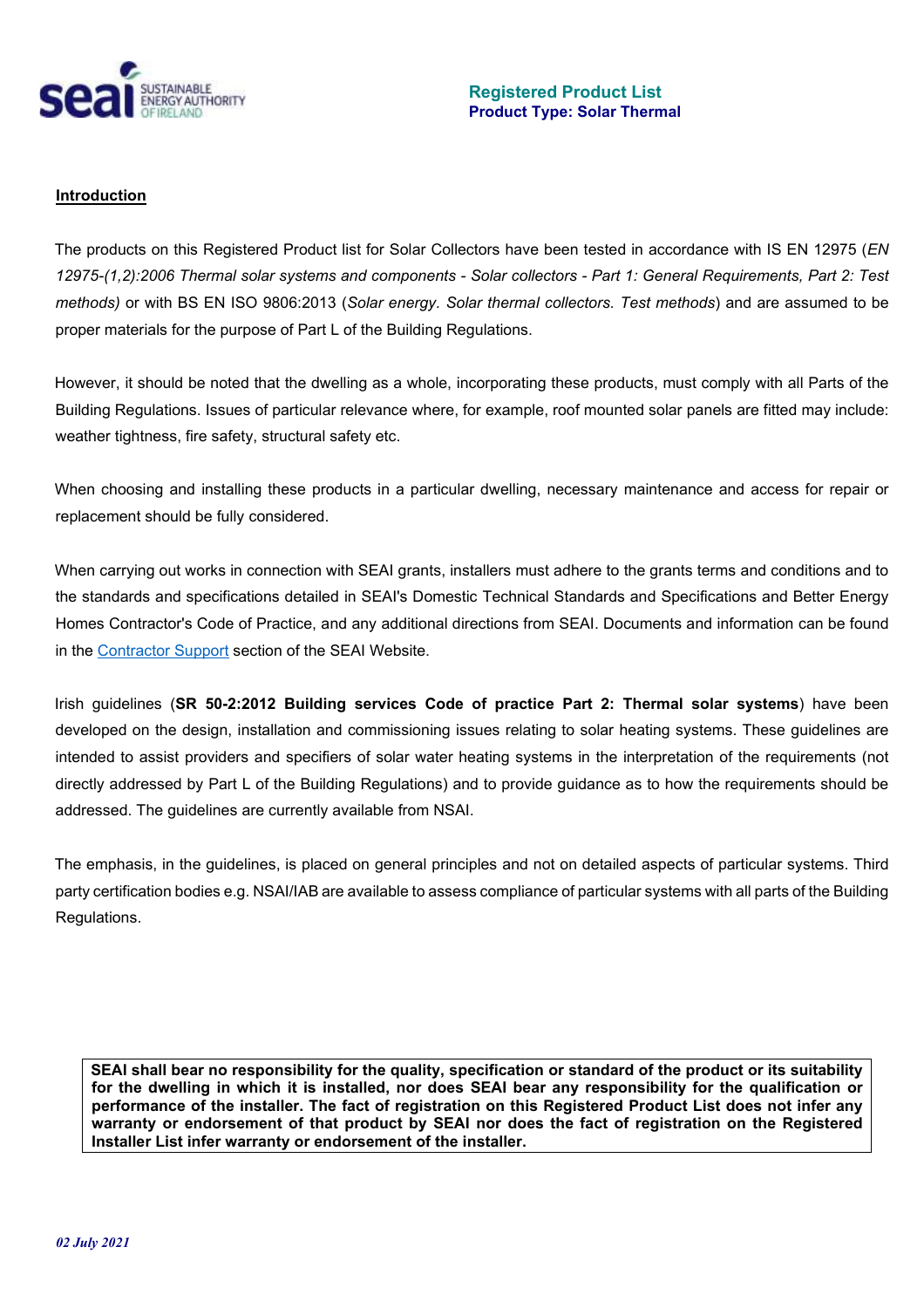

| <b>MANUFACTURER / BRAND NAME:</b>             |       | <b>Absol Natural Energy Systems</b> |                                 |                |                         |
|-----------------------------------------------|-------|-------------------------------------|---------------------------------|----------------|-------------------------|
| Supplier details:<br><b>Absol NES</b>         |       | Tel: 0909747969                     | <b>Email:</b> bos@absol.ie Web: | www.absol.ie   |                         |
| <b>Make</b>                                   | Model | <b>Model Number:</b>                | Date Recorded:                  | CollectorType: | <b>SEAI Product ID:</b> |
| <b>Absol Natural</b><br><b>Energy Systems</b> | AbSol | 202 / 234                           | 26/07/2010                      | Plate          | <b>SEI-ST-497 P</b>     |

| <b>MANUFACTURER / BRAND NAME:</b>            |              | <b>Absolute Solar Power</b> |                                      |                              |                         |
|----------------------------------------------|--------------|-----------------------------|--------------------------------------|------------------------------|-------------------------|
| Supplier details:<br>Absolute Solar<br>Power |              | Tel: 0469552706             | Email:<br>sales@absolutesolar.i<br>е | Web:<br>www.absolutesolar.ie |                         |
| <b>Make</b>                                  | <b>Model</b> | <b>Model Number:</b>        | Date Recorded:                       | CollectorType:               | <b>SEAI Product ID:</b> |
| Absolute Solar<br>Power                      | CPC 6/12/18  | <b>INOX</b>                 | 17/11/2009                           | Tube                         | <b>SEI-ST-447 T</b>     |

|                                |            | <b>MANUFACTURER / BRAND NAME: AES Solar Systems</b> |                |                            |                         |
|--------------------------------|------------|-----------------------------------------------------|----------------|----------------------------|-------------------------|
| Supplier details:<br>Herr Ltd. |            | Tel: 0429377689                                     | Email: N/A     | Web:<br>www.aessolar.co.uk |                         |
| <b>Make</b>                    | Model      | <b>Model Number:</b>                                | Date Recorded: | CollectorType:             | <b>SEAI Product ID:</b> |
| <b>AES</b>                     | <b>AES</b> | A/B/C/D/E/F/G/H/I/J/K                               | 03/04/2006     | Plate                      | SEI-ST-97 T             |

| MANUFACTURER / BRAND NAME : AkoTec     |           | Website: www.akotec.de |                             |                          |                         |
|----------------------------------------|-----------|------------------------|-----------------------------|--------------------------|-------------------------|
| Supplier details:<br>Enerdrive Ireland |           | Tel: 061 377590        | Email:<br>info@enerdrive.ie | Web:<br>www.enerdrive.ie |                         |
| <b>Make</b>                            | Model     | <b>Model Number:</b>   | Date Recorded:              | CollectorType:           | <b>SEAI Product ID:</b> |
| AkoTec                                 | OEM Vario | 1000/2000/3000         | 20/05/2009                  | Tube                     | <b>SEI-ST-415 T</b>     |

| MANUFACTURER / BRAND NAME : AMK - Solac Systems AG            |              |                                                                  |                |                                |                         |
|---------------------------------------------------------------|--------------|------------------------------------------------------------------|----------------|--------------------------------|-------------------------|
| Supplier details:<br><b>Progressive Solar</b><br>Heating Ltd. |              | Tel: 023 8850010<br>Email:<br>sales@progressivesol<br>ar.ie<br>₫ |                | Web:<br>www.progressivesolar.i |                         |
| <b>Make</b>                                                   | <b>Model</b> | <b>Model Number:</b>                                             | Date Recorded: | CollectorType:                 | <b>SEAI Product ID:</b> |
| <b>AMK</b>                                                    | Eco          | 10                                                               | 12/04/2010     | Tube                           | <b>SEI-ST-478 T</b>     |
| <b>AMK</b>                                                    | <b>LBC</b>   | 10                                                               | 08/10/2008     | Tube                           | <b>SEI-ST-372 T</b>     |
| <b>AMK</b>                                                    | <b>OPC</b>   | 10                                                               | 11/04/2007     | Tube                           | <b>SEI-ST-201 T</b>     |
| <b>AMK</b>                                                    | <b>OPC</b>   | 15                                                               | 11/04/2007     | Tube                           | <b>SEI-ST-200 T</b>     |
| <b>AMK</b>                                                    | <b>DRC</b>   | 10                                                               | 06/10/2008     | Tube                           | <b>SEI-ST-367 T</b>     |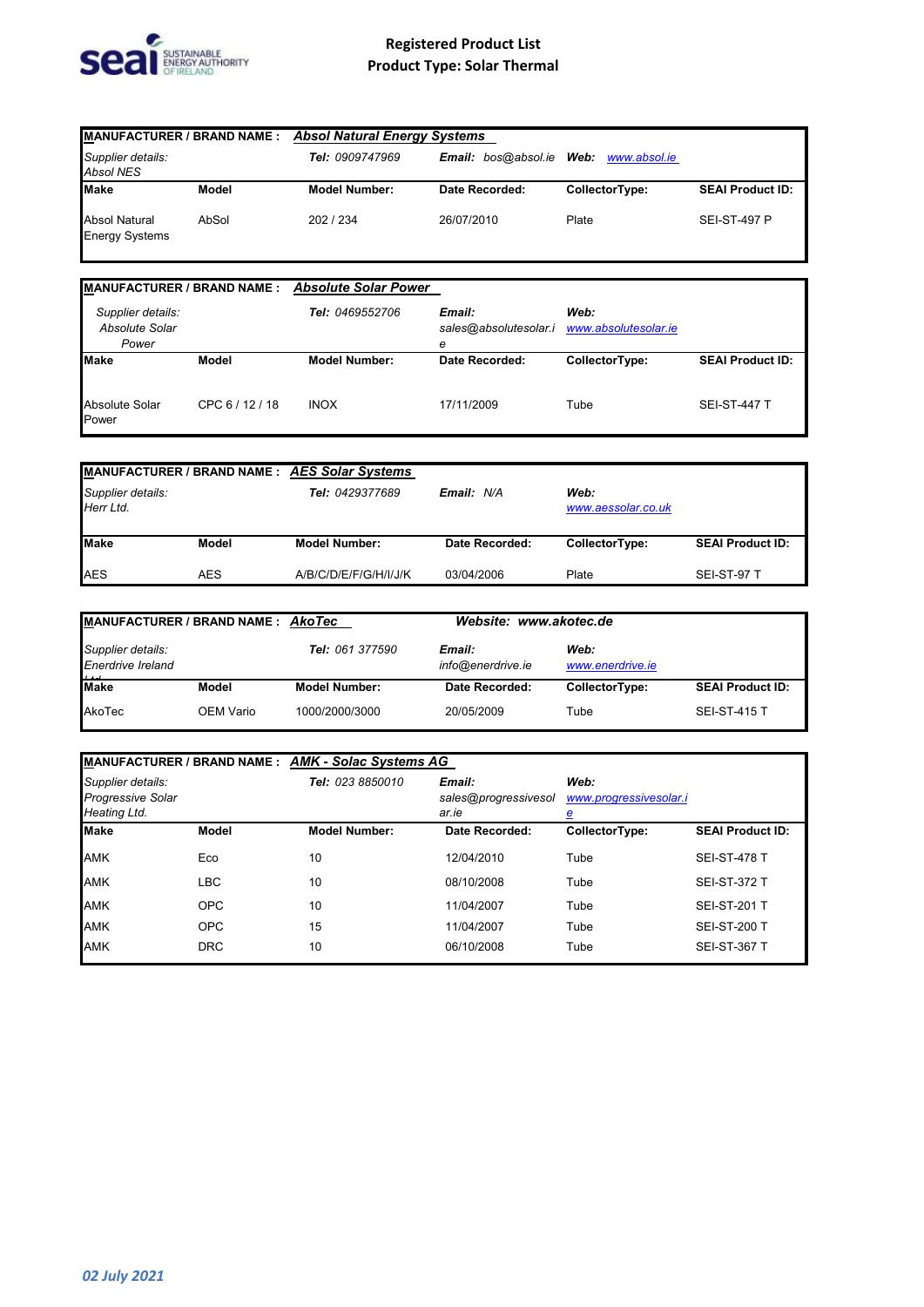

|                                  |              | MANUFACTURER / BRAND NAME : Apricus Solar Co. | Website: www.apricus.com       |      |                         |
|----------------------------------|--------------|-----------------------------------------------|--------------------------------|------|-------------------------|
| Supplier details:<br>CoolSky Ltd |              | Tel: +44 (0)28 9182 9470                      | Email: info@cool-<br>sky.co.uk | Web: | www.cool-sky.co.uk      |
| <b>Make</b>                      | <b>Model</b> | <b>Model Number:</b>                          | Date Recorded: CollectorType:  |      | <b>SEAI Product ID:</b> |
| Apricus                          | <b>ETC</b>   | 10                                            | 25/11/2019                     | Tube | <b>SEI-ST-604 T</b>     |
| Apricus                          | <b>ETC</b>   | 18                                            | 25/11/2019                     | Tube | <b>SEI-ST-605 T</b>     |
| Apricus                          | <b>ETC</b>   | 20                                            | 25/11/2019                     | Tube | <b>SEI-ST-606 T</b>     |
| Apricus                          | <b>ETC</b>   | 22                                            | 25/11/2019                     | Tube | <b>SEI-ST-607 T</b>     |
| Apricus                          | <b>ETC</b>   | 30                                            | 25/11/2019                     | Tube | <b>SEI-ST-608 T</b>     |
| Apricus                          | AP           | 10                                            | 22/09/2006                     | Tube | <b>SEI-ST-157 T</b>     |
| Apricus                          | AP           | 30                                            | 22/09/2006                     | Tube | <b>SEI-ST-160 T</b>     |
| Apricus                          | AP           | 22                                            | 22/09/2006                     | Tube | <b>SEI-ST-159 T</b>     |
| Apricus                          | AP           | 18                                            | 22/09/2006                     | Tube | <b>SEI-ST-158 T</b>     |
| Apricus                          | AP           | 20                                            | 03/03/2006                     | Tube | <b>SEI-ST-161 T</b>     |

| MANUFACTURER / BRAND NAME: Aquasol Solartechnik<br>Supplier details:<br><b>Barrett Solar Ltd.</b> |       |                                                         | Website:       | www.aquasol-solartechnik.de |                         |
|---------------------------------------------------------------------------------------------------|-------|---------------------------------------------------------|----------------|-----------------------------|-------------------------|
|                                                                                                   |       | <b>Tel:</b> 01 2897832<br>Email:<br>neil@marrind.iol.ie |                | Web: N/A                    |                         |
| Make                                                                                              | Model | <b>Model Number:</b>                                    | Date Recorded: | CollectorType:              | <b>SEAI Product ID:</b> |
| Aquasol                                                                                           | AS    | Range                                                   | 22/03/2006     | Plate                       | SEI-ST-24 P             |

|                                                                                            |              | MANUFACTURER / BRAND NAME : Arcon-Solarvarme A/S                                       | www.arcon.dk<br>Website:                                            |                                                                                     |                         |
|--------------------------------------------------------------------------------------------|--------------|----------------------------------------------------------------------------------------|---------------------------------------------------------------------|-------------------------------------------------------------------------------------|-------------------------|
| Supplier details:<br>Darionti<br><b>Ecologics Ltd</b><br><b>Next Gen Heat</b><br>Nivektron |              | Tel: 023 42728<br><b>Tel:</b> 01 6262333<br>Tel: 044 9390005<br><b>Tel: 091 867200</b> | Email:<br>info@woodheat.ie<br>Email:<br>info@ecologics.ie<br>Email: | Web: www.woodheat.ie<br>Web: www.ecologics.ie<br>Web:<br>www.nextgenheat.ie<br>Web: |                         |
| <b>Make</b>                                                                                | Model        | <b>Model Number:</b>                                                                   | Date Recorded:                                                      | CollectorType:                                                                      | <b>SEAI Product ID:</b> |
| <b>ARCON</b>                                                                               | НT           | SA                                                                                     | 30/05/2008                                                          | Plate                                                                               | <b>SEI-ST-330 P</b>     |
| <b>ARCON</b>                                                                               | <b>ARCON</b> | STU-VN                                                                                 | 02/03/2006                                                          | Plate                                                                               | SEI-ST-1 P              |

| MANUFACTURER / BRAND NAME : Ariston<br>Supplier details:<br><b>Dublin Providers Ltd</b> |              |                                                |                | Website: www.ariston.co.uk |                         |  |
|-----------------------------------------------------------------------------------------|--------------|------------------------------------------------|----------------|----------------------------|-------------------------|--|
|                                                                                         |              | Tel: 05343977<br>Email:<br>liam.bennett@dpl.ie |                | Web: N/A                   |                         |  |
| <b>Make</b>                                                                             | Model        | <b>Model Number:</b>                           | Date Recorded: | CollectorType:             | <b>SEAI Product ID:</b> |  |
| Ariston                                                                                 | SOLARcomfort | $\blacksquare$                                 | 21/08/2008     | Plate                      | <b>SEI-ST-358 P</b>     |  |

| MANUFACTURER / BRAND NAME : AS Solar GmbH                |              |                                   | www.as-solar.com<br>Website:                                     |                                                            |                         |
|----------------------------------------------------------|--------------|-----------------------------------|------------------------------------------------------------------|------------------------------------------------------------|-------------------------|
| Supplier details:<br>Enerdrive Ireland<br>Ltd<br>Solaris |              | Tel: 061 377590<br>Tel: 026 21014 | Email:<br>info@enerdrive.ie<br>Email: info@solaris-<br>energy.ie | Web:<br>www.enerdrive.ie<br>Web: www.solaris-<br>energy.ie |                         |
| <b>Make</b>                                              | <b>Model</b> | <b>Model Number:</b>              | Date Recorded:                                                   | CollectorType:                                             | <b>SEAI Product ID:</b> |
| <b>AS Solar</b>                                          | AS           | $FK - 2.3$                        | 15/06/2007                                                       | Plate                                                      | <b>SEI-ST-233 P</b>     |
| <b>AS Solar</b>                                          | <b>CPC</b>   | 6/12/18                           | 06/07/2007                                                       | Tube                                                       | <b>SEI-ST-245 T</b>     |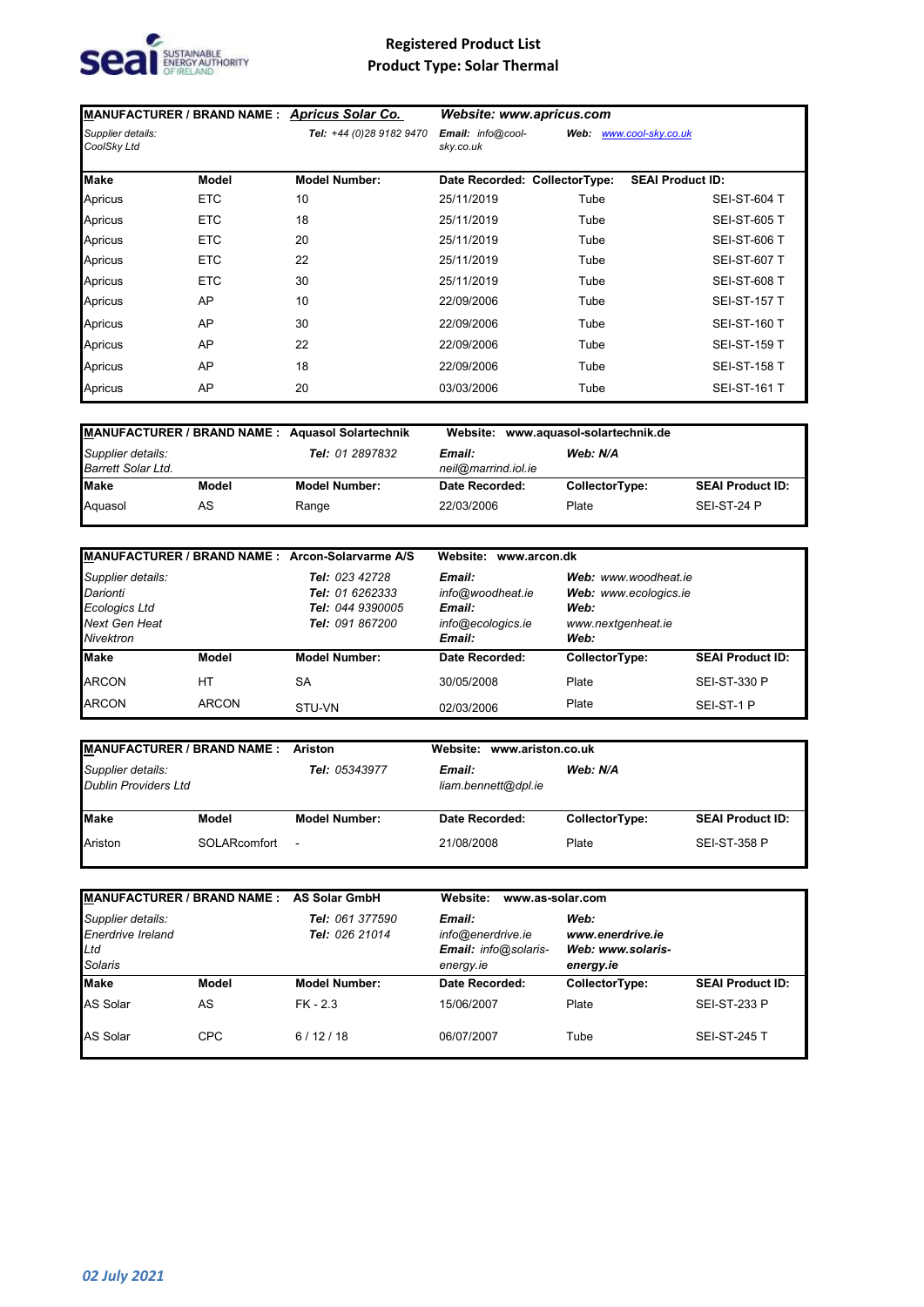

| <b>MANUFACTURER / BRAND NAME:</b><br>Supplier details:<br><b>Unitherm Heating</b><br>Systems |            | <b>Astersa Aplicaciones Solares</b>                    |                            |                |                         |
|----------------------------------------------------------------------------------------------|------------|--------------------------------------------------------|----------------------------|----------------|-------------------------|
|                                                                                              |            | Email: info@uni-<br><b>Tel: 091380038</b><br>therm.net | Web: www.uni-<br>therm.net |                |                         |
| <b>Make</b>                                                                                  | Model      | <b>Model Number:</b>                                   | Date Recorded:             | CollectorType: | <b>SEAI Product ID:</b> |
| Astersa                                                                                      | Solartherm | AS 2/2.4/2.6                                           | 19/03/2009                 | Plate          | <b>SEI-ST-406 P</b>     |

| <b>MANUFACTURER / BRAND NAME:</b>           |             | <b>Astersa Aplicaciones Solares</b> |                                                                  |                |                         |
|---------------------------------------------|-------------|-------------------------------------|------------------------------------------------------------------|----------------|-------------------------|
| Supplier details:<br><b>Activ8 Energies</b> |             | Tel: 042 9690352                    | Email:<br>Web:<br>info@activ8energies.c<br>www.activ8energies.co |                |                         |
| <b>Make</b>                                 | Model       | <b>Model Number:</b>                | Date Recorded:                                                   | CollectorType: | <b>SEAI Product ID:</b> |
| <b>Atlas Solar</b>                          | Atlas Solar | IDMK 125 / 25                       | 08/10/2008                                                       | Plate          | <b>SEI-ST-371 P</b>     |
| <b>Atlas Solar</b>                          | Atlas Solar | FK 7300                             | 18/03/2009                                                       | Plate          | <b>SEI-ST-405 P</b>     |

| <b>MANUFACTURER / BRAND NAME: ATON Zonne Energiesystemen</b> |                          |                                                                                   |                |                       |                         |
|--------------------------------------------------------------|--------------------------|-----------------------------------------------------------------------------------|----------------|-----------------------|-------------------------|
| Supplier details:<br>Renewables Ireland<br>Limited           |                          | Web:<br>048 93344488<br>Email:<br>Tel:<br>sales@renewablesirel<br>and.com<br>.com |                | www.renewablesireland |                         |
| <b>Make</b>                                                  | Model                    | <b>Model Number:</b>                                                              | Date Recorded: | CollectorType:        | <b>SEAI Product ID:</b> |
| Aton                                                         | С                        | 22                                                                                | 25/06/2010     | Plate                 | <b>SEI-ST-488 P</b>     |
| Aton                                                         | $\overline{\phantom{0}}$ | C.2.6/7                                                                           | 26/04/2006     | Plate                 | <b>SEI-ST-109 P</b>     |

| MANUFACTURER / BRAND NAME: Austria Email                                                               |              |                                                                |                                       |                                                                                                                             |                         |
|--------------------------------------------------------------------------------------------------------|--------------|----------------------------------------------------------------|---------------------------------------|-----------------------------------------------------------------------------------------------------------------------------|-------------------------|
| Supplier details:<br>Ferm Eng. Ltd.<br>Switch Source Ltd.<br><b>Technical Energy</b><br>Solutions Ltd. |              | Tel: 074 9740768<br>Tel: 048 2076111<br><b>Tel: 051 357033</b> | Email:<br>Email:<br>uk<br>info@tes.ie | <b>Email:</b> im@fermeng.ie Web: www.fermeng.ie<br>Web:<br>info@switchsource.co. www.switchsource.co.u<br>k Web: www.tes.ie |                         |
| <b>Make</b>                                                                                            | <b>Model</b> | <b>Model Number:</b>                                           | Date Recorded:                        | CollectorType:                                                                                                              | <b>SEAI Product ID:</b> |
| Austria Email                                                                                          | <b>IMK</b>   | 25                                                             | 15/02/2007                            | Plate                                                                                                                       | <b>SEI-ST-186 P</b>     |
| Austria Email                                                                                          | Sunlight     | R <sub>2502</sub>                                              | 15/02/2007                            | Plate                                                                                                                       | <b>SEI-ST-185 P</b>     |

| <b>MANUFACTURER / BRAND NAME:</b>       |       | Website: www.batec.dk<br><b>Batec</b> |                               |                |                         |
|-----------------------------------------|-------|---------------------------------------|-------------------------------|----------------|-------------------------|
| Supplier details:<br>Barrett Solar Ltd. |       | Tel: 01 2897832                       | Email:<br>neil@marrind.iol.ie | Web: N/A       |                         |
| <b>Make</b>                             | Model | <b>Model Number:</b>                  | Date Recorded:                | CollectorType: | <b>SEAI Product ID:</b> |
| <b>Batec</b>                            | BA    | 22                                    | 22/03/2006                    | Plate          | SEI-ST-34 P             |
| <b>Batec</b>                            | BA    | 30                                    | 22/03/2006                    | Plate          | SEI-ST-35 P             |

| MANUFACTURER / BRAND NAME : Baymak Baxi             |       |                                                                                   |                | Website: www.baymak.com.tr |                         |
|-----------------------------------------------------|-------|-----------------------------------------------------------------------------------|----------------|----------------------------|-------------------------|
| Supplier details:<br>Joule Energy<br>Solutions Ltd. |       | Tel: 01 6286489<br>Email:<br>ibarrett@joulesolutions www.joulesolutions.ie<br>.ie |                | Web:                       |                         |
| <b>Make</b>                                         | Model | <b>Model Number:</b>                                                              | Date Recorded: | CollectorType:             | <b>SEAI Product ID:</b> |
| Baymak Baxi                                         | ◠     | 811                                                                               | 16/06/2008     | Plate                      | <b>SEI-ST-336 P</b>     |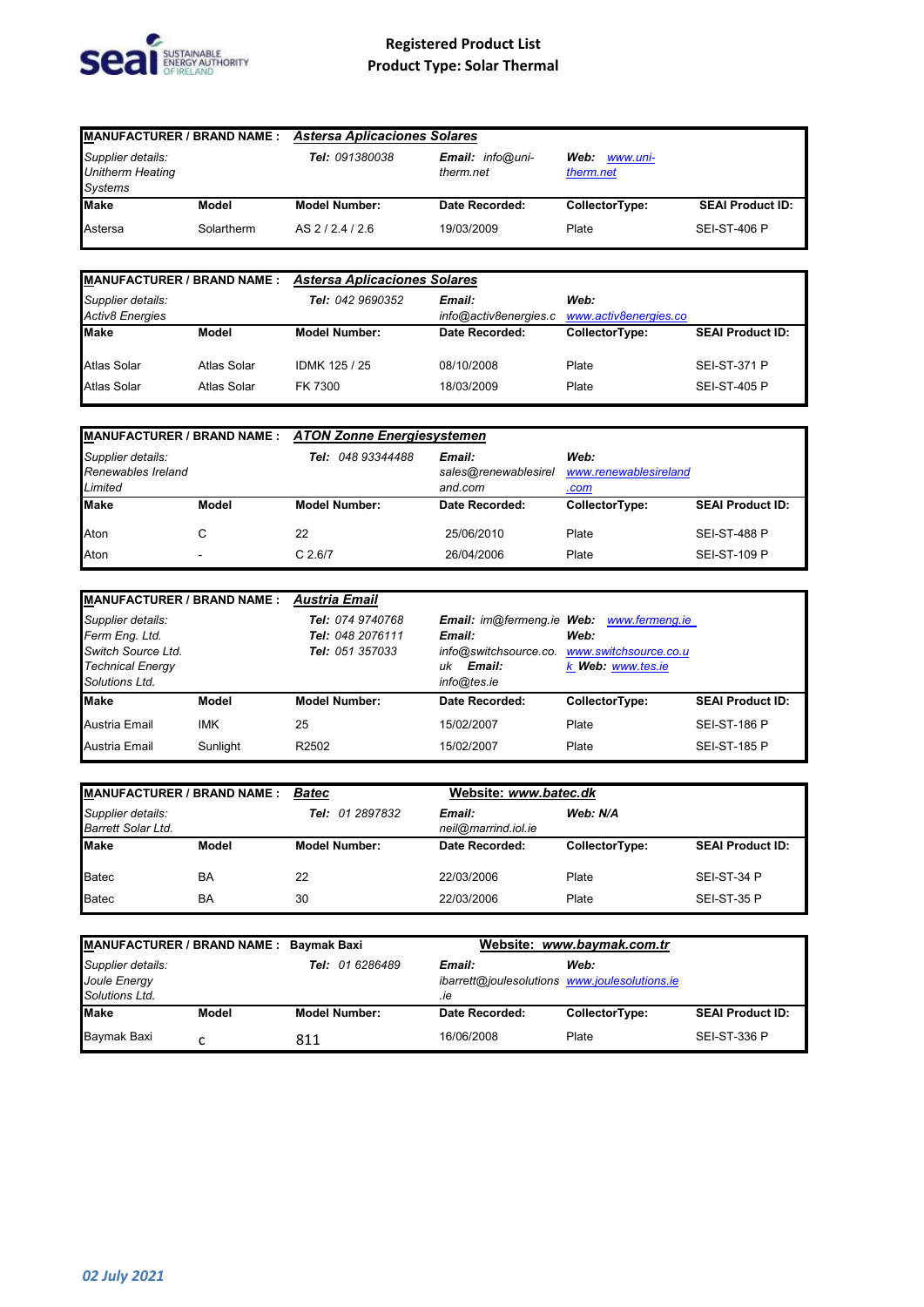

| <b>MANUFACTURER / BRAND NAME: Becker Solar</b> |         |                         |                             |                |                         |
|------------------------------------------------|---------|-------------------------|-----------------------------|----------------|-------------------------|
| Supplier details:<br><b>Becker Solar</b>       |         | <b>Tel: 087 6076162</b> | Email:<br>rwoods@eircom.net | Web: N/A       |                         |
| <b>Make</b>                                    | Model   | <b>Model Number:</b>    | Date Recorded:              | CollectorType: | <b>SEAI Product ID:</b> |
| Becker Solar                                   | YYJ-CO1 | 10/15/20/25/30          | 03/02/2011                  | Tube           | <b>SEI-ST-514 T</b>     |

|                                                                              |          | MANUFACTURER / BRAND NAME : Beijing Sunda Solar Energy Technology Co. Ltd. |                                        | Website: www.sundasolar.com                                         |                         |
|------------------------------------------------------------------------------|----------|----------------------------------------------------------------------------|----------------------------------------|---------------------------------------------------------------------|-------------------------|
| Supplier details:<br><b>Axis Solar</b><br>Technology Ltd.<br>Sunpeak Ireland |          | <i>071 9620000</i><br>Tel:<br>Tel: 091 595074                              | Email:<br>sales@sunpeakireland<br>.com | Web:<br>www.axis-<br>Web:<br>solar.ie<br>www.sunpeakireland.co<br>m |                         |
| <b>Make</b>                                                                  | Model    | <b>Model Number:</b>                                                       | Date Recorded:                         | CollectorType:                                                      | <b>SEAI Product ID:</b> |
| Sunda                                                                        | Seido 1  | 8/16                                                                       | 31/10/2008                             | Tube                                                                | <b>SEI-ST-380 T</b>     |
| Sunda                                                                        | Seido 5  | 8/16                                                                       | 31/10/2008                             | Tube                                                                | <b>SEI-ST-381 T</b>     |
| Sunda                                                                        | Seido 10 | 10/20                                                                      | 31/10/2008                             | Tube                                                                | <b>SEI-ST-382 T</b>     |

| MANUFACTURER / BRAND NAME : Bosch Thermotechnology Ltd. |            |                        |                               | Website: www.buderus.co.uk |                         |
|---------------------------------------------------------|------------|------------------------|-------------------------------|----------------------------|-------------------------|
| Supplier details: C &<br>F Quadrant Ltd.                |            | <b>Tel:</b> 01 6305700 | Email:<br>sales@cfquadrant.ie | Web:<br>www.cfguadrant.ie  |                         |
| <b>Make</b>                                             | Model      | <b>Model Number:</b>   | Date Recorded:                | CollectorType:             | <b>SEAI Product ID:</b> |
| <b>Buderus</b>                                          | <b>SKN</b> | $3.0$ s/w              | 21/08/2008                    | Plate                      | <b>SEI-ST-359 P</b>     |
| <b>Buderus</b>                                          | <b>SKS</b> | $4.0$ s/w              | 02/02/2010                    | Plate                      | <b>SEI-ST-463 P</b>     |
| <b>Buderus</b>                                          | <b>SKN</b> | $4.0$ s/w              | 21/08/2008                    | Plate                      | <b>SEI-ST-360 P</b>     |

|                                                           |                 | MANUFACTURER / BRAND NAME : CALPAK-CICERO HELLAS |                    | Website: www.calpak.gr |                         |
|-----------------------------------------------------------|-----------------|--------------------------------------------------|--------------------|------------------------|-------------------------|
| Supplier details:<br><b>RVR Energy</b><br>Technology Ltd. |                 | Tel: 064 6641344                                 | Email: info@rvr.ie | Web:<br>www.rvr.ie     |                         |
| <b>Make</b>                                               | <b>Model</b>    | <b>Model Number:</b>                             | Date Recorded:     | CollectorType:         | <b>SEAI Product ID:</b> |
| Calpak                                                    | <b>Sirius</b>   | 12                                               | 06/11/2007         |                        | <b>SEI-ST-276 T</b>     |
| Calpak                                                    | 200 / 240       | GA                                               | 13/10/2009         | Plate                  | <b>SEI-ST-443 P</b>     |
| Calpak                                                    | VTN Range       | 6/8/10/12/14/16                                  | 05/05/2006         | Tube                   | <b>SEI-ST-114 T</b>     |
| Calpak                                                    | <b>GS Range</b> | GS 200/240/250                                   | 05/05/2006         | Plate                  | <b>SEI-ST-113 P</b>     |

|                                               |                      | MANUFACTURER / BRAND NAME : Carey Glass Solar |                                 | Website: www.careyglasssolar.com |                         |
|-----------------------------------------------|----------------------|-----------------------------------------------|---------------------------------|----------------------------------|-------------------------|
| Supplier details:<br><b>Carey Glass Solar</b> |                      | Tel: 021 4355790                              | Email:<br>info@careyglasssolar. | Web:<br>www.careyglasssolar.co   |                         |
| <b>Make</b>                                   | <b>Model</b>         | <b>Model Number:</b>                          | Date Recorded:                  | CollectorType:                   | <b>SEAI Product ID:</b> |
| <b>Carey Glass</b><br>Solar                   | TS                   | 8/12/18/21                                    | 14/12/2010                      | Tube                             | <b>SEI-ST-509 T</b>     |
| <b>Carey Glass</b><br>Solar                   | Carey Glass<br>Solar | CG SFP 2.0                                    | 06/04/2009                      | Plate                            | <b>SEI-ST-410 P</b>     |
| <b>Carey Glass</b><br>Solar                   | T <sub>20</sub>      | w                                             | 14/10/2009                      | Tube                             | <b>SEI-ST-441 T</b>     |
| <b>Carey Glass</b><br>Solar                   | Carey Glass<br>Solar | T6 / T12 / T18                                | 03/12/2007                      | Tube                             | <b>SEI-ST-284 T</b>     |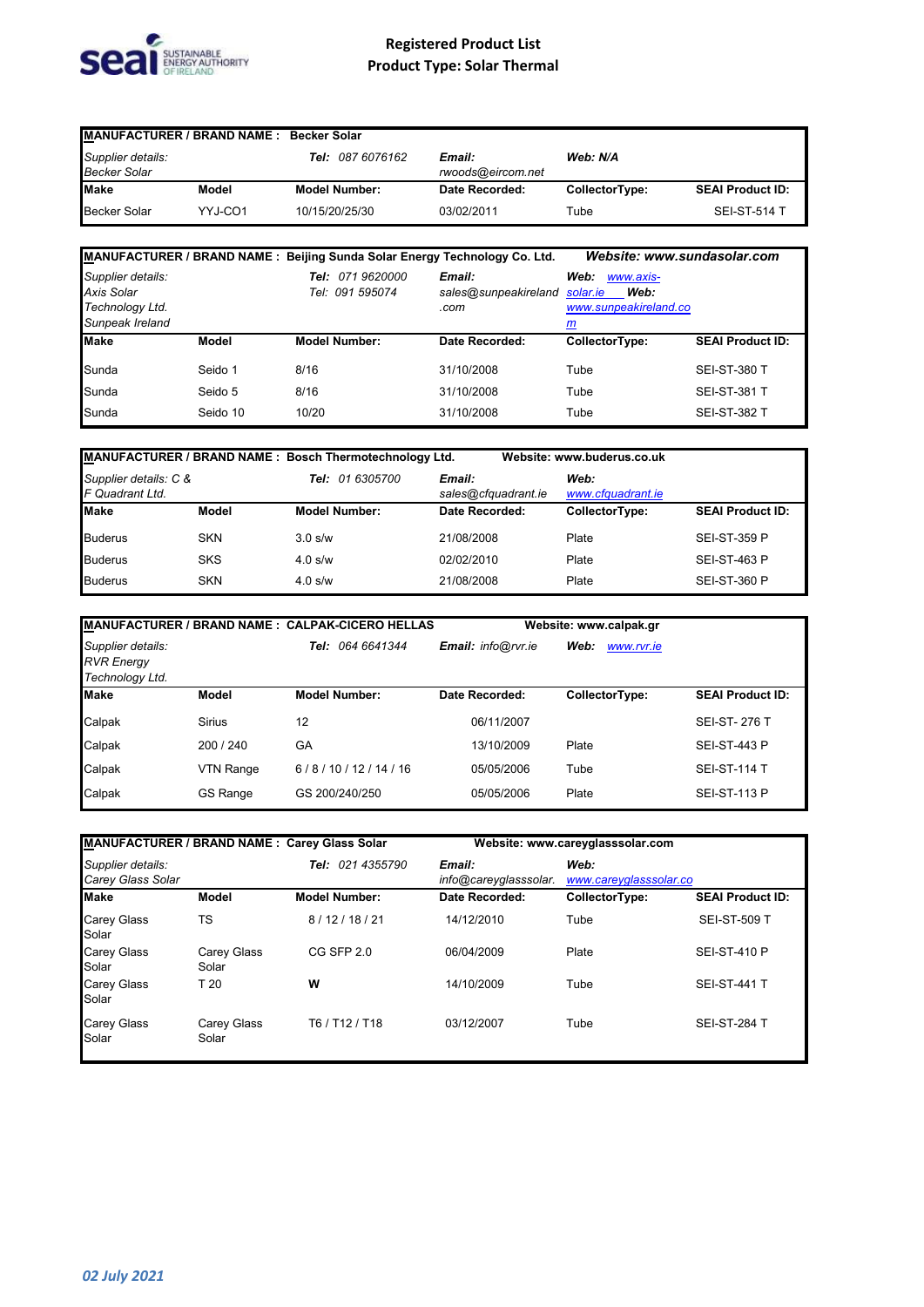

| MANUFACTURER / BRAND NAME : Carey Solar           |            |                        |                | Website: www.carey.ie |                         |  |  |
|---------------------------------------------------|------------|------------------------|----------------|-----------------------|-------------------------|--|--|
| Supplier details:<br>Sustainable<br>Sourcing Ltd. |            | <b>Tel: 051 384222</b> | Email: N/A     | Web: N/A              |                         |  |  |
| <b>Make</b>                                       | Model      | <b>Model Number:</b>   | Date Recorded: | CollectorType:        | <b>SEAI Product ID:</b> |  |  |
| <b>Carey Solar</b>                                | FP 3.0     | A                      | 25/11/2008     | Plate                 | <b>SEI-ST-386 P</b>     |  |  |
| <b>Carey Solar</b>                                | <b>SCM</b> | 12/15/20               | 06/04/2009     | Tube                  | <b>SEI-ST-409 T</b>     |  |  |

|                                                                                                    |              |           |                                                                  | MANUFACTURER / BRAND NAME : Changzhou Blueclean Solar Energy Co. Ltd.             | Website: www.sunstar-solar.com                  |                         |
|----------------------------------------------------------------------------------------------------|--------------|-----------|------------------------------------------------------------------|-----------------------------------------------------------------------------------|-------------------------------------------------|-------------------------|
| Supplier details:<br>Connaught Solar<br>Ecolodge<br>Renewables Ltd.<br>G & D Energy<br>Rating Ltd. |              | Tel:      | 086 8623557<br><b>Tel:</b> 01 6100736<br><b>Tel: 086 6014769</b> | Email:<br>tuamsolarcentre@hot<br>mail.com<br>Email:<br>info@ecolodge.ie<br>Email: | Web: N/A<br>Web:<br>www.ecolodge.ie<br>Web: N/A |                         |
| <b>Make</b>                                                                                        | <b>Model</b> |           | <b>Model Number:</b>                                             | <b>Date Recorded:</b>                                                             | CollectorType:                                  | <b>SEAI Product ID:</b> |
| Blueclean<br>Solar                                                                                 | SB-1800/58   | $12 - 30$ |                                                                  | 06/04/2009                                                                        | Tube                                            | <b>SEI-ST-407 T</b>     |

|                                                                                                              |           | MANUFACTURER / BRAND NAME : Changzhou Erjin Solar Energy |                                            | Website: www.erjinsolar.com                         |                         |
|--------------------------------------------------------------------------------------------------------------|-----------|----------------------------------------------------------|--------------------------------------------|-----------------------------------------------------|-------------------------|
| Supplier details:<br><b>Chirl Sourcing</b><br><b>Solutions</b><br>Environmental<br><b>Biofuel Power Ltd.</b> |           | Tel: 01 8774444<br><b>Tel: 086 8093051</b>               | Email:<br>$Email:$ murthomas@q<br>mail.com | Web:<br>ray@chirlsourcing.com www.chirlsourcing.com |                         |
| <b>Make</b>                                                                                                  | Model     | <b>Model Number:</b>                                     | Date Recorded:                             | CollectorType:                                      | <b>SEAI Product ID:</b> |
| <b>Eriin Solar</b>                                                                                           | SC-58-100 | $10-30$ range                                            | 12/03/2010                                 | Tube                                                | <b>SEI-ST-467 T</b>     |

|                                                                    |            | MANUFACTURER / BRAND NAME : Changzhou Erjin Solar Energy Co Ltd |                                         | Website: www.hisolar.com.cn |                         |
|--------------------------------------------------------------------|------------|-----------------------------------------------------------------|-----------------------------------------|-----------------------------|-------------------------|
| Supplier details:<br><b>Buckley Enterprise</b><br><b>Solutions</b> |            | Tel: 021 7332315                                                | Email:<br>christy1buckley@gmail<br>.com | Web: N/A                    |                         |
| <b>Make</b>                                                        | Model      | <b>Model Number:</b>                                            | Date Recorded:                          | CollectorType:              | <b>SEAI Product ID:</b> |
| Changzhou<br>He Jia Solar                                          | <b>HCA</b> | $58 - 20/30$                                                    | 24/02/2009                              | Tube                        | <b>SEI-ST-398 T</b>     |

I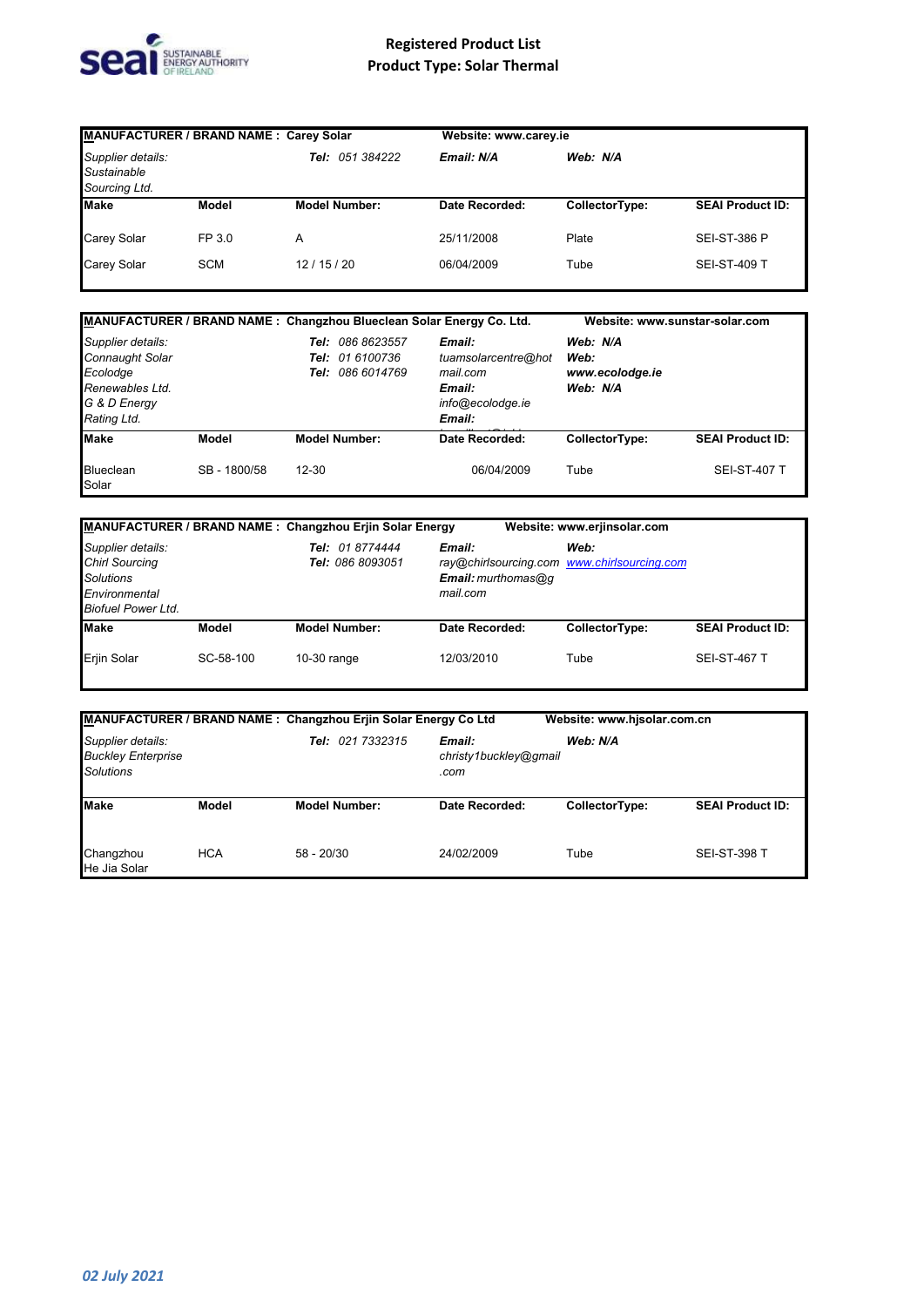

|                                                                  |                  |                                     | MANUFACTURER / BRAND NAME : Changzhou Sunpower Solar Water Heater Co. Ltd. |                                             | Website: www.sunpower-solar.com |
|------------------------------------------------------------------|------------------|-------------------------------------|----------------------------------------------------------------------------|---------------------------------------------|---------------------------------|
| Supplier details:<br><b>Fraber Enterprises</b><br>Ltd.<br>Wiztec |                  | Tel: 0449223261<br>Tel: 021 4316881 | Email:<br>fraber@indigo.ie<br>Email: solar@wiztec.ie                       | www.fraber.ie<br>Web:<br>Web: www.wiztec.ie |                                 |
| <b>Make</b>                                                      | <b>Model</b>     | <b>Model Number:</b>                | Date Recorded:                                                             | CollectorType:                              | <b>SEAI Product ID:</b>         |
| Sunpower                                                         | SPA-58 / 1800    | 12/18/20/24/<br>$30 - C$            | 18/09/2008                                                                 | Tube                                        | <b>SEI-ST-366 T</b>             |
| Sunpower                                                         | <b>SPA - H47</b> | 1500 - 20                           | 18/09/2008                                                                 | Tube                                        | <b>SEI-ST-365 T</b>             |

| MANUFACTURER / BRAND NAME : China Verysolar Ltd.                                                                        |              |                                                                                                 |                | Website: www.verysolar.com |                         |
|-------------------------------------------------------------------------------------------------------------------------|--------------|-------------------------------------------------------------------------------------------------|----------------|----------------------------|-------------------------|
| Supplier details:<br><b>Tel: 061 718838</b><br><b>Martin Slott</b><br>Tel: 086 6056117<br>RW<br>Sorensen<br>Contracting |              | Email:<br>Web: N/A<br>sustainableenergy01@<br>qmail.com<br>Email: peter.guinn06<br>@hotmail.com |                |                            |                         |
| <b>Make</b>                                                                                                             | Model        | <b>Model Number:</b>                                                                            | Date Recorded: | CollectorType:             | <b>SEAI Product ID:</b> |
| Verysolar                                                                                                               | TZ 58 - 1800 | $10 - 30 R$                                                                                     | 28/02/2008     | Tube                       | <b>SEI-ST-303 T</b>     |

| MANUFACTURER / BRAND NAME : Chromagen Solar Energy Systems             |       | Website: www.chromagen.biz |                                       |                |                         |
|------------------------------------------------------------------------|-------|----------------------------|---------------------------------------|----------------|-------------------------|
| Supplier details:<br>Tel: 01 2827336<br>Solar Energy<br><b>Systems</b> |       | Email: N/A                 | Web:<br>www.solarenergysyste<br>ms.ie |                |                         |
| <b>Make</b>                                                            | Model | <b>Model Number:</b>       | Date Recorded:                        | CollectorType: | <b>SEAI Product ID:</b> |
| Chromagen                                                              | СR    | 120                        | 08/05/2007                            | Plate          | <b>SEI-ST-217 P</b>     |

| MANUFACTURER / BRAND NAME : Citrin Solar GmbH               |       |                                            |                | Website: www.citrinsolar.de |                         |
|-------------------------------------------------------------|-------|--------------------------------------------|----------------|-----------------------------|-------------------------|
| Supplier details:<br>Tel: 087 2166754<br><b>Thomas Huss</b> |       | Email: hussthomas@t- Web: N/A<br>online.de |                |                             |                         |
| <b>Make</b>                                                 | Model | <b>Model Number:</b>                       | Date Recorded: | CollectorType:              | <b>SEAI Product ID:</b> |
| <b>Citrin Solar</b>                                         | СS    | 111 SF                                     | 25/07/2008     | Plate                       | <b>SEI-ST-353 P</b>     |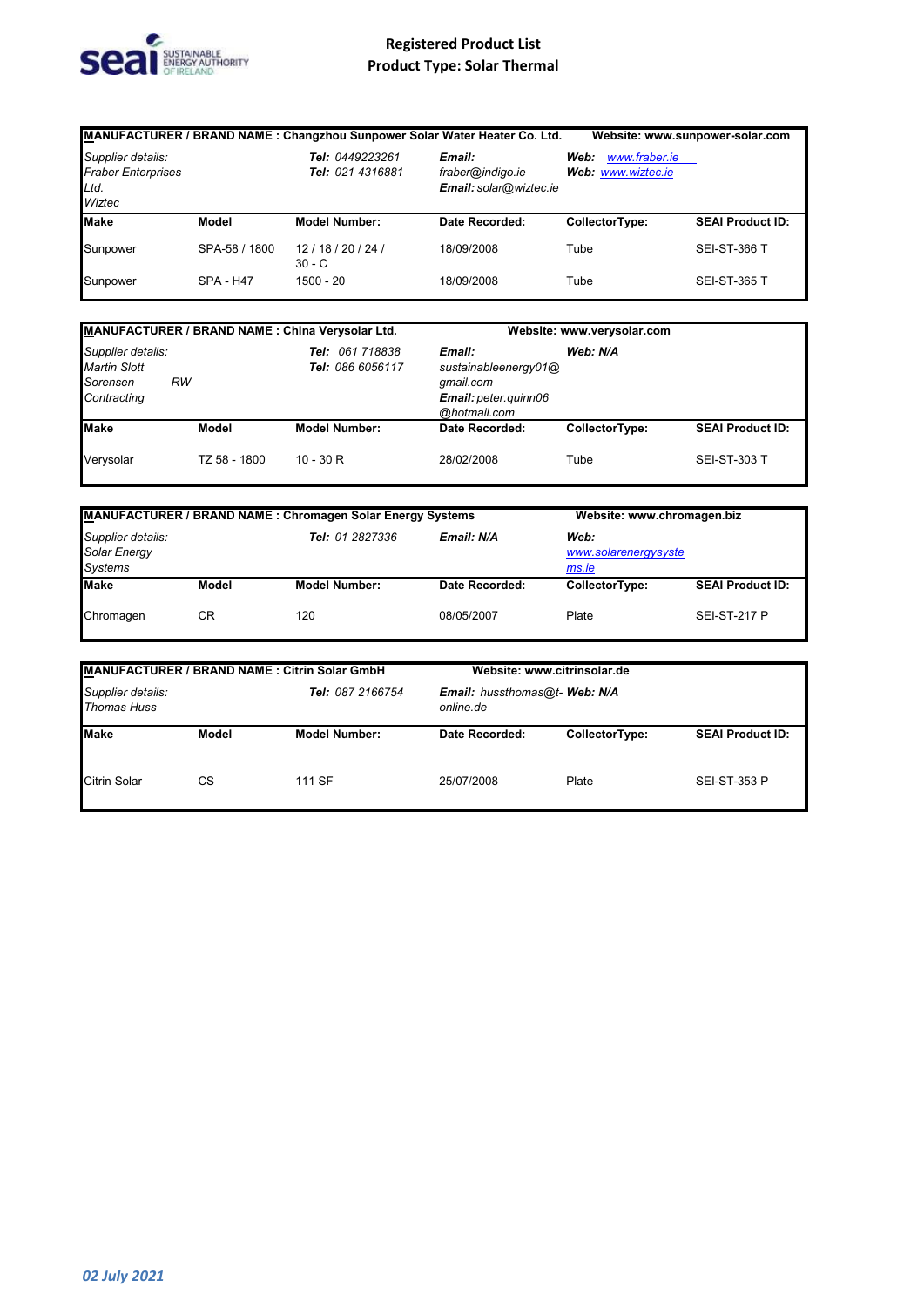

| <b>MANUFACTURER / BRAND NAME: Clage</b> |            |                      | Website: www.clage.com     |                |                         |
|-----------------------------------------|------------|----------------------|----------------------------|----------------|-------------------------|
| Supplier details:<br>Origen             |            | Tel: 01 4191940      | Email: info@origen.ie Web: | www.origen.ie  |                         |
| <b>Make</b>                             | Model      | <b>Model Number:</b> | Date Recorded:             | CollectorType: | <b>SEAI Product ID:</b> |
| Clage                                   | <b>SCM</b> | 215 range            | 04/02/2011                 | Plate          | <b>SEI-ST-515 P</b>     |

| <b>MANUFACTURER / BRAND NAME: C-MC Energy</b> |                              |                      | Website: www.c-mcenergy.com              |                                |                                            |
|-----------------------------------------------|------------------------------|----------------------|------------------------------------------|--------------------------------|--------------------------------------------|
| Supplier details: C-<br><b>MC ENERGY</b>      |                              | Tel: 059 8626159     | <b>Email:</b> $info@c$ -<br>mcenergy.com | Web:<br>WWW.C-<br>mcenergy.com |                                            |
| <b>Make</b>                                   | Model                        | <b>Model Number:</b> | Date Recorded:                           | CollectorType:                 | <b>SEAI Product ID:</b>                    |
| C-MC Energy<br>C-MC Energy                    | TZ 58 1800<br><b>DMG 100</b> | 10/20/30 R<br>8/16   | 20/12/2007<br>14/10/2011                 | Tube<br>Tube                   | <b>SEI-ST-288 T</b><br><b>SEI-ST-527 T</b> |

| <b>MANUFACTURER / BRAND NAME: Conergy</b>                     |       |                                      |                                                    | Website: www.conergy.com        |                         |  |  |
|---------------------------------------------------------------|-------|--------------------------------------|----------------------------------------------------|---------------------------------|-------------------------|--|--|
| Supplier details:<br>anuPower Ltd.<br><b>Sunstream Energy</b> |       | Tel: 021 477 6845<br>Tel: 051 330386 | Email:<br>info@anupower.ie<br>Email: info@sunstrea | Web:<br>www.anupower.ie<br>Web: |                         |  |  |
| <b>Make</b>                                                   | Model | <b>Model Number:</b>                 | Date Recorded:                                     | CollectorType:                  | <b>SEAI Product ID:</b> |  |  |
| Conergy                                                       | S     | 4200                                 | 09/05/2007                                         | Plate                           | <b>SEI-ST-220 P</b>     |  |  |
| Conergy                                                       | ٧     | 5600                                 | 09/05/2007                                         | Plate                           | <b>SEI-ST-222 P</b>     |  |  |
| Conergy                                                       | S     | 2800                                 | 09/05/2007                                         | Plate                           | <b>SEI-ST-218 P</b>     |  |  |
| Conergy                                                       | ٧     | 4200                                 | 09/05/2007                                         | Plate                           | <b>SEI-ST-221 P</b>     |  |  |
| Conergy                                                       |       | F4000                                | 09/05/2006                                         | Plate                           | <b>SEI-ST-117 P</b>     |  |  |
| Conergy                                                       | Н     | 2800                                 | 09/05/2007                                         | Plate                           | <b>SEI-ST-219 P</b>     |  |  |

| <b>MANUFACTURER / BRAND NAME: Consol</b>                                                                    |              |                                               | Website: www.consolchina.com                                                           |                           |                         |  |  |
|-------------------------------------------------------------------------------------------------------------|--------------|-----------------------------------------------|----------------------------------------------------------------------------------------|---------------------------|-------------------------|--|--|
| Supplier details:<br>Ecosun Solar<br>Panels<br><b>Future Sun Systems</b><br>Ireland Ltd.<br>Solarforce Ltd. |              | Tel: 01 4501111<br>Tel: 024 20231<br>Tel: N/A | Email: N/A<br>Email:<br>futuresunsystems@gm<br>ail.com<br>Email:<br>info@solarforce.ie | Web:<br>www.solarforce.ie |                         |  |  |
| <b>Make</b>                                                                                                 | <b>Model</b> | <b>Model Number:</b>                          | Date Recorded:                                                                         | CollectorType:            | <b>SEAI Product ID:</b> |  |  |
| Consol                                                                                                      | DS           | 10/20/22/30-47-1500                           | 20/07/2007                                                                             | Tube                      | <b>SEI-ST-252 T</b>     |  |  |
| Consol                                                                                                      | DS           | 10/12/14/15/16/18/20/22/2<br>4/26/28/30       | 20/07/2007                                                                             | Tube                      | <b>SEI-ST-253 T</b>     |  |  |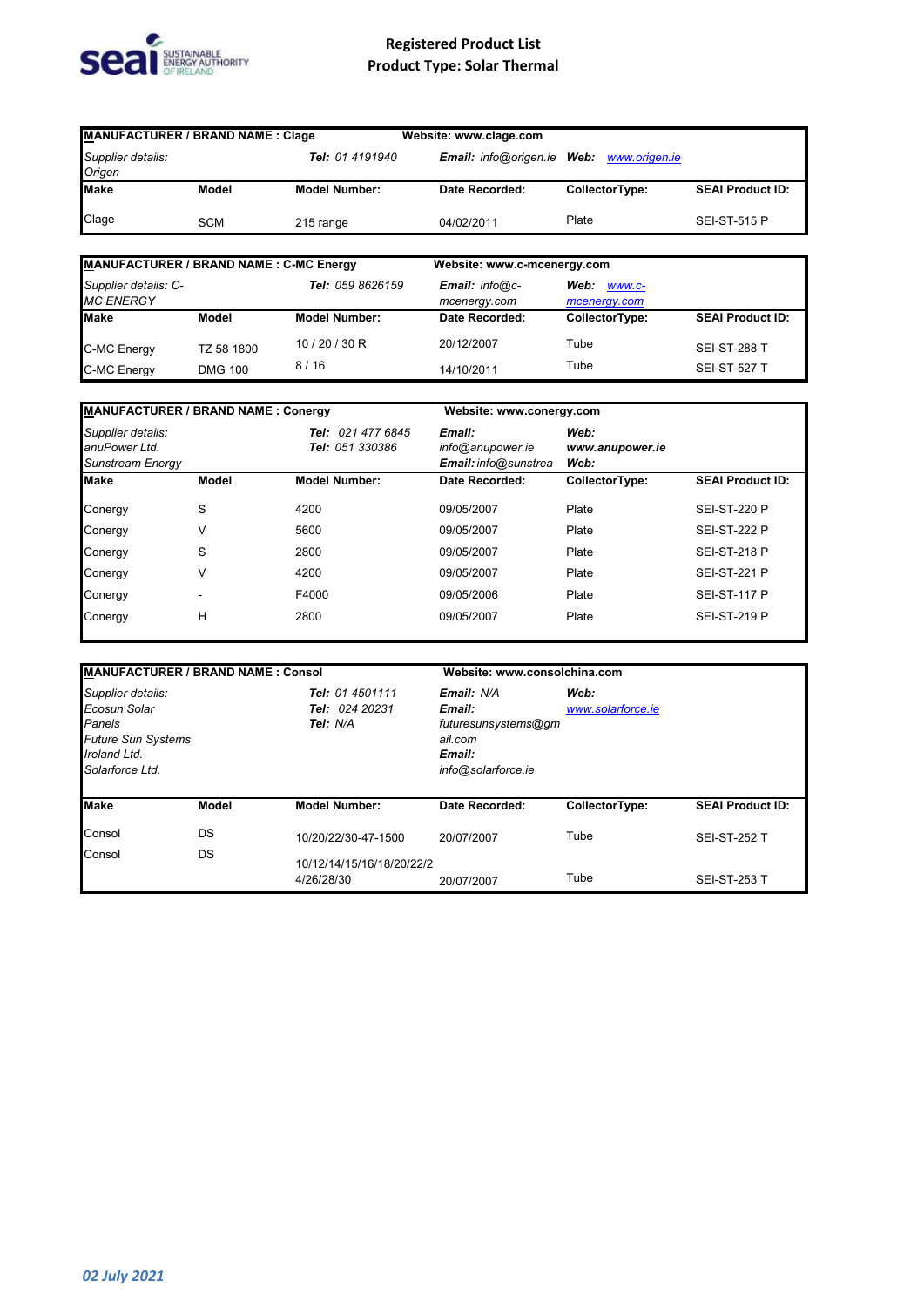

| <b>MANUFACTURER / BRAND NAME: Costruzioni Solari S.r.l.</b>    |                              |                           | Website: http://www.costruzionisolari.it/                           |                                            |                         |  |
|----------------------------------------------------------------|------------------------------|---------------------------|---------------------------------------------------------------------|--------------------------------------------|-------------------------|--|
| Supplier details:<br>MarDel Wastecare<br><b>Products Ltd</b>   |                              | Tel: 0949643067           | Email:                                                              | Web:<br>www.mardelwastecare.<br><u>com</u> |                         |  |
| <b>Make</b>                                                    | <b>Model</b>                 | <b>Model Number:</b>      | Date Recorded:                                                      | CollectorType:                             | <b>SEAI Product ID:</b> |  |
| Construzioni Solari                                            | Panda                        | 2 Cu                      | 25/07/2006                                                          | Plate                                      | <b>SEI-ST-138 P</b>     |  |
| Construzioni Solari                                            | Panda                        | 2.6 Cu                    | 11/08/2006                                                          | Plate                                      | <b>SEI-ST-139 P</b>     |  |
| MANUFACTURER / BRAND NAME: D and K Solar                       |                              |                           | Website: www.dk-solar.de                                            |                                            |                         |  |
| Supplier details:<br>Lautwein Ltd.<br><b>Heating Solutions</b> |                              | Tel: 051 440771           | Email: klaus-<br>lautwein@web.de                                    | Web: N/A                                   |                         |  |
| <b>Make</b>                                                    | Model                        | <b>Model Number:</b>      | Date Recorded:                                                      | CollectorType:                             | <b>SEAI Product ID:</b> |  |
| D & K Solar                                                    | Vacosol                      | 7/14/21                   | 26/06/2007                                                          | Tube                                       | <b>SEI-ST-240 T</b>     |  |
| MANUFACTURER / BRAND NAME : Daikin Europe N.V.                 |                              |                           | Website: www.daikineurope.com                                       |                                            |                         |  |
| Supplier details:<br>Daikin Ireland                            |                              | Tel: 01 6423430           | Email:<br>sherlock.r@daikin.ie                                      | Web: N/A                                   |                         |  |
| <b>Make</b>                                                    | <b>Model</b>                 | <b>Model Number:</b>      | Date Recorded:                                                      | CollectorType:                             | <b>SEAI Product ID:</b> |  |
| Daikin                                                         | <b>EKS</b>                   | H 26 P                    | 16/02/2010                                                          | Plate                                      | <b>SEI-ST-465 P</b>     |  |
| Daikin                                                         | <b>EKS</b>                   | V 26P                     | 16/02/2010                                                          | Plate                                      | SEI-ST-464 P            |  |
| <b>MANUFACTURER / BRAND NAME : Dalpex Group</b>                |                              |                           | Website: www.dalpex.com                                             |                                            |                         |  |
| Supplier details:<br><b>Heating Solutions</b><br>Ireland       |                              | Tel: 061 346 011          | Email: info@heating- Web: www.heating-<br>solutions-<br>ireland.com | solutions-ireland.com                      |                         |  |
| Make                                                           | Model                        | <b>Model Number:</b>      | Date Recorded:                                                      | CollectorType:                             | <b>SEAI Product ID:</b> |  |
| Dalpex                                                         | DT                           | 18B                       | 11/04/2007                                                          | Tube                                       | <b>SEI-ST-203 T</b>     |  |
| Dalpex                                                         | DT                           | 12B                       | 17/05/2006                                                          | Tube                                       | <b>SEI-ST-121 T</b>     |  |
| Dalpex                                                         | Daltech                      | DT 16-S                   | 15/06/2007                                                          | Tube                                       | <b>SEI-ST-237 T</b>     |  |
| Dalpex                                                         | Daltech                      | DT 20-S                   | 15/06/2007                                                          | Tube                                       | <b>SEI-ST-238 T</b>     |  |
| <b>MANUFACTURER / BRAND NAME: Dennen Bos Solar</b>             |                              |                           |                                                                     | Website: http://www.dennenbossolar.com/    |                         |  |
| Supplier details:<br>Dennen Bos Solar<br>Ltd.                  |                              | Tel: 057 8621994          | Email:<br>richard@dennenbos.<br>com                                 | Web:<br>www.dennenbossolar.c<br>om         |                         |  |
| <b>Make</b>                                                    | Model                        | <b>Model Number:</b>      | Date Recorded:                                                      | CollectorType:                             | <b>SEAI Product ID:</b> |  |
| Dennen Bos Solar                                               | Dennen Bos<br>SunSaver Super | 180 / 200 / 240 / 300     | 02/03/2007                                                          | Tube                                       | <b>SEI-ST-188 T</b>     |  |
| Dennen Bos Solar                                               | U Tube                       | DBS U - 10 / 12 / 16 / 20 | 16/06/2009                                                          | Tube                                       | <b>SEI-ST-420 T</b>     |  |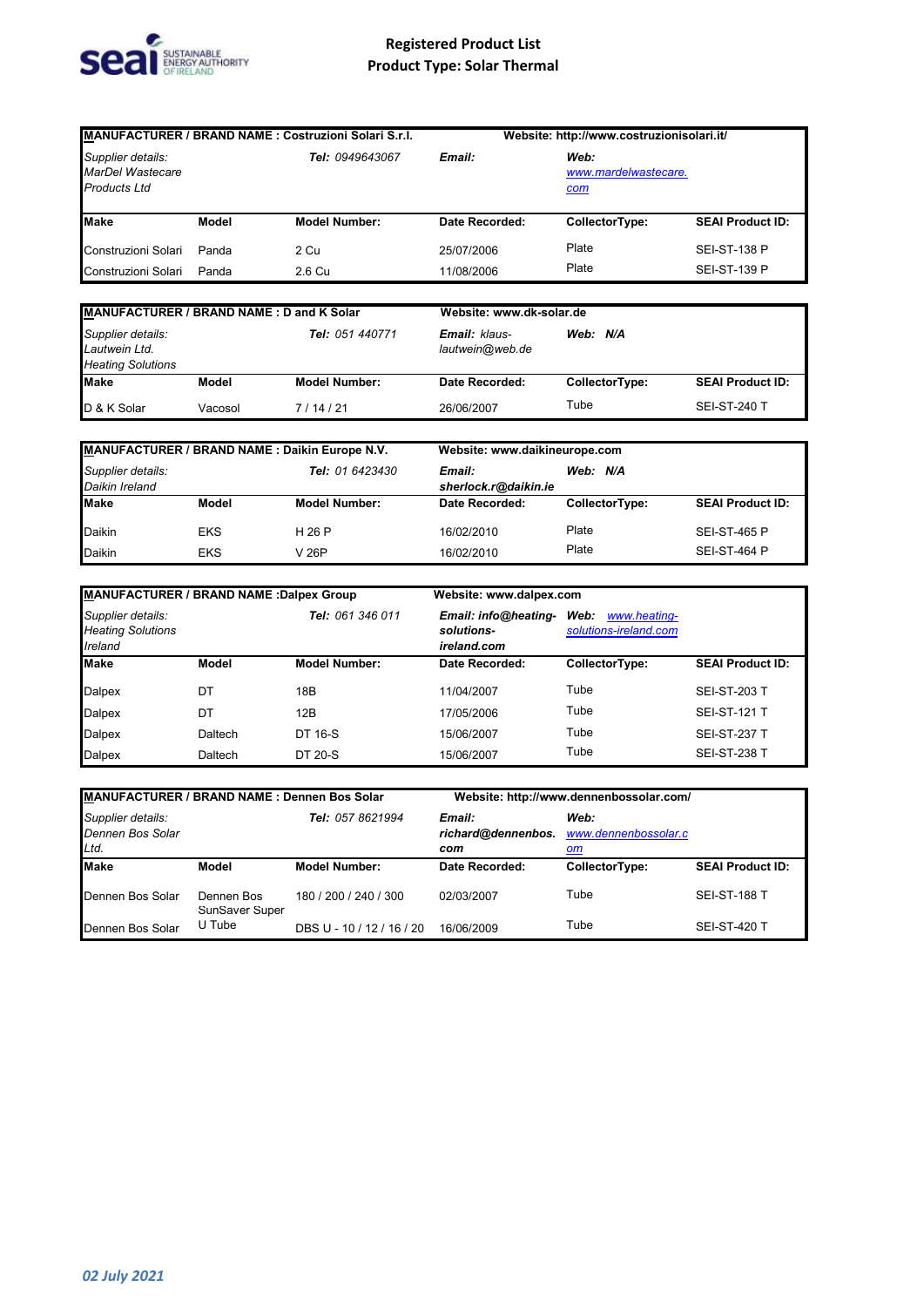

| <b>MANUFACTURER / BRAND NAME: Dimas SA</b>                |       |                        | Website: www.dimas-solar.gr |                                                   |                         |
|-----------------------------------------------------------|-------|------------------------|-----------------------------|---------------------------------------------------|-------------------------|
| Supplier details:<br><b>EEL Energywise</b><br>Europe Ltd. |       | <b>Tel: 061 361322</b> | Email:<br>е                 | Web:<br>info@energywiseltd.i www.energywiseltd.ie |                         |
| <b>Make</b>                                               | Model | <b>Model Number:</b>   | Date Recorded:              | CollectorType:                                    | <b>SEAI Product ID:</b> |
| <b>Dimas</b>                                              | S     | 2.9                    | 18/12/2006                  | Plate                                             | <b>SEI-ST-172 P</b>     |
| <b>Dimas</b>                                              | S     | 2.4                    | 18/12/2006                  | Plate                                             | <b>SEI-ST-173 P</b>     |
| <b>Dimas</b>                                              | S     | 2                      | 18/12/2006                  | Plate                                             | <b>SEI-ST-171 P</b>     |

| <b>MANUFACTURER / BRAND NAME: Dimplex</b>                                                                                                                                        |                |                                                                                                                                  | Website: http://www.glendimplex.com                                                                                                                 |                                                                                                                                             |                         |
|----------------------------------------------------------------------------------------------------------------------------------------------------------------------------------|----------------|----------------------------------------------------------------------------------------------------------------------------------|-----------------------------------------------------------------------------------------------------------------------------------------------------|---------------------------------------------------------------------------------------------------------------------------------------------|-------------------------|
| Supplier details:<br>Dimpco<br>Geothermal & Solar<br>Henco-Ireland<br>Keenaghan<br>Engineering<br>Ollie McPhillips Ltd<br><b>Pure Energy</b><br>Technology<br><b>Pure Energy</b> |                | Tel: 018424833<br>Tel: 045 485913<br>Tel: 01 2070009<br>Tel: 0469246012<br>Tel: 051 389522<br>Tel: 061 390000<br>Tel: 051 420777 | Email:<br>sales@dimpco.ie<br>Email:<br>info@geothermal-<br>solar.ie<br>Email:<br>reception@atec.ie<br>Email:<br>fkeenaghan@eircom.<br>Email:<br>net | Web:<br>www.dimpco.ie<br>Web:<br>www.geothermal-solar.ie<br>Web:<br>www.henco-ireland.com<br>Web:<br>N/A<br>N/A<br>www.pet.ie<br>www.pre.ie | Web:<br>Web:<br>Web:    |
| Technology                                                                                                                                                                       |                |                                                                                                                                  | mail@ompl.ie<br>Email: info@pet.ie                                                                                                                  |                                                                                                                                             |                         |
| Make                                                                                                                                                                             | <b>Model</b>   | <b>Model Number:</b>                                                                                                             | Date Recorded:                                                                                                                                      | CollectorType:                                                                                                                              | <b>SEAI Product ID:</b> |
| Dimplex                                                                                                                                                                          | SOL C          | 202 / 250                                                                                                                        | 14/10/2011                                                                                                                                          | Plate                                                                                                                                       | <b>SEI-ST-528 P</b>     |
| Dimplex                                                                                                                                                                          | <b>SOL CHP</b> | 22/32                                                                                                                            | 14/10/2011                                                                                                                                          | Tube                                                                                                                                        | <b>SEI-ST-529 T</b>     |
| Dimplex                                                                                                                                                                          | SOL CD         | F 22 / 32                                                                                                                        | 03/02/2011                                                                                                                                          | Tube                                                                                                                                        | <b>SEI-ST-513 T</b>     |
| Dimplex                                                                                                                                                                          | SOL            | C <sub>200</sub>                                                                                                                 | 31/03/2008                                                                                                                                          | Plate                                                                                                                                       | <b>SEI-ST-310 P</b>     |
| Dimplex                                                                                                                                                                          | <b>SOLC</b>    | 220                                                                                                                              | 06/05/2011                                                                                                                                          | Plate                                                                                                                                       | <b>SEI-ST-519 P</b>     |

| <b>MANUFACTURER / BRAND NAME: Ecolodge Renewables</b>          |              |                      | Website: www.ecolodge.ie    |                                    |                         |
|----------------------------------------------------------------|--------------|----------------------|-----------------------------|------------------------------------|-------------------------|
| Supplier details: Eco<br>Tel: 045 899511<br>Solar Systems Ltd. |              |                      | Email:<br>ecosolar@live.com | Web:<br>www.ecosolarsystems.i<br>е |                         |
| <b>Make</b>                                                    | Model        | <b>Model Number:</b> | Date Recorded:              | CollectorType:                     | <b>SEAI Product ID:</b> |
| <b>Eco Solar Systems</b>                                       | HPSC 58-1800 | 12/15/18             | 30/10/2008                  | Tube                               | <b>SEI-ST-379 T</b>     |

| MANUFACTURER / BRAND NAME : Eco Solar Systems Ltd.                  |       | Website: www.ecosolarsystems.ie |                         |                |                         |
|---------------------------------------------------------------------|-------|---------------------------------|-------------------------|----------------|-------------------------|
| Supplier details:<br>Tel: 01 6100736<br>Ecolodge<br>Renewables Ltd. |       | Email:<br>info@ecolodge.ie      | Web:<br>www.ecolodge.ie |                |                         |
| <b>Make</b>                                                         | Model | <b>Model Number:</b>            | Date Recorded:          | CollectorType: | <b>SEAI Product ID:</b> |
| Ecolodge<br>Renewables                                              | ER    | 12-30 HP                        | 20/01/2010              | Tube           | <b>SEI-ST-453 T</b>     |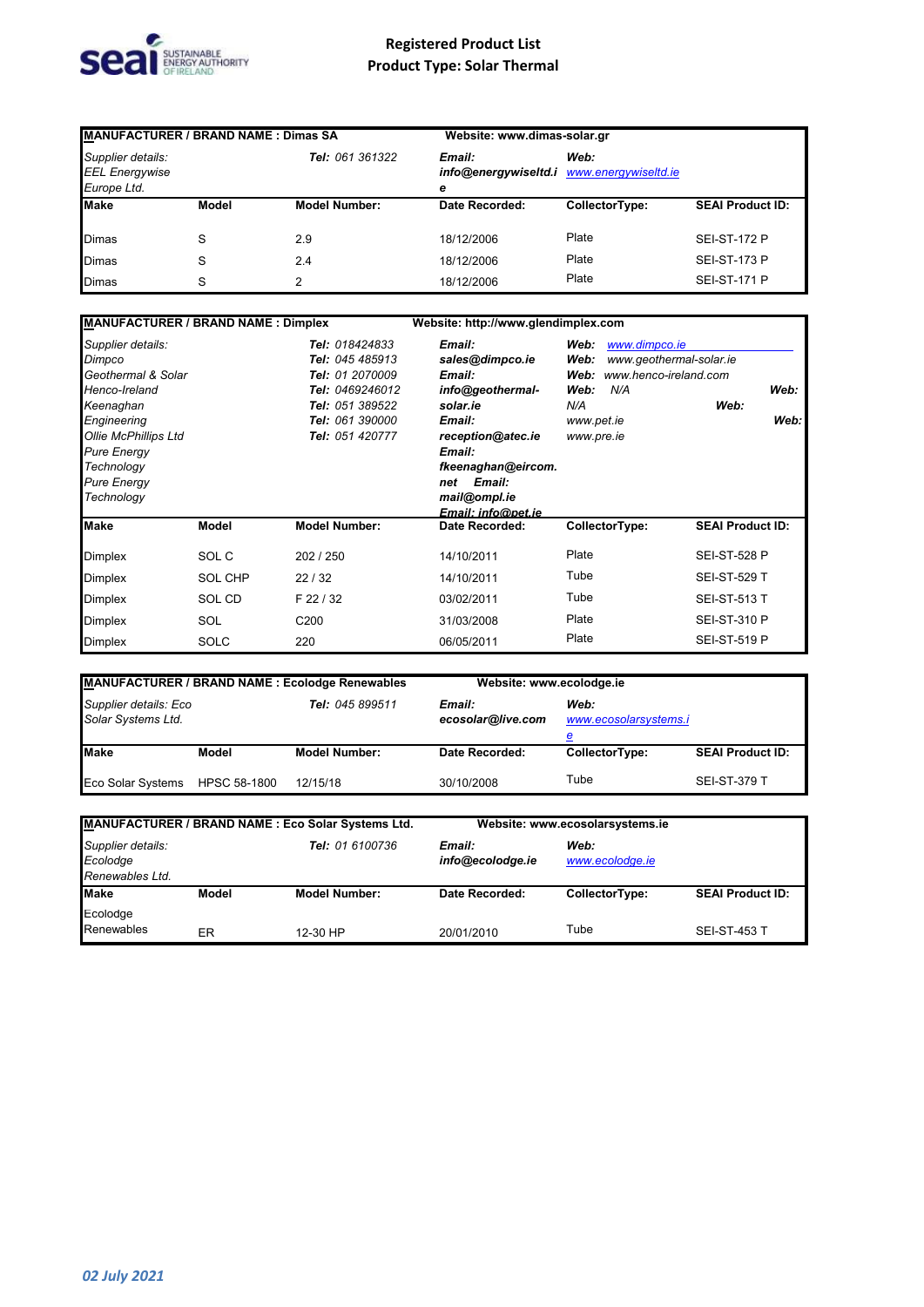

| <b>MANUFACTURER / BRAND NAME: Ecologics</b> |                 |                      | Website: www.ecologics.ie   |                          |                         |
|---------------------------------------------|-----------------|----------------------|-----------------------------|--------------------------|-------------------------|
| Supplier details:<br><b>Ecologics Ltd</b>   |                 | Tel: 01 626 2333     | Email:<br>info@ecologics.ie | Web:<br>www.ecologics.ie |                         |
| <b>Make</b>                                 | Model           | <b>Model Number:</b> | Date Recorded:              | CollectorType:           | <b>SEAI Product ID:</b> |
| Ecologics                                   | TS-10 / 20 / 30 | 47 P                 | 16/06/2008                  | Tube                     | <b>SEI-ST-339 T</b>     |
| Ecologics                                   | <b>TS 58-PA</b> | $10 - 30$            | 30/10/2008                  | Tube                     | <b>SEI-ST-378 T</b>     |

| MANUFACTURER / BRAND NAME: Edwards Hot Water                        |       |                                     |                                                                                                    | Website: www.edwards.com.au |                         |  |
|---------------------------------------------------------------------|-------|-------------------------------------|----------------------------------------------------------------------------------------------------|-----------------------------|-------------------------|--|
| Supplier details:<br>Homeconnect<br>Solar Heat<br>Technologies Ltd. |       | Tel: 061 240569<br>Tel: 087 2524103 | Email:<br>paul@homeconnect.i www.homeconnect.ie<br>Email:<br>е<br>info@solarheattechn<br>ology.com | Web:<br>Web:                |                         |  |
| <b>Make</b>                                                         | Model | <b>Model Number:</b>                | Date Recorded:                                                                                     | CollectorType:              | <b>SEAI Product ID:</b> |  |
| Edwards                                                             | Titan |                                     | 10/10/2007                                                                                         | Plate                       | <b>SEI-ST-267 P</b>     |  |

| <b>MANUFACTURER / BRAND NAME: EFGEN</b>                                  |                    |                                                       | Website: www.efgen.com                                                |                                                       |                         |
|--------------------------------------------------------------------------|--------------------|-------------------------------------------------------|-----------------------------------------------------------------------|-------------------------------------------------------|-------------------------|
| Supplier details:<br><b>EFGEN</b><br><b>Heiton Buckley</b><br>Nationwide |                    | Tel: 094 9375996<br>Tel: 01 4034000                   | Email:<br>frankt@utvinternet.c<br>Email:<br>om<br>sales@heitonbuckley | www.efgen.com<br>Web:<br>Web:<br>www.heitonbuckley.ie |                         |
| <b>Make</b>                                                              | Model              | <b>Model Number:</b>                                  | Date Recorded:                                                        | CollectorType:                                        | <b>SEAI Product ID:</b> |
| <b>EFGEN</b>                                                             | EFG V1             | EFG-R 10/12/14/15/16/18/ 10/10/2007<br>20/24/25/28/30 |                                                                       | Tube                                                  | <b>SEI-ST-270 T</b>     |
| <b>EFGEN</b>                                                             | EFG V <sub>2</sub> | EFG-DS<br>10/12/14/15/16/18/20/22/2<br>4/26/28/30     | 21/08/2008                                                            | Tube                                                  | <b>SEI-ST-363 T</b>     |

| <b>MANUFACTURER / BRAND NAME : Einsiedler Solartechnik</b>                      |            |                                                                                             | Website: www.einsiedler-solar.at |                |                         |
|---------------------------------------------------------------------------------|------------|---------------------------------------------------------------------------------------------|----------------------------------|----------------|-------------------------|
| Supplier details:<br>Tel: 053 9136364<br><b>Tinteán Heating</b><br>Systems Ltd. |            | Email:<br>Web:<br>info@greenenergypa<br>www.greenenergypartn<br>rtnership.com<br>ership.com |                                  |                |                         |
| <b>Make</b>                                                                     | Model      | <b>Model Number:</b>                                                                        | Date Recorded:                   | CollectorType: | <b>SEAI Product ID:</b> |
| Einsiedler<br>Solartechnik                                                      | <b>EKS</b> | $2 - 16$                                                                                    | 08/08/2007                       | Tube           | <b>SEI-ST-257 T</b>     |

| MANUFACTURER / BRAND NAME : Ejai Solar Technology Co. Ltd. (Zhejiang)                                      |           | Website: www.ejaisolar.com/                              |                                                                                                            |                |                         |
|------------------------------------------------------------------------------------------------------------|-----------|----------------------------------------------------------|------------------------------------------------------------------------------------------------------------|----------------|-------------------------|
| Supplier details:<br><b>Connaught Solar</b><br><b>Erne Shore</b><br>Developments Ltd.<br><b>Tile Right</b> |           | Tel: 086 8623557<br>Tel: 048 67741866<br>Tel: 061 369078 | Email:<br>tuamsolarcentre@hot<br>mail.com<br>Email:esd.ltd@gmail.<br>Email:<br>com<br>tileright@eircom.net | Web: N/A       |                         |
| <b>Make</b>                                                                                                | Model     | <b>Model Number:</b>                                     | Date Recorded:                                                                                             | CollectorType: | <b>SEAI Product ID:</b> |
| Ejai Solar                                                                                                 | YYJ - CO1 | 10/15/20/25/30                                           | 14/01/2009                                                                                                 | Tube           | <b>SEI-ST-395 T</b>     |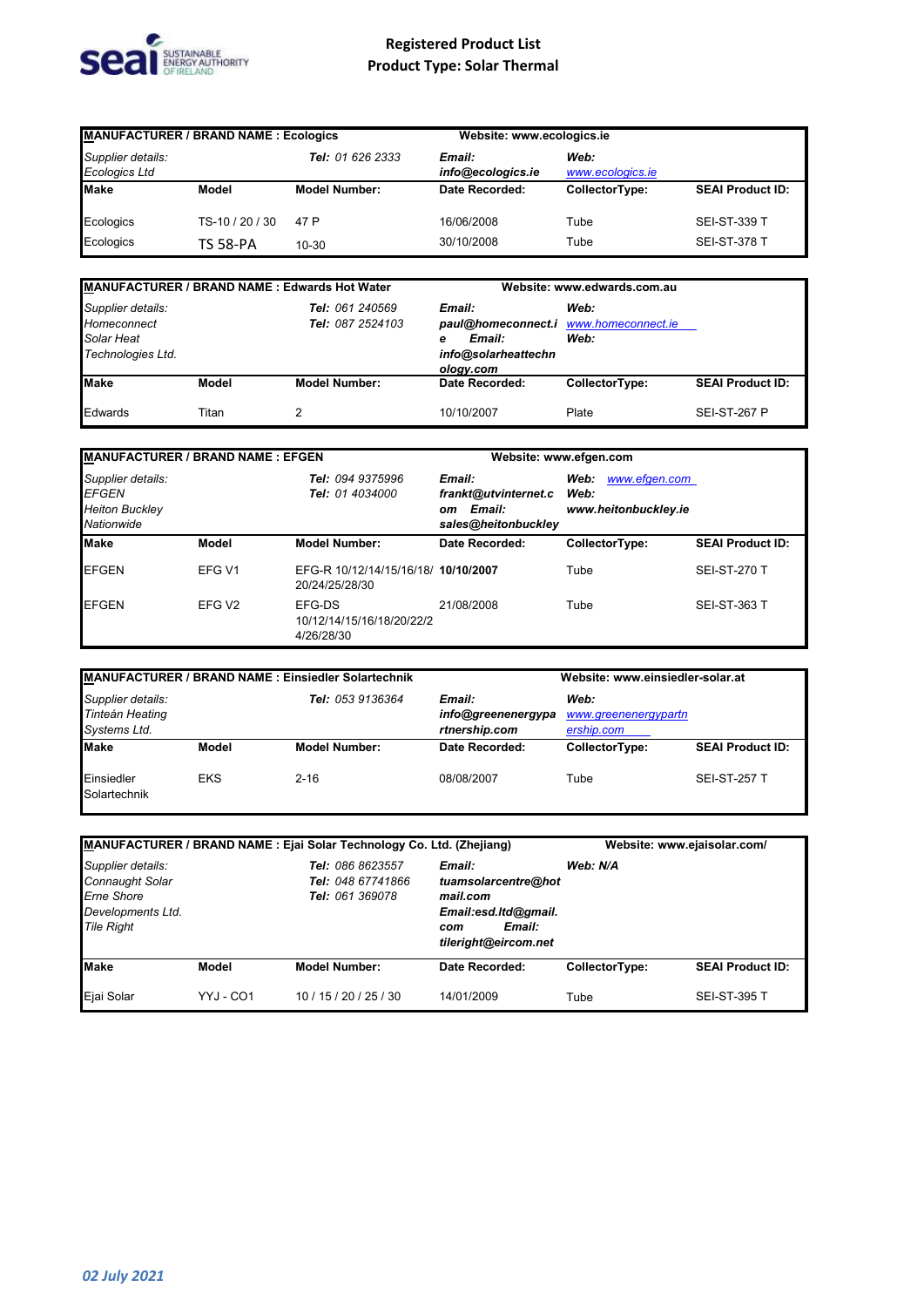

| <b>MANUFACTURER / BRAND NAME: Emmeti</b> |            |                      | <b>Website: N/A</b>            |                                |                         |
|------------------------------------------|------------|----------------------|--------------------------------|--------------------------------|-------------------------|
| Supplier details: C-<br><b>MC ENERGY</b> |            | Tel: 059 8626159     | Email: info@c-<br>mcenergy.com | Web:<br>WWW.C-<br>mcenergy.com |                         |
| <b>Make</b>                              | Model      | <b>Model Number:</b> | Date Recorded:                 | CollectorType:                 | <b>SEAI Product ID:</b> |
| Emmeti                                   | Acrobaleno | <b>SXM</b>           | 11/06/2010                     | Plate                          | <b>SEI-ST-484 T</b>     |
| Emmeti                                   | Acrobaleno | SXI                  | 12/04/2010                     | Plate                          | <b>SEI-ST-477 P</b>     |

| MANUFACTURER / BRAND NAME : Energie                                   |                           |                      | Website: www.energie.pt                            |                |                         |
|-----------------------------------------------------------------------|---------------------------|----------------------|----------------------------------------------------|----------------|-------------------------|
| Supplier details:<br><b>Tel: 087 2602410</b><br><b>LVP Renewables</b> |                           |                      | Email:<br>rwhite@lvprenewable_www.lvprenewables.ie | Web:           |                         |
| <b>Make</b>                                                           | Model                     | <b>Model Number:</b> | Date Recorded:                                     | CollectorType: | <b>SEAI Product ID:</b> |
| Energie                                                               | Thermodynamic Solar Panel |                      | 13/10/2009                                         | Plate          | <b>SEI-ST-444 P</b>     |

| <b>MANUFACTURER / BRAND NAME: Energy Superstore</b> |       |                                        | Website: www.energysuperstore.ie |                                                    |                         |
|-----------------------------------------------------|-------|----------------------------------------|----------------------------------|----------------------------------------------------|-------------------------|
| Supplier details:<br><b>Energy Superstore</b>       |       | Tel: 057 9324062                       | Email:                           | Web:<br>info@energysupersto www.energysuperstore.i |                         |
| <b>Make</b>                                         | Model | <b>Model Number:</b>                   | Date Recorded:                   | CollectorType:                                     | <b>SEAI Product ID:</b> |
| <b>Energy Superstore</b>                            | ES    | 2/2.4/2/6                              | 06/04/2009                       | Plate                                              | <b>SEI-ST-408 P</b>     |
| <b>Energy Superstore</b>                            |       | Energy Superstor 480 / 200 / 240 / 300 | 28/02/2008                       | Tube                                               | <b>SEI-ST-304 T</b>     |

| <b>MANUFACTURER / BRAND NAME: Eraslan</b>    |                     |                      |                            | Website: www.eraslan.com.tr |                         |  |
|----------------------------------------------|---------------------|----------------------|----------------------------|-----------------------------|-------------------------|--|
| Supplier details:<br>Ashgrove<br>Engineering |                     | Tel: 022 47900       | Email:<br>info@ashgrove.ie | Web:<br>www.ashgrove.ie     |                         |  |
| <b>Make</b>                                  | Model               | <b>Model Number:</b> | Date Recorded:             | CollectorType:              | <b>SEAI Product ID:</b> |  |
| Eraslan                                      | <b>Bluestar XXL</b> | Al                   | 17/11/2009                 | Plate                       | <b>SEI-ST-449 P</b>     |  |

| MANUFACTURER / BRAND NAME : ESTEC EnergieSparTechnik GmbH |             | Website: www.estec-solar.de |                                             |                                              |                         |
|-----------------------------------------------------------|-------------|-----------------------------|---------------------------------------------|----------------------------------------------|-------------------------|
| Supplier details:<br>Clean Energy<br>Ireland              |             | Tel: 021 7432829            | Email:<br>patrick@cleanenergy<br>ireland.ie | Web:<br>www.cleanenergyirelan<br><u>d.ie</u> |                         |
| <b>Make</b>                                               | Model       | <b>Model Number:</b>        | Date Recorded:                              | CollectorType:                               | <b>SEAI Product ID:</b> |
| Estec                                                     | <b>FK</b>   | 8210                        | 03/05/2011                                  | Plate                                        | <b>SEI-518 P</b>        |
| Estec                                                     | <b>VR</b>   | 14 CPC                      | 26/07/2010                                  | Tube                                         | <b>SEI-ST-496 T</b>     |
| Estec                                                     | <b>FK</b>   | 7210 Elite                  | 21/08/2008                                  | Plate                                        | <b>SEI-ST-355 P</b>     |
| Estec                                                     | <b>FK</b>   | 8259N 2H ID                 | 10/11/2020                                  | Plate                                        | <b>SEI-ST-610 P</b>     |
| Estec                                                     | <b>IDKM</b> | Integra                     | 10/10/2007                                  | Plate                                        | <b>SEI-ST-265 P</b>     |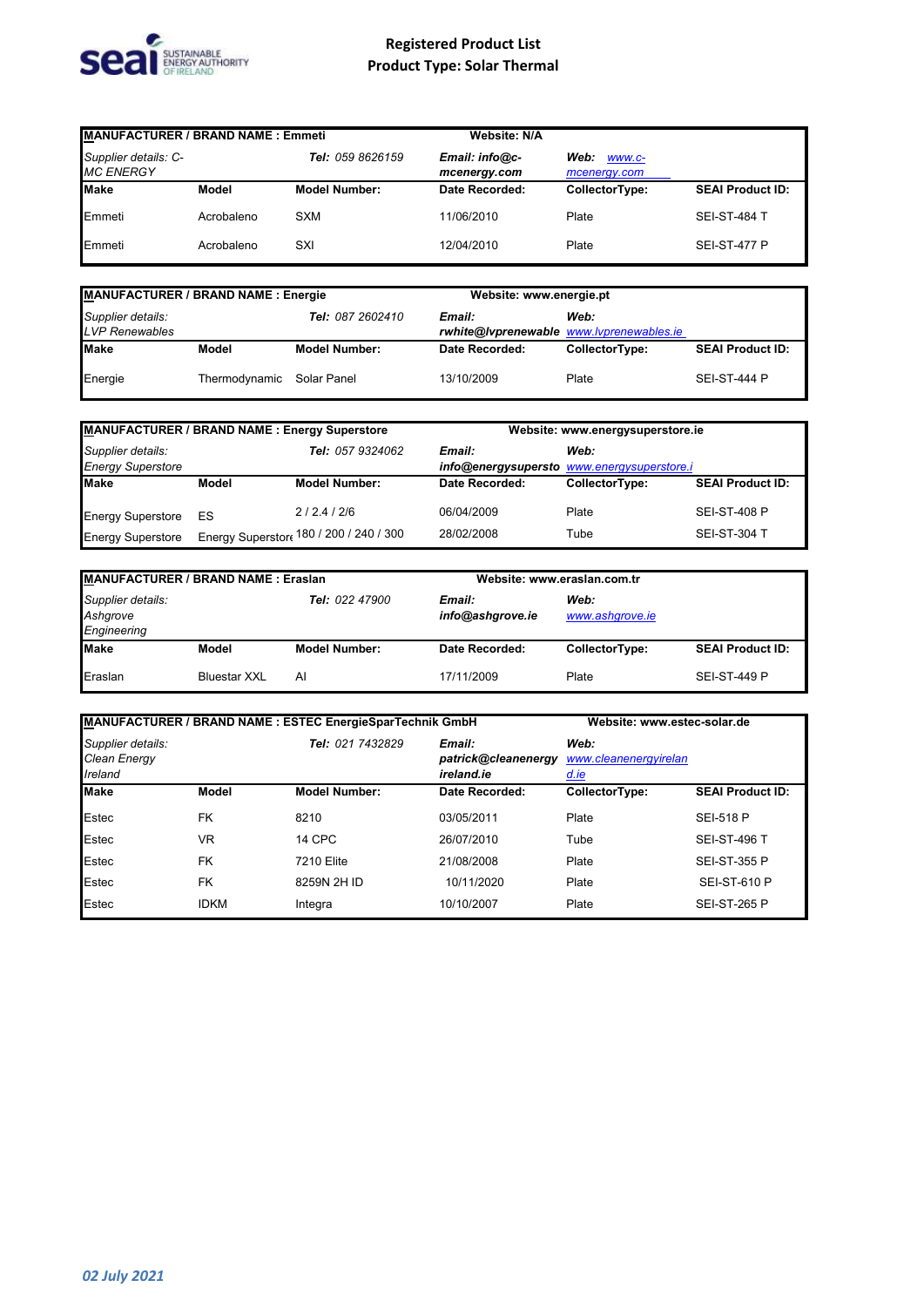

| MANUFACTURER / BRAND NAME : European Solar Engineering SA |         | Website: http://www.ese-solar.com |                                   |                                   |                         |
|-----------------------------------------------------------|---------|-----------------------------------|-----------------------------------|-----------------------------------|-------------------------|
| Supplier details:<br><b>Solaris</b>                       |         | Tel: 026 21014                    | Email: info@solaris-<br>energy.ie | Web:<br>www.solaris-<br>energy.ie |                         |
| <b>Make</b>                                               | Model   | <b>Model Number:</b>              | Date Recorded:                    | CollectorType:                    | <b>SEAI Product ID:</b> |
| <b>ESE</b>                                                | Vacasol | CPC 7                             | 25/01/2007                        | Tube                              | <b>SEI-ST-179 T</b>     |
| <b>ESE</b>                                                | Vacasol | <b>CPC 14</b>                     | 25/01/2007                        | Tube                              | <b>SEI-ST-180 T</b>     |
| <b>ESE</b>                                                | Vacasol | <b>CPC 21</b>                     | 25/01/2007                        | Tube                              | <b>SEI-ST-181 T</b>     |

| MANUFACTURER / BRAND NAME : Evergreen Solar                               |              |                                                       | Website: www.evergrreenenergy.ie                                                                          |                                                                                                        |                         |
|---------------------------------------------------------------------------|--------------|-------------------------------------------------------|-----------------------------------------------------------------------------------------------------------|--------------------------------------------------------------------------------------------------------|-------------------------|
| Supplier details:<br><b>Evergreen Energy</b><br>Leinster Solar<br>Solaris |              | Tel: 087 2497814<br>Tel: 01 8252581<br>Tel: 026 21014 | Email:<br>edward.gaynor@ever<br>greenenergy.ie<br>Email:info@leinsters<br>olar.ie Email:<br>info@solaris- | Web:<br>www.evergreenenergy.i<br>Web:<br>e –<br>www.leinstersolar.ie<br>Web: www.solaris-<br>energy.ie |                         |
| <b>Make</b>                                                               | <b>Model</b> | <b>Model Number:</b>                                  | Date Recorded:                                                                                            | CollectorType:                                                                                         | <b>SEAI Product ID:</b> |
| Evergreen<br>Solar                                                        | WF           | 21                                                    | 16/05/2008                                                                                                | Plate                                                                                                  | <b>SEI-ST-326 P</b>     |
| Evergreen<br>Solar                                                        | <b>OEM</b>   | 21                                                    | 13/10/2009                                                                                                | Tube                                                                                                   | <b>SEI-ST-446 T</b>     |
| Evergreen<br>Solar                                                        | AT           | 25                                                    | 16/05/2008                                                                                                | Plate                                                                                                  | <b>SEI-ST-325 P</b>     |
| Evergreen<br>Solar                                                        | WF           | 24                                                    | 25/02/2009                                                                                                | Plate                                                                                                  | <b>SEI-ST-400 P</b>     |
| Evergreen<br>Solar                                                        | AF           | 24                                                    | 25/02/2009                                                                                                | Plate                                                                                                  | <b>SEI-ST-401 P</b>     |
| Evergreen<br>Solar                                                        | AF           | 21                                                    | 16/05/2008                                                                                                | Plate                                                                                                  | <b>SEI-ST-327 P</b>     |
| Evergreen<br>Solar                                                        | <b>CPC</b>   | 6 / 12 / 18 Lite                                      | 08/05/2009                                                                                                | Tube                                                                                                   | <b>SEI-ST-413 T</b>     |

| <b>MANUFACTURER / BRAND NAME: Extraflame</b>                        |       |                                     |                                              | Website: www.extraflame.com                                |                         |  |
|---------------------------------------------------------------------|-------|-------------------------------------|----------------------------------------------|------------------------------------------------------------|-------------------------|--|
| Supplier details:<br>Alan Perrott<br>Manufacturing<br>Solar Ireland |       | Tel: 021 4891645<br>Tel: 01 8252581 | Email:<br>info@alanperrott.co<br>m<br>Email: | Web:<br>www.alanperrott.com<br>Web:<br>www.solarireland.ie |                         |  |
| <b>Make</b>                                                         | Model | <b>Model Number:</b>                | Date Recorded:                               | CollectorType:                                             | <b>SEAI Product ID:</b> |  |
| Extraflame                                                          | PS    | AS 1                                | 10/10/2007                                   | Plate                                                      | <b>SEI-ST-268 P</b>     |  |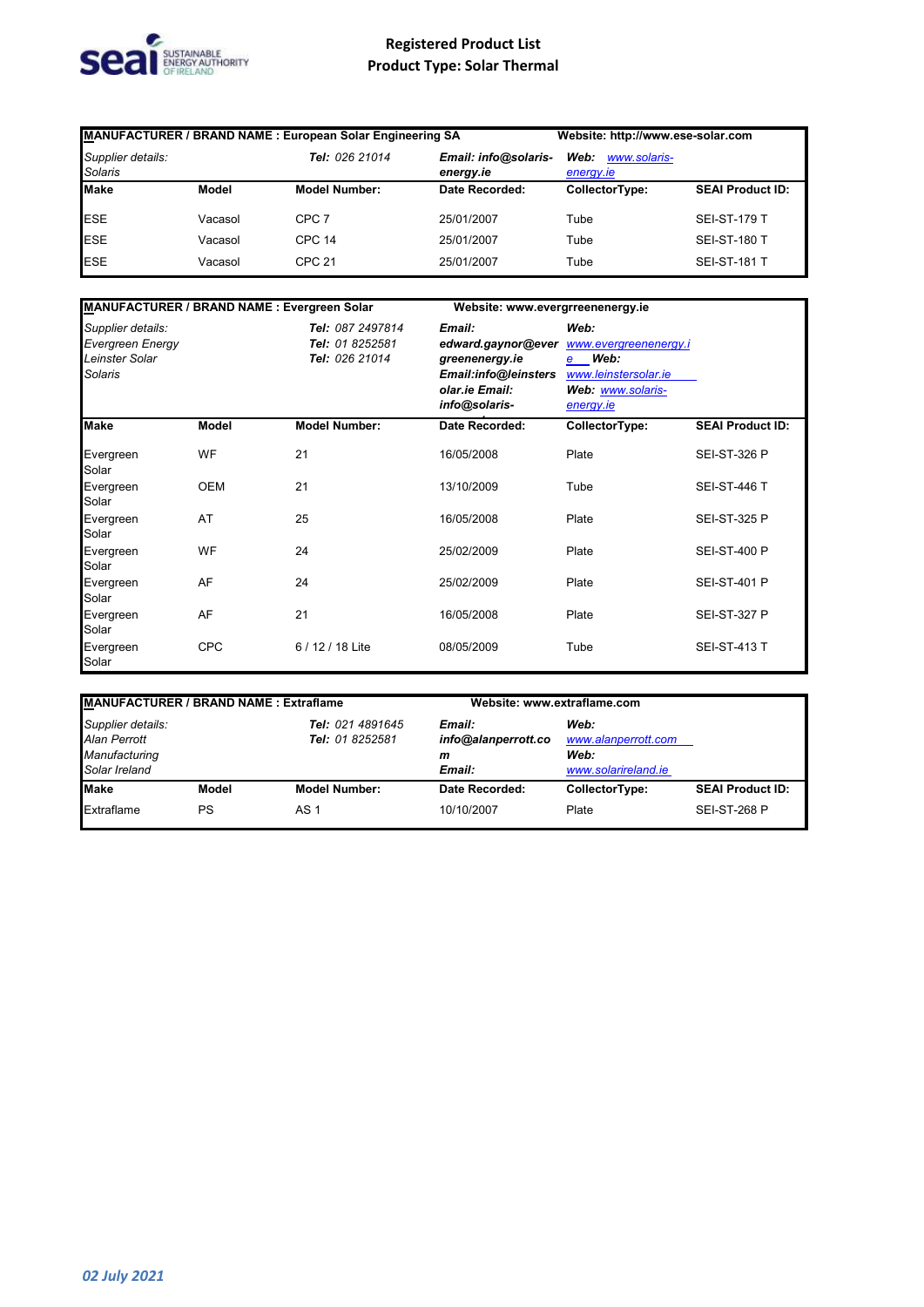

| MANUFACTURER / BRAND NAME : Ezinc Metal Sanayi ve Ticaret A.S. |           |                      | Website: www.ezincmetal.com |                         |                         |
|----------------------------------------------------------------|-----------|----------------------|-----------------------------|-------------------------|-------------------------|
| Supplier details:<br>Ashgrove<br>Engineering                   |           | Tel: 022 47900       | Email:<br>info@ashqrove.ie  | Web:<br>www.ashgrove.ie |                         |
| <b>Make</b>                                                    | Model     | <b>Model Number:</b> | Date Recorded:              | CollectorType:          | <b>SEAI Product ID:</b> |
| Ezinc                                                          | Superline | L USB                | 21/08/2008                  | Plate                   | <b>SEI-ST-357 P</b>     |
| Ezinc                                                          | Superline | XL USB / XL H USB    | 21/08/2008                  | Plate                   | <b>SEI-ST-356 P</b>     |
| Ezinc                                                          | Superline | $L - 1$ FSB          | 22/08/2006                  | Plate                   | <b>SEI-ST-145 P</b>     |

| <b>MANUFACTURER / BRAND NAME: Fenis Teknik</b>                                                                                                          |           |                                                                                                  | Website: www.fentek.com.tr                                                                                                         |                                                                                                                                 |                         |
|---------------------------------------------------------------------------------------------------------------------------------------------------------|-----------|--------------------------------------------------------------------------------------------------|------------------------------------------------------------------------------------------------------------------------------------|---------------------------------------------------------------------------------------------------------------------------------|-------------------------|
| Supplier details:<br><b>GMS Renewable</b><br><b>Products</b><br><b>Halder Energy</b><br>Newgrange Biofuels<br>North Star<br>Renewables<br>Renew it Ltd. |           | Tel: 049 4335057<br>Tel: 087 7786111<br>Tel: 046 9060689<br>Tel: 074 9321966<br>Tel: 094 9621921 | Email:<br>info@icynene.ie<br>Email:<br>halderenergy@iol.ie<br>Email:<br>info@newgrangebiof<br>uel.ie Email:<br>sean.b.duffy@seagat | www.icynene.ie<br>Web:<br>Web:<br>www.halderenergy.ie<br>Web:<br>www.newgrangebiofuel.<br>Web: N/A<br>ie<br>Web: www.renewit.ie |                         |
| <b>Make</b>                                                                                                                                             | Model     | <b>Model Number:</b>                                                                             | Date Recorded:                                                                                                                     | CollectorType:                                                                                                                  | <b>SEAI Product ID:</b> |
| Solartek                                                                                                                                                | <b>RA</b> | 90                                                                                               | 09/10/2006                                                                                                                         | Plate                                                                                                                           | <b>SEI-ST-162 P</b>     |

| MANUFACTURER / BRAND NAME : Ferroli S.p.a.                                      |           |                                       |                | Website: www.ferroli.it |                         |
|---------------------------------------------------------------------------------|-----------|---------------------------------------|----------------|-------------------------|-------------------------|
| <b>Tel:</b> 01 4508166<br>Supplier details:<br><b>Heatovent Ireland</b><br>Ltd. |           | Email:<br>energywise@heatove<br>nt.ie | Web: N/A       |                         |                         |
| <b>Make</b>                                                                     | Model     | <b>Model Number:</b>                  | Date Recorded: | CollectorType:          | <b>SEAI Product ID:</b> |
| Ferroli S.p.a.                                                                  | Collector | Landscape                             | 05/01/2007     | Plate                   | <b>SEI-ST-176 P</b>     |
| Ferroli S.p.a.                                                                  | Collector | Portrait                              | 05/01/2007     | Plate                   | <b>SEI-ST-175 P</b>     |

| <b>MANUFACTURER / BRAND NAME: Filsol Solar</b>                                                              |       |                                                    | Website: http://www.filsolsolar.com/         |                |                         |
|-------------------------------------------------------------------------------------------------------------|-------|----------------------------------------------------|----------------------------------------------|----------------|-------------------------|
| Supplier details:<br>Tel: 051 565835<br><b>ECO NRG</b><br>Tel: 071 9134898<br>Environmental<br>Installation |       | Email:<br>info@econrgltd.com<br>Email: info@eil.ie | Web:<br>www.econraltd.com<br>Web: www.eil.ie |                |                         |
| <b>Make</b>                                                                                                 | Model | <b>Model Number:</b>                               | Date Recorded:                               | CollectorType: | <b>SEAI Product ID:</b> |
| Filsol                                                                                                      | FS    | 20                                                 | 24/03/2006                                   | Plate          | SEI-ST-65 P             |

| MANUFACTURER / BRAND NAME : Firebird         |              |                       |                                                       | Website: www.firebird.ie |                         |  |
|----------------------------------------------|--------------|-----------------------|-------------------------------------------------------|--------------------------|-------------------------|--|
| Supplier details:<br><b>Firebird Boilers</b> |              | <b>Tel: 026 45253</b> | www.firebird.je<br>Email:<br>Web:<br>info@firebird.ie |                          |                         |  |
| <b>Make</b>                                  | <b>Model</b> | <b>Model Number:</b>  | Date Recorded:                                        | CollectorType:           | <b>SEAI Product ID:</b> |  |
| Firebird                                     | Envirosol    | TZ58 - 1800 - 20/30   | 31/08/2009                                            | Tube                     | <b>SEI-ST-440 T</b>     |  |
| Firebird                                     | C٧           | SKC - 10              | 21/03/2007                                            | Tube                     | <b>SEI-ST-197 T</b>     |  |
| Firebird                                     | <b>CPK</b>   | 7210 N                | 21/03/2007                                            | Plate                    | <b>SEI-ST-196 P</b>     |  |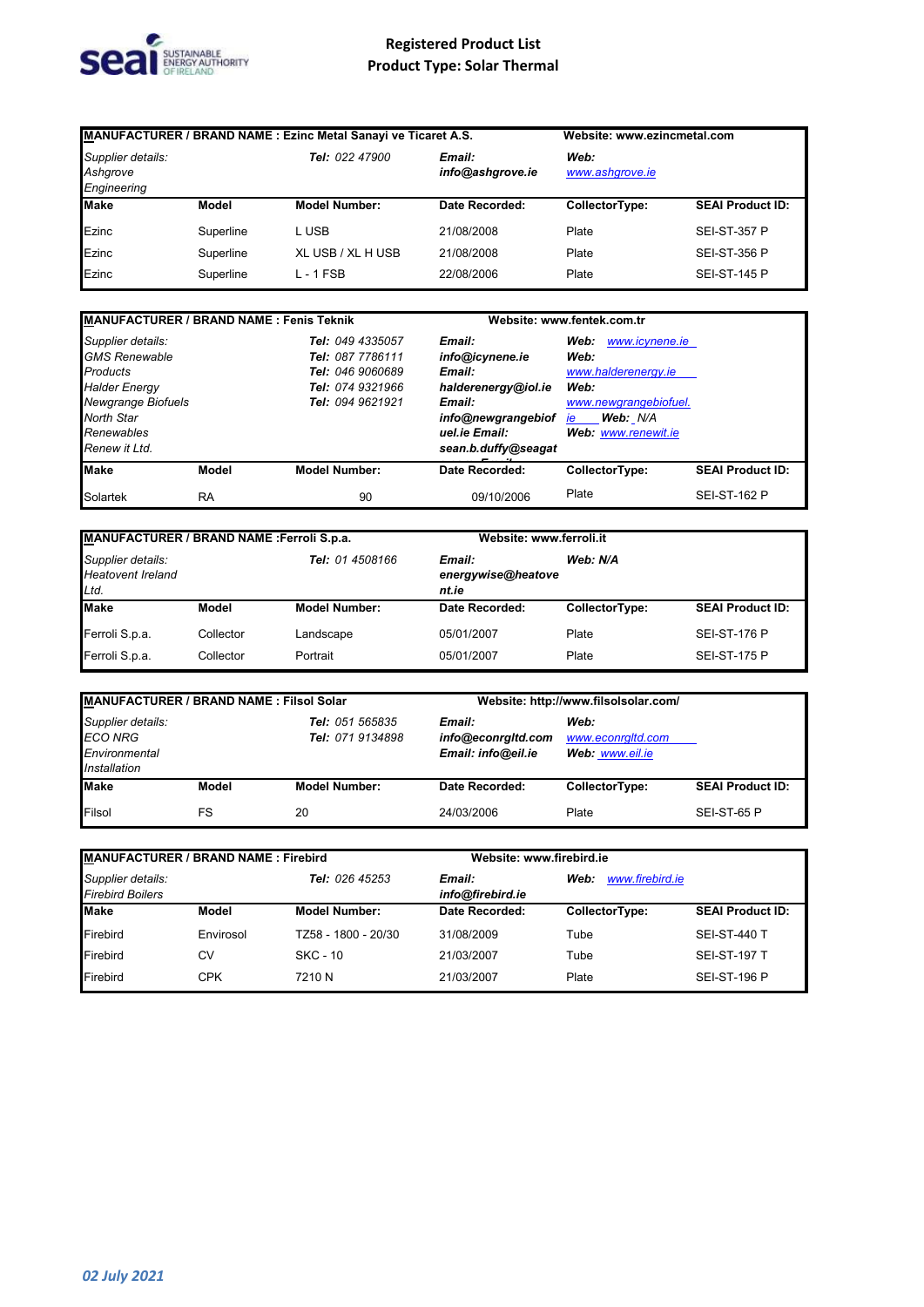

| MANUFACTURER / BRAND NAME : First Light Energy         |            |                                                       | Website: www.firstlightenergy.com |                |                         |
|--------------------------------------------------------|------------|-------------------------------------------------------|-----------------------------------|----------------|-------------------------|
| Supplier details:<br>Ross Technical<br><b>Services</b> |            | Tel: 058 44540<br>Email:<br>info@rosstechnical.i<br>е |                                   | Web: N/A       |                         |
| <b>Make</b>                                            | Model      | <b>Model Number:</b>                                  | Date Recorded:                    | CollectorType: | <b>SEAI Product ID:</b> |
| Sunstream                                              | SS 58      | 10 30                                                 | 20/07/2007                        | Tube           | <b>SEI-ST-248 T</b>     |
| Sunstream                                              | <b>HUJ</b> | $12/16 - 2.1$                                         | 15/06/2007                        | Tube           | <b>SEI-ST-230 T</b>     |
| Sunstream                                              | HUJ        | $12/16 - 1.6$                                         | 15/06/2007                        | Tube           | <b>SEI-ST-232 T</b>     |
| Sunstream                                              | HUJ        | $12/16 - 1.8$                                         | 15/06/2007                        | Tube           | <b>SEI-ST-231 T</b>     |

|                                                                  |              | <b>MANUFACTURER / BRAND NAME: Futus Energietechnik gmbh</b> | Website: www.futus.at                                                                |                |                         |
|------------------------------------------------------------------|--------------|-------------------------------------------------------------|--------------------------------------------------------------------------------------|----------------|-------------------------|
| Supplier details:<br>Steven Boyd<br>Wade alternative<br>Energies |              | <b>Tel: 094 9366808</b><br>Tel: 087 2842645                 | Email:<br>steven@boydheating www.boydheating.com<br>.com Email:<br>jnwade@eircom.net | Web:           |                         |
| <b>Make</b>                                                      | <b>Model</b> | <b>Model Number:</b>                                        | Date Recorded:                                                                       | CollectorType: | <b>SEAI Product ID:</b> |
| <b>Futus</b>                                                     | MK           | 6                                                           | 09/10/2006                                                                           | Plate          | <b>SEI-ST-165 P</b>     |
| <b>Futus</b>                                                     | MK           | 4                                                           | 09/10/2006                                                                           | Plate          | <b>SEI-ST-164 P</b>     |
| Futus                                                            | MK           | $\overline{2}$                                              | 29/06/2006                                                                           | Plate          | <b>SEI-ST-131 P</b>     |

| <b>MANUFACTURER / BRAND NAME: Gasokol</b>                                                             |          |                                                                         | Website: www.gasokol.at                                                           |                                                                                         |                         |
|-------------------------------------------------------------------------------------------------------|----------|-------------------------------------------------------------------------|-----------------------------------------------------------------------------------|-----------------------------------------------------------------------------------------|-------------------------|
| Supplier details:<br>Ecologics Ltd<br>Ecosun Solar<br>Panels<br>Thomas Archer Ltd.<br>Universal Solar |          | Tel: 01 626 2333<br>Tel: 01 4501111<br>Tel: 096 72777<br>Tel: 028 34041 | Email:<br>info@ecologics.ie<br>Email: N/A<br>Email:<br>sales@archers.ie<br>Email: | Web:<br>www.boydheating.com<br>Web: N/A<br>Web:<br>N/A<br>Web:<br>www.universalsolar.ie |                         |
| <b>Make</b>                                                                                           | Model    | <b>Model Number:</b>                                                    | Date Recorded:                                                                    | CollectorType:                                                                          | <b>SEAI Product ID:</b> |
| Gasokol                                                                                               | tecSol   | ٠                                                                       | 24/03/2006                                                                        | Plate                                                                                   | SEI-ST-60 P             |
| Gasokol                                                                                               | Vacutube | HP 65 - 30 / 20                                                         | 20/12/2007                                                                        | Tube                                                                                    | <b>SEI-ST-285 T</b>     |
| Gasokol                                                                                               | topSol   | ٠                                                                       | 24/03/2006                                                                        | Plate                                                                                   | SEI-ST-61 P             |
| Gasokol                                                                                               | SunnySol | UP                                                                      | 14/11/2007                                                                        | Plate                                                                                   | <b>SEI-ST-283 P</b>     |

| <b>MANUFACTURER / BRAND NAME: Geminox</b>        |            | Website: www.geminox.fr                   |                |                |                         |
|--------------------------------------------------|------------|-------------------------------------------|----------------|----------------|-------------------------|
| Supplier details:<br>Tel: 01 8258081<br>VCS Ltd. |            | Web: N/A<br>Email:<br>info@vcsireland.com |                |                |                         |
| <b>Make</b>                                      | Model      | <b>Model Number:</b>                      | Date Recorded: | CollectorType: | <b>SEAI Product ID:</b> |
| Geminox                                          | <b>FKC</b> | s/w                                       | 24/02/2009     | Plate          | <b>SEI-ST-397 P</b>     |

| <b>MANUFACTURER / BRAND NAME: Genersys</b>                       |       |                                       | Website: www.genersys.com                         |                |                                      |  |
|------------------------------------------------------------------|-------|---------------------------------------|---------------------------------------------------|----------------|--------------------------------------|--|
| Supplier details:<br>Genersys Ireland<br>PJ Firman & Co.<br>Ltd. |       | Tel: 048 41737777<br>Tel: 053 9143018 | Email:<br>info@genersys-<br>ireland.com<br>Email: |                | Web:<br>www.genersys-<br>ireland.com |  |
| <b>Make</b>                                                      | Model | <b>Model Number:</b>                  | Date Recorded:                                    | CollectorType: | <b>SEAI Product ID:</b>              |  |
| Genersys                                                         | 1000  | 10                                    | 22/03/2006                                        | Plate          | SEI-ST-42 P                          |  |
| Genersys                                                         | 1000  | 4                                     | 22/03/2006                                        | Plate          | SEI-ST-43 P                          |  |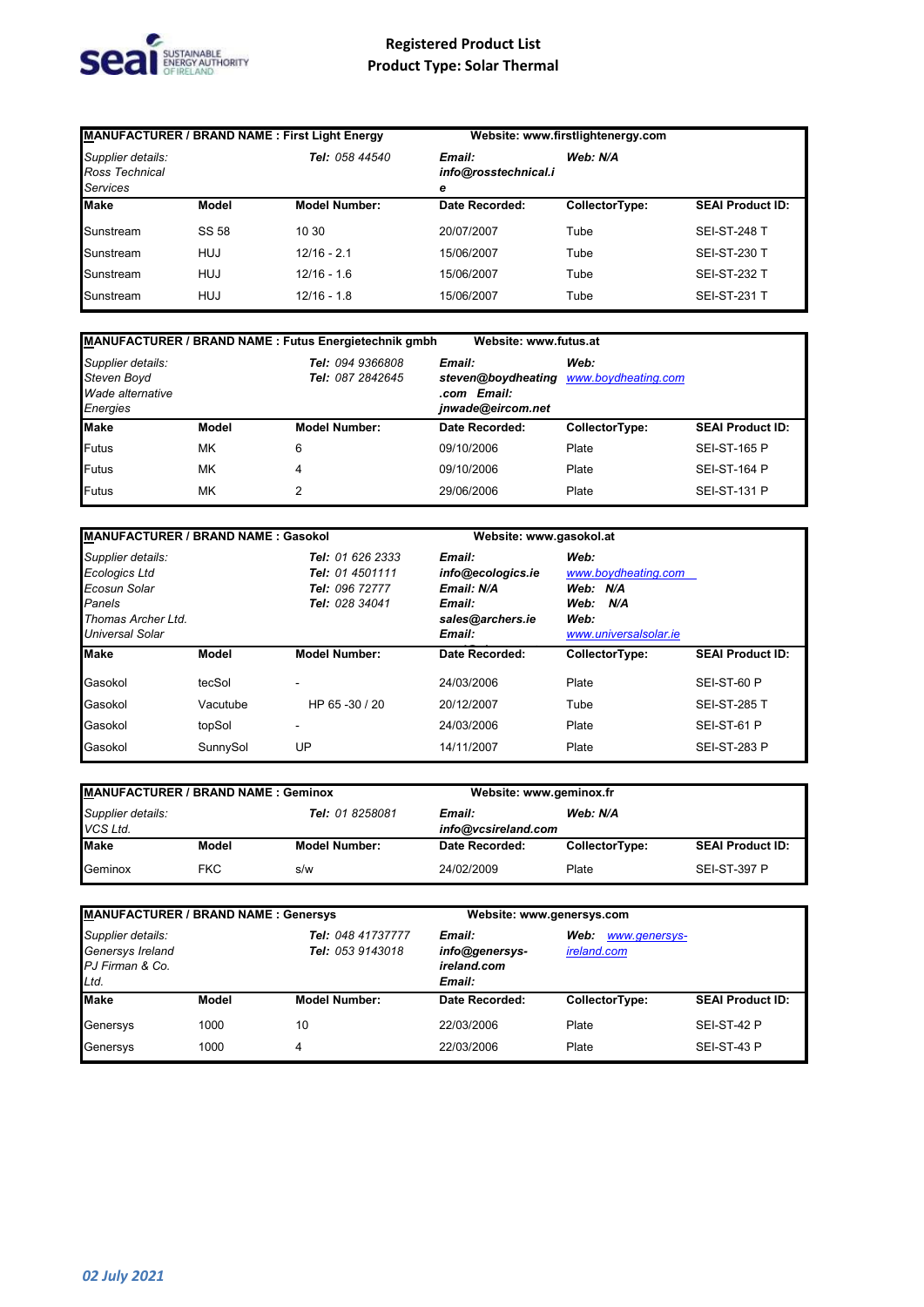

| MANUFACTURER / BRAND NAME : Geo-Tec Solartechnick      |         |                         | Website: www.geotec.at |                                                       |                         |
|--------------------------------------------------------|---------|-------------------------|------------------------|-------------------------------------------------------|-------------------------|
| Supplier details:<br><b>Shamrock Solar</b><br>Energies |         | <b>Tel: 065 6868468</b> | Email:<br>com          | Web:<br>info@shamrocksolar. www.shamrocksolar.co<br>m |                         |
| <b>Make</b>                                            | Model   | <b>Model Number:</b>    | Date Recorded:         | CollectorType:                                        | <b>SEAI Product ID:</b> |
| Geo-Tec                                                | GSE2000 | -                       | 23/03/2006             | Plate                                                 | SEI-ST-58 P             |

| <b>MANUFACTURER / BRAND NAME: Gerkros</b>      |       |                           | Website: www.gerkros.ie |                |       |                |                         |
|------------------------------------------------|-------|---------------------------|-------------------------|----------------|-------|----------------|-------------------------|
| Supplier details:<br>Tel: 062 71105<br>Gerkros |       | Email:<br>info@gerkros.ie | www.gerkros.ie<br>Web:  |                |       |                |                         |
| <b>Make</b>                                    | Model |                           | <b>Model Number:</b>    | Date Recorded: |       | CollectorType: | <b>SEAI Product ID:</b> |
| Gerkros Solar                                  |       | 320                       | Series                  | 06/07/2007     | Plate |                | <b>SEI-ST-244 P</b>     |

| <b>MANUFACTURER / BRAND NAME: Glow-Worm</b> |               |                                                  | Website: www.glow-worm.co.uk |                           |                         |
|---------------------------------------------|---------------|--------------------------------------------------|------------------------------|---------------------------|-------------------------|
| Supplier details: C &<br>F Quadrant Ltd.    |               | Tel: 01 6305700<br>Email:<br>sales@cfquadrant.ie |                              | Web:<br>www.cfquadrant.ie |                         |
| <b>Make</b>                                 | Model         | <b>Model Number:</b>                             | Date Recorded:               | CollectorType:            | <b>SEAI Product ID:</b> |
| Glow-Worm                                   | Clearly Solar | SRV 2.3 / SRH 2.3                                | 25/06/2010                   | Plate                     | <b>SEI-ST-493 P</b>     |
| Glow-Worm                                   | Fluorosorb    | HR 2.02                                          | 23/04/2008                   | Plate                     | <b>SEI-ST-320 P</b>     |

| MANUFACTURER / BRAND NAME : GPO-TEC Solartechnik         |       |                      | Website: www.gpo-tec.de                      |                |                         |
|----------------------------------------------------------|-------|----------------------|----------------------------------------------|----------------|-------------------------|
| Supplier details:<br>Tel: 086 2153354<br>Marcel Lashkody |       |                      | Email: mail@project- Web: N/A<br>oecotop.com |                |                         |
| <b>Make</b>                                              | Model | <b>Model Number:</b> | Date Recorded:                               | CollectorType: | <b>SEAI Product ID:</b> |
| GPO-TEC                                                  | 2000  | -                    | 24/04/2007                                   | Plate          | <b>SEI-ST-208 P</b>     |

| <b>MANUFACTURER / BRAND NAME: Grammer</b>             |            |                                   | Website: www.grammer-solar.de  |                |                         |
|-------------------------------------------------------|------------|-----------------------------------|--------------------------------|----------------|-------------------------|
| Supplier details:<br>Tel: 026 21014<br><b>Solaris</b> |            | Email: info@solaris-<br>energy.ie | Web: www.solaris-<br>energy.ie |                |                         |
| <b>Make</b>                                           | Model      | <b>Model Number:</b>              | Date Recorded:                 | CollectorType: | <b>SEAI Product ID:</b> |
| Grammer                                               | <b>SLK</b> | $\blacksquare$                    | 24/03/2006                     | Plate          | SEI-ST-73 P             |

|                                                                       |           | MANUFACTURER / BRAND NAME : Grant Engineering Ireland Ltd. |                                                      | Website: www.grantengineering.ie    |                         |
|-----------------------------------------------------------------------|-----------|------------------------------------------------------------|------------------------------------------------------|-------------------------------------|-------------------------|
| Supplier details:<br>Frank L. Fahy<br><b>Grant Engineering</b><br>Ltd |           | Tel: 053 9142422<br>Tel: 05791 20089                       | Email: N/A<br>Email:<br>info@grantengineeri<br>ng.ie | Web:<br>www.grantengineering.i<br>е |                         |
| <b>Make</b>                                                           | Model     | <b>Model Number:</b>                                       | Date Recorded:                                       | CollectorType:                      | <b>SEAI Product ID:</b> |
| <b>Grant Solar</b>                                                    | Aurora AL | $\blacksquare$                                             | 08/09/2006                                           | Plate                               | <b>SEI-ST-155 P</b>     |
| <b>Grant Solar</b>                                                    | Sahara AL | -                                                          | 08/09/2006                                           | Plate                               | <b>SEI-ST-156 P</b>     |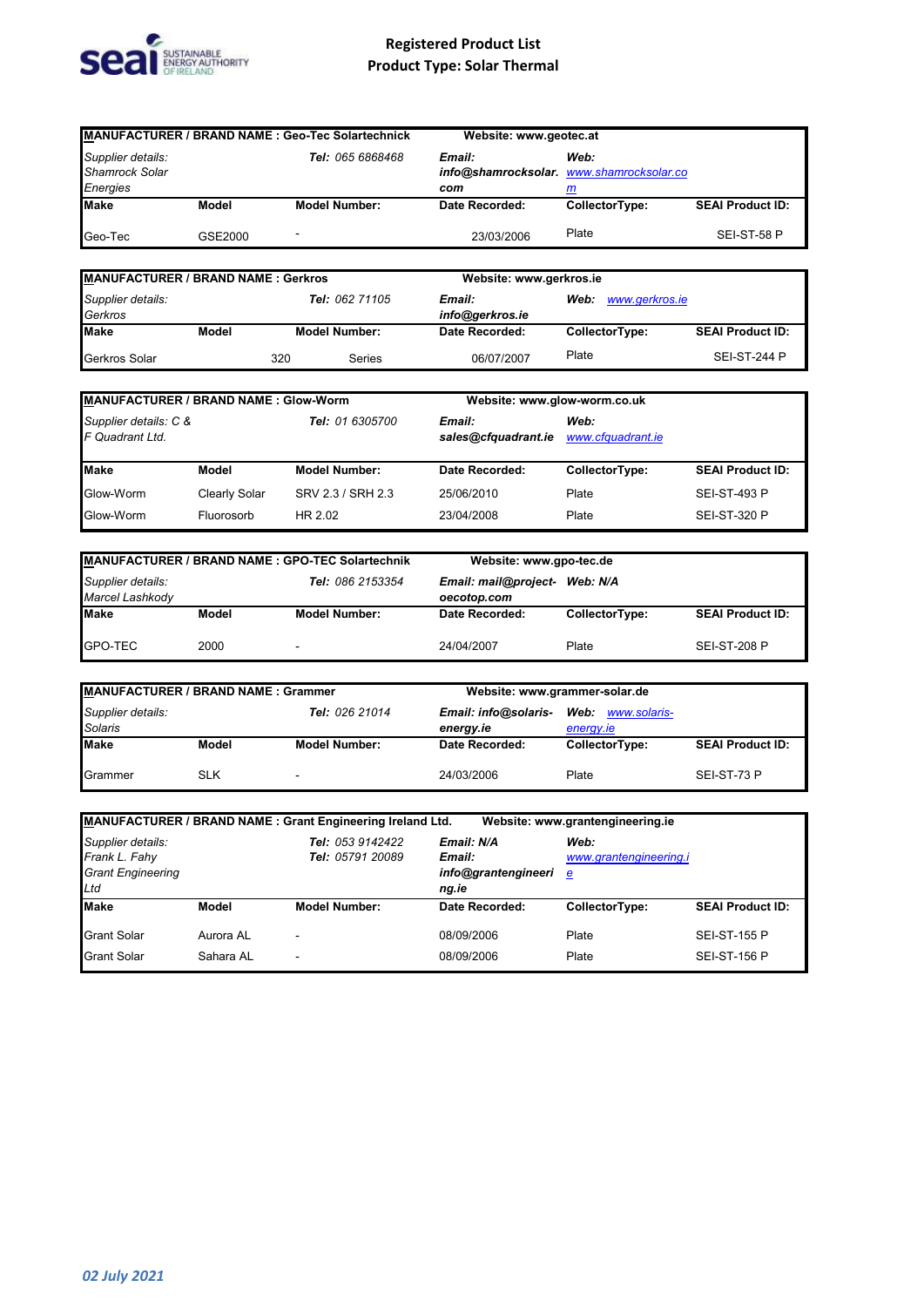

| <b>MANUFACTURER / BRAND NAME: Greenline</b>                                              |                |                                         | Website: www.greenline.ie                                                |                                                           |                         |
|------------------------------------------------------------------------------------------|----------------|-----------------------------------------|--------------------------------------------------------------------------|-----------------------------------------------------------|-------------------------|
| Supplier details:<br>Electric Innovation<br>Ltd.<br>Greenline Sales and<br>Maketing Ltd. |                | Tel: 00442871309911<br>Tel: 066 7104050 | Email:info@electricin Web:<br>novation.eu<br>Email:<br>info@greenline.ie | www.electricinnovation.<br>Web:<br>eu<br>www.greenline.ie |                         |
| <b>Make</b>                                                                              | Model          | <b>Model Number:</b>                    | Date Recorded:                                                           | CollectorType:                                            | <b>SEAI Product ID:</b> |
| Greenline                                                                                | Power One      | 10/20/30                                | 17/11/2010                                                               | Tube                                                      | <b>SEI-ST-506 T</b>     |
| Greenline                                                                                | Greenline Plus | 10/12/16/20                             | 27/01/2010                                                               | Tube                                                      | <b>SEI-ST-456 T</b>     |
| Greenline                                                                                | Greenline      | 18/20/24/30                             | 27/01/2010                                                               | Tube                                                      | <b>SEI-ST-455 T</b>     |

| <b>MANUFACTURER / BRAND NAME : GREENoneTEC</b> |       |                          |                                | Website: www.greenonetec.com |                         |
|------------------------------------------------|-------|--------------------------|--------------------------------|------------------------------|-------------------------|
| Supplier details:<br>CoolSky Ltd               |       | Tel: +44 (0)28 9182 9470 | Email: info@cool-<br>skv.co.uk | Web: www.cool-sky.co.uk      |                         |
| <b>Make</b>                                    | Model | <b>Model Number:</b>     | Date Recorded:                 | CollectorType:               | <b>SEAI Product ID:</b> |
| Greenone TEC                                   | FK    | 8203N4AAI hs bf          | 25/11/2019                     | Plate                        | <b>SEI-ST-608 P</b>     |
| Greenone TEC                                   | TWL   | 200/230/250              | 14/09/2012                     | Plate                        | <b>SEI-ST-533 P</b>     |

| MANUFACTURER / BRAND NAME: Greentherm Ltd. |            |                      | Website: www.greentherm.ie |                                               |                         |
|--------------------------------------------|------------|----------------------|----------------------------|-----------------------------------------------|-------------------------|
| Supplier details:<br>Greentherm Ltd.       |            | Tel: 01 8245790      | Email:                     | Web:<br>sales@greentherm.ie www.greentherm.ie |                         |
| <b>Make</b>                                | Model      | <b>Model Number:</b> | Date Recorded:             | CollectorType:                                | <b>SEAI Product ID:</b> |
| Greentherm                                 | <b>GHP</b> | 5820 / 5830          | 21/05/2009                 | Tube                                          | <b>SEI-ST-418 T</b>     |
| Greentherm                                 | GDF        | 5820 / 5830          | 21/05/2009                 | Tube                                          | <b>SEI-ST-419 T</b>     |

|                                      |       | <b>MANUFACTURER / BRAND NAME: Guangdong Fivestar Solar Energy Co</b> |                               | Website:              |                         |
|--------------------------------------|-------|----------------------------------------------------------------------|-------------------------------|-----------------------|-------------------------|
| .<br><br>Supplier details:           |       | Tel: 087 2042999                                                     | Email:asolarireland@ Web: N/A |                       |                         |
| Asolarshop                           |       | Tel: 087 9608444                                                     | vahoo.com                     | Web:                  |                         |
| JHV Solar Winds                      |       | Tel: 074 9157893                                                     | Email:                        | www.jhvsolarwinds.com |                         |
| <b>Nutherm</b>                       |       | Tel: 021 4876533                                                     | joe@jhvsolarwinds.c           | Web: www.nutherm.eu   |                         |
| Solar Tec Ireland                    |       |                                                                      | Email:<br>оm                  | Web: www.bcds.ie      |                         |
|                                      |       |                                                                      | info@nutherm.eu               |                       |                         |
| <b>Make</b>                          | Model | <b>Model Number:</b>                                                 | Date Recorded:                | CollectorType:        | <b>SEAI Product ID:</b> |
| Guangdong Fivestar Fivestar<br>Solar |       | $\blacksquare$                                                       | 12/10/2007                    | Plate                 | <b>SEI-ST-275 P</b>     |

| MANUFACTURER / BRAND NAME : Hailin Solar Energy |             |                      |                           | Website: www.hailinsolar.com.cn |                         |
|-------------------------------------------------|-------------|----------------------|---------------------------|---------------------------------|-------------------------|
| Supplier details:<br>Tel: N/A<br>Hotfoot        |             |                      | Email:<br>info@hotfoot.ie | www.hotfoot.ie<br>Web:          |                         |
| Make                                            | Model       | <b>Model Number:</b> | Date Recorded:            | CollectorType:                  | <b>SEAI Product ID:</b> |
| <b>Hailin Solar</b>                             | <b>SHBA</b> | $2.0 - 1$            | 21/05/2010                | Plate                           | <b>SEI-ST-483 P</b>     |

| MANUFACTURER / BRAND NAME : Haining Haokang Solar Energy Co Ltd |         | Website: www.hktyn.com |                               |                            |                         |
|-----------------------------------------------------------------|---------|------------------------|-------------------------------|----------------------------|-------------------------|
| Supplier details:<br>Solar Green Energy                         |         | Tel: N/A               | Email:<br>info@trailercare.ie | Web:<br>www.trailercare.ie |                         |
| <b>Make</b>                                                     | Model   | <b>Model Number:</b>   | Date Recorded:                | CollectorType:             | <b>SEAI Product ID:</b> |
| Haining Haokang                                                 | Haokang | 15/18/20/24/30         | 18/08/2010                    | Tube                       | <b>SEI-ST-499 T</b>     |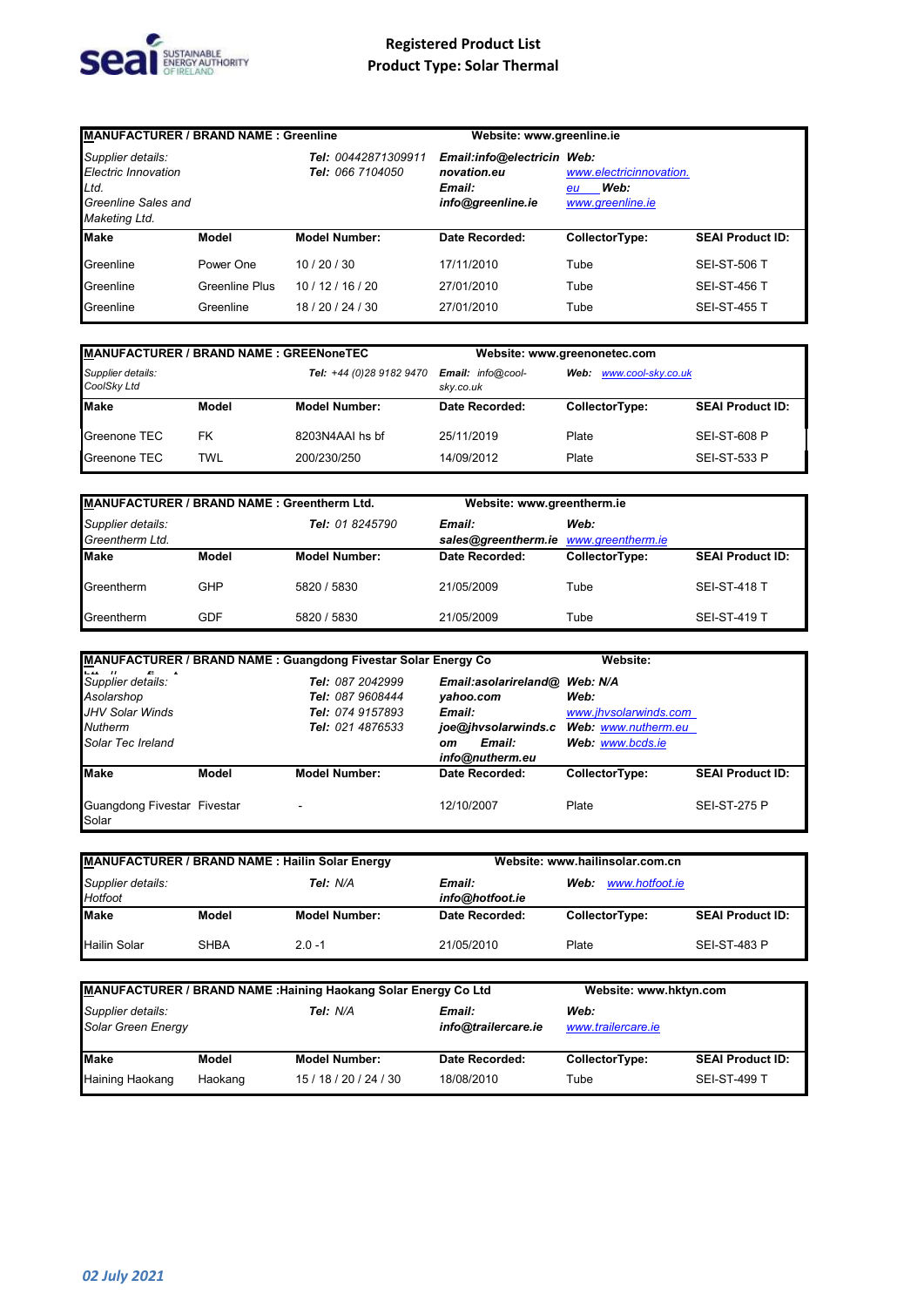

|                                                                            |        |                                                                         | MANUFACTURER / BRAND NAME : Haining Jianeng Solar Energy Industry Company Ltd.              |                                                             |                         |
|----------------------------------------------------------------------------|--------|-------------------------------------------------------------------------|---------------------------------------------------------------------------------------------|-------------------------------------------------------------|-------------------------|
| Supplier details:<br><b>RW Contracting</b>                                 |        | Tel: 086 6056117                                                        | Email:<br>peter.quinn06@hotm<br><u>ail.com</u>                                              | Web: N/A                                                    |                         |
| Make                                                                       | Model  | <b>Model Number:</b>                                                    | Date Recorded:                                                                              | CollectorType:                                              | <b>SEAI Product ID:</b> |
| Haining Jianeng Sola JNSC                                                  |        | 15-58 / 1800                                                            | 25/06/2010                                                                                  | Tube                                                        | <b>SEI-ST-489 T</b>     |
|                                                                            |        | MANUFACTURER / BRAND NAME: Haining Jineng Solar Energy Industry Co Ltd. |                                                                                             | Website: www.jinengsolar.com                                |                         |
| Supplier details:<br>Rocca Stone &<br>Marble Ltd.                          |        | Tel: 01 6205607                                                         | Email:<br>rocca@eircom.net                                                                  | Web: N/A                                                    |                         |
| Make                                                                       | Model  | <b>Model Number:</b>                                                    | Date Recorded:                                                                              | CollectorType:                                              | <b>SEAI Product ID:</b> |
| Haining Jianeng<br>Solar                                                   | JNSC   | 15 / 18 / 20 / 24                                                       | 30/04/2010                                                                                  | Tube                                                        | SEI-ST-481 T            |
|                                                                            |        | MANUFACTURER / BRAND NAME : Haining Jinshuo Solar Energy Co Ltd.        |                                                                                             | <b>Website: N/A</b>                                         |                         |
| Supplier details:<br><b>Full Flow Solar</b>                                |        | Tel: 087 9770178                                                        | Email: N/A                                                                                  | Web: N/A                                                    |                         |
| Make                                                                       | Model  | <b>Model Number:</b>                                                    | Date Recorded:                                                                              | CollectorType:                                              | <b>SEAI Product ID:</b> |
| Jinshuo                                                                    | JSSP   | 15-24                                                                   | 17/06/2011                                                                                  | Tube                                                        | <b>SEI-ST-523 T</b>     |
|                                                                            |        |                                                                         |                                                                                             |                                                             |                         |
|                                                                            |        | MANUFACTURER / BRAND NAME: Haining Jixiang Solar Energy Co Ltd.         |                                                                                             | Website: www.lucky-energy.com                               |                         |
| Supplier details:<br>Force from Nature<br>Ltd.                             |        | Tel: 087 4150631<br>Tel: 083 3462100                                    | Email:<br>ail.com Email:                                                                    | Web:<br>forcefromnature@gm www.forcefromnature.ie<br>Web:   |                         |
| Luxustherm<br>Make                                                         | Model  | <b>Model Number:</b>                                                    | info@luxustherm.co<br>Date Recorded:                                                        | www.luxustherm.com<br>CollectorType:                        | <b>SEAI Product ID:</b> |
|                                                                            |        |                                                                         |                                                                                             |                                                             |                         |
| Haining Jixiang Solar Solar Collector                                      |        | 58-18-15                                                                | 30/03/2010                                                                                  | Tube                                                        | <b>SEI-ST-468 T</b>     |
| MANUFACTURER / BRAND NAME : Heatmerchants                                  |        |                                                                         |                                                                                             | Website: www.heatmerchants.ie                               |                         |
| Supplier details:<br><b>Heatmerchants</b><br><b>Branches</b><br>Nationwide |        | Tel: 090 6424000                                                        | <b>Email: Contact your</b>                                                                  | Web:<br>local store for details www.heatmerchants.ie        |                         |
| <b>Make</b>                                                                | Model  | <b>Model Number:</b>                                                    | Date Recorded:                                                                              | CollectorType:                                              | <b>SEAI Product ID:</b> |
| Heatmerchants                                                              | HM Pro | 2.0 / 2.5                                                               | 20/05/2009                                                                                  | Plate                                                       | SEI-ST-414 P            |
| <b>MANUFACTURER / BRAND NAME: Hewalex</b>                                  |        |                                                                         |                                                                                             |                                                             |                         |
| Supplier details:<br>Ecotherm<br><b>Noone Direct</b><br>Perfect Warm Home  |        | <b>Tel: 085 7693170</b><br>Tel: 01 8329331<br>Tel: 051 396681           | Website: http://www.hewalex.com.pl<br>Email: N/A<br>Email:<br>info@noonedirect.ie<br>Email: | Web: N/A<br>Web: N/A<br>Web:<br>www.perfectwarmhome.<br>com |                         |
| <b>Make</b>                                                                | Model  | <b>Model Number:</b>                                                    | info@perfectwarmho<br>Date Recorded:                                                        | CollectorType:                                              | <b>SEAI Product ID:</b> |
| Hewalex                                                                    | ΚS     | 2000 TP                                                                 | 01/06/2007                                                                                  | Plate                                                       | SEI-ST-226 P            |
| Hewalex                                                                    | KSR    | 10                                                                      | 17/06/2011                                                                                  | Tube                                                        | <b>SEI-ST-525 T</b>     |

SEI-ST-227 P

Hewalex KS 2000 SP 01/06/2007 Plate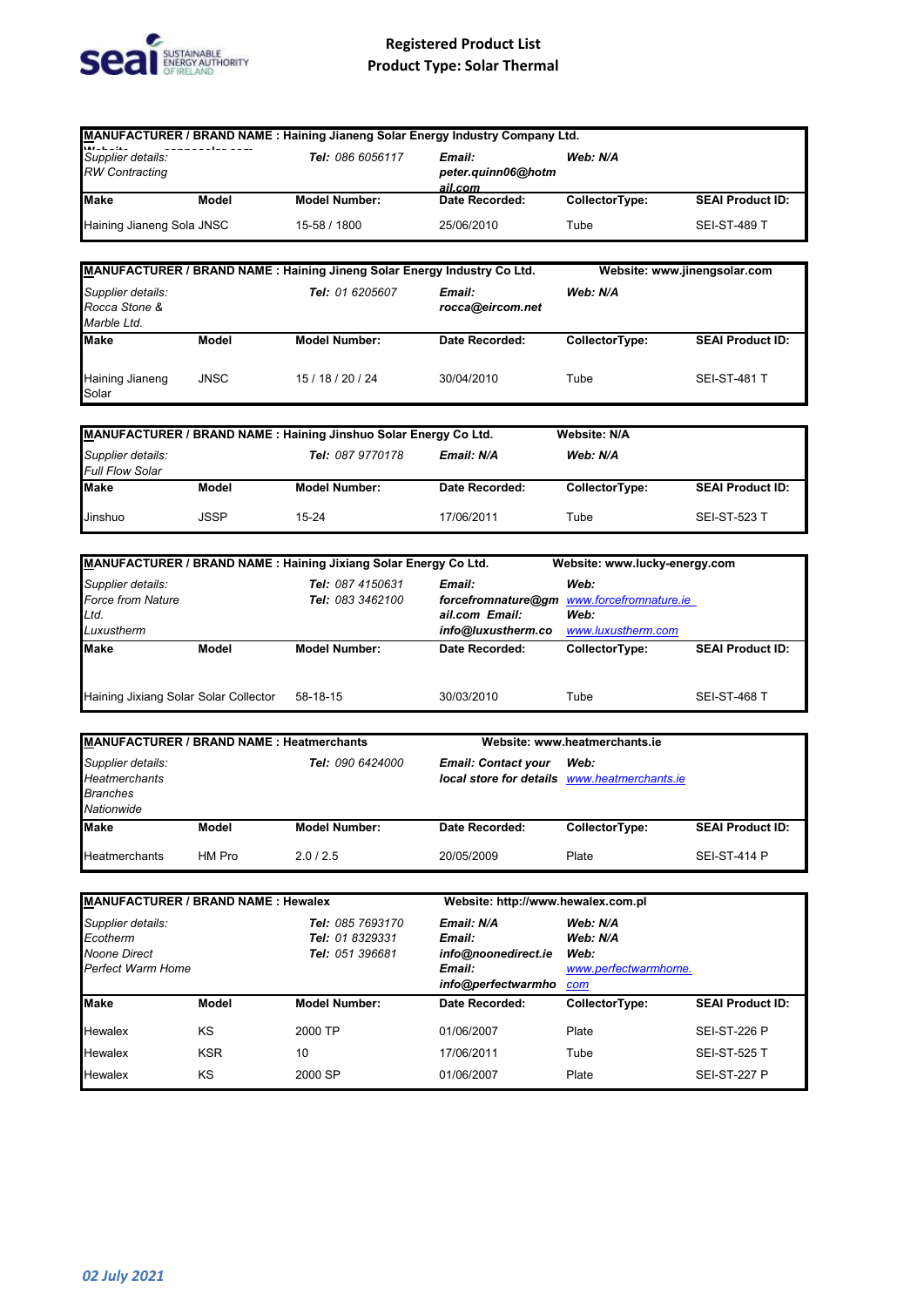

| MANUFACTURER / BRAND NAME : Himin Solar Energy Group Co. Ltd |              |                      | Website: www.himin.com |                      |                         |  |
|--------------------------------------------------------------|--------------|----------------------|------------------------|----------------------|-------------------------|--|
| Supplier details:                                            |              | Tel: 1890 911511     | Email:                 | Web:                 |                         |  |
| Justwater Company<br><b>Tel: 01 8038388</b>                  |              |                      | info@justwatercomp     | www.justwatercompany |                         |  |
| Ltd.                                                         |              | Tel: 087 1232257     | any.ie Email:          | <i>ie</i> Web:       |                         |  |
| Microstrain Ltd.                                             |              | Tel: 051 427912      | sales@microstrain.ie   | www.microstrain.je   |                         |  |
| <b>MP Solar Systems</b><br>Tel: 074 9193929                  |              | Email:               | Web: www.mpsolar.ie    |                      |                         |  |
| Ltd.                                                         |              | info@mpsolar.ie      | Web: N/A               |                      |                         |  |
| One Stop Green                                               |              |                      | Email: N/A             | Web: www.solmax.ie   |                         |  |
| $1 + d$<br><b>Make</b>                                       | <b>Model</b> | <b>Model Number:</b> | Date Recorded:         | CollectorType:       | <b>SEAI Product ID:</b> |  |
| <b>Himin</b>                                                 | HUJ          | $16/12 - 2.1$        | 20/07/2007             | Tube                 | <b>SEI-ST-249 T</b>     |  |
| <b>Himin</b>                                                 | HUJ          | $16/12 - 1.8$        | 20/07/2007             | Tube                 | <b>SEI-ST-250 T</b>     |  |
| <b>Himin</b>                                                 | <b>HUJ</b>   | $16/12 - 1.6$        | 20/07/2007             | Tube                 | <b>SEI-ST-251 T</b>     |  |

| <b>MANUFACTURER / BRAND NAME: Hitek Solar</b> |               |                      |                                                | Website: www.hitek-solar.com |                         |
|-----------------------------------------------|---------------|----------------------|------------------------------------------------|------------------------------|-------------------------|
| Supplier details:<br>Connaught Solar          |               | Tel: 086 8623557     | Email:tuamsolarcentr Web: N/A<br>e@hotmail.com |                              |                         |
| Make                                          | Model         | <b>Model Number:</b> | Date Recorded:                                 | CollectorType:               | <b>SEAI Product ID:</b> |
| <b>Hitek Solar</b>                            | <b>NSC 58</b> | 10/22/30             | 10/07/2009                                     | Tube                         | <b>SEI-ST-425 T</b>     |
| <b>Hitek Solar</b>                            | SJRO 70       | $Oct-20$             | 10/07/2009                                     | Tube                         | <b>SEI-ST-424 T</b>     |

| <b>MANUFACTURER / BRAND NAME: Ibersolar</b> |            |                         |                          | Website: www.ibersolar.com |                         |  |
|---------------------------------------------|------------|-------------------------|--------------------------|----------------------------|-------------------------|--|
| Supplier details:<br>Igneus                 |            | <b>Tel: 05392 43300</b> | Email:<br>Info@igneus.ie | Web:<br>www.igneus.ie      |                         |  |
| <b>Make</b>                                 | Model      | <b>Model Number:</b>    | Date Recorded:           | CollectorType:             | <b>SEAI Product ID:</b> |  |
| Ibersolar                                   | <b>CPC</b> | 12/18/21                | 08/01/2009               | Tube                       | <b>SEI-ST-389 T</b>     |  |
| Ibersolar                                   | <b>OPS</b> | V210                    | 25/07/2008               | Plate                      | <b>SEI-ST-342 P</b>     |  |
| Ibersolar                                   | IPS        | 230 / 265 H/V           | 01/04/2008               | Plate                      | <b>SEI-ST-312 P</b>     |  |

| MANUFACTURER / BRAND NAME : Ideal Boilers Ltd.                                            |             |                                     | Website: www.idealboilers.com                                                     |                                          |                         |
|-------------------------------------------------------------------------------------------|-------------|-------------------------------------|-----------------------------------------------------------------------------------|------------------------------------------|-------------------------|
| Supplier details:<br>Davies Ltd.<br><b>Heatmerchants</b><br><b>Branches</b><br>Nationwide |             | Tel: 01 8511700<br>Tel: 090 6424000 | Email:<br>info@davies.ie<br><b>Email: Contact your</b><br>local store for details | Web: N/A<br>Web:<br>www.heatmerchants.ie |                         |
| <b>Make</b>                                                                               | Model       | <b>Model Number:</b>                | Date Recorded:                                                                    | CollectorType:                           | <b>SEAI Product ID:</b> |
| <b>Ideal Boilers Ltd</b>                                                                  | Ideal Solar | Solar Collector SC1                 | 29/02/2008                                                                        | Plate                                    | <b>SEI-ST-307 P</b>     |

| <b>MANUFACTURER / BRAND NAME: IDM Energie Systeme</b>                      |       |                                                   |                | Website: www.idm-energie.at |                         |
|----------------------------------------------------------------------------|-------|---------------------------------------------------|----------------|-----------------------------|-------------------------|
| Supplier details:<br><b>Tel: 064 85460</b><br>Wind, Water, Solar<br>Energy |       | Web: N/A<br>Email:<br>info@windwatersolar<br>.net |                |                             |                         |
| <b>Make</b>                                                                | Model | <b>Model Number:</b>                              | Date Recorded: | CollectorType:              | <b>SEAI Product ID:</b> |
| <b>IDM</b>                                                                 | -     | <b>GSE 2000/TIN</b>                               | 04/05/2006     | Plate                       | <b>SEI-ST-116 P</b>     |

| <b>MANUFACTURER / BRAND NAME : Ikarus Solar</b><br>Supplier details:<br>Tel: 0909747969<br><b>Absol NES</b> |        | Website: www.ikarus-solar.de |                |                |                         |
|-------------------------------------------------------------------------------------------------------------|--------|------------------------------|----------------|----------------|-------------------------|
|                                                                                                             |        |                              |                |                |                         |
| <b>Make</b>                                                                                                 | Model  | <b>Model Number:</b>         | Date Recorded: | CollectorType: | <b>SEAI Product ID:</b> |
| <b>Ikarus Solar</b>                                                                                         | Ikasol | 2.08                         | 18/03/2009     | Plate          | <b>SEI-ST-403 P</b>     |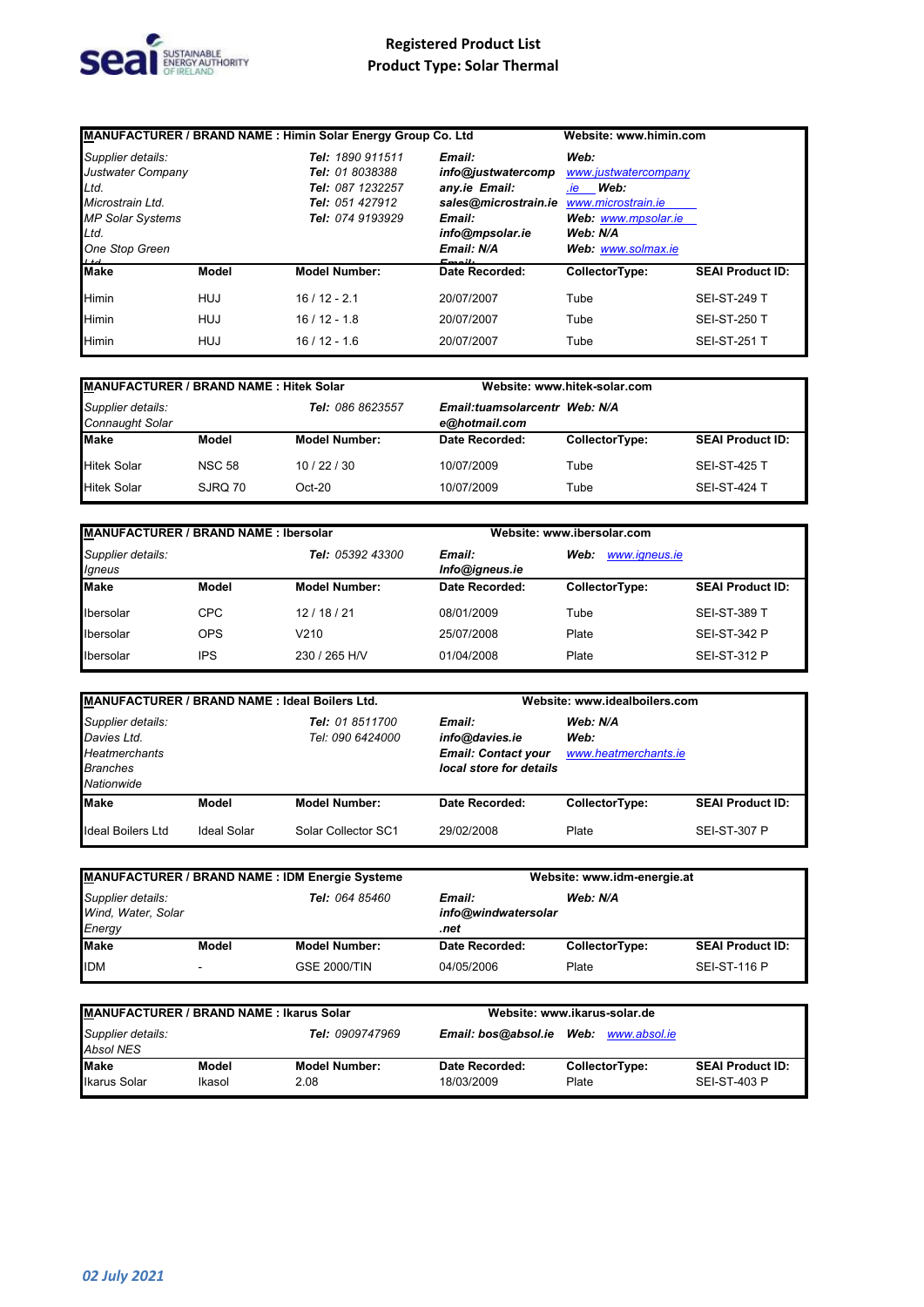

| MANUFACTURER / BRAND NAME: Isofoton S.A. |                      |                      |                      | Website: www.isofoton.com |                         |
|------------------------------------------|----------------------|----------------------|----------------------|---------------------------|-------------------------|
| Supplier details:                        |                      | Tel: 059 6471797     | Email:               | Web: N/A                  |                         |
| <b>All Pipe Systems</b>                  |                      | Tel: 087 9502220     | allpipesystem@yaho   | Web: N/A                  |                         |
| Ltd. APS Energies                        |                      | Tel: 087 4119911     | o.co.uk Email:       | Web: N/A                  |                         |
| <b>Ecopop Solutions</b>                  |                      | Tel: 056 7771774     | apsenergies@eircom   | Web: N/A                  |                         |
| <b>Fire Centre</b>                       |                      | Tel: 01 6287563      | net Email:           | Web:                      |                         |
| <b>Forde Furniture and</b>               |                      | Tel: 046 9054285     | ecopopsolutions@g    | www.hickeysfireplaces.i   |                         |
| Fireplace                                |                      | Tel: 051 351200      | mail.com Email:      | Web:<br>e                 |                         |
| <b>Hickey's Fireplaces</b>               |                      | Tel: 051 445444      | firecentre@eircom.ne | N/A                       |                         |
| The Stove Depot                          |                      |                      | Email: N/A           | Web:                      |                         |
| The Stove People                         |                      |                      | Email:               | info@stovesireland.com    |                         |
|                                          |                      |                      | fireplace@ireland.co |                           |                         |
|                                          |                      |                      | m Email:             |                           |                         |
| <b>Make</b>                              | Model                | <b>Model Number:</b> | Date Recorded:       | CollectorType:            | <b>SEAI Product ID:</b> |
| Isofoton                                 | <b>Isotherm Plus</b> |                      | 01/09/2006           | Plate                     | <b>SEI-ST-151 P</b>     |

| <b>MANUFACTURER / BRAND NAME: IVT Gmbh &amp; Co. KG</b>        |           |                        |                               | Website: www.ivt-rohr.de      |                         |
|----------------------------------------------------------------|-----------|------------------------|-------------------------------|-------------------------------|-------------------------|
| Supplier details:<br><b>Unitherm Heating</b><br><b>Systems</b> |           | <b>Tel: 091/380038</b> | Email: info@uni-<br>therm.net | nfo@uni-<br>Web:<br>therm.net |                         |
| <b>Make</b>                                                    | Model     | <b>Model Number:</b>   | Date Recorded:                | CollectorType:                | <b>SEAI Product ID:</b> |
| Solarsmart                                                     | Collector | Portrait               | 25/01/2007                    | Plate                         | <b>SEI-ST-177 P</b>     |
| Solarsmart                                                     | Collector | Landscape              | 25/01/2007                    | Plate                         | <b>SEI-ST-178 P</b>     |

| MANUFACTURER / BRAND NAME : Itho Images                                          |             |                                    |                                                                                       | Website: www.itho-images.nl |                         |  |
|----------------------------------------------------------------------------------|-------------|------------------------------------|---------------------------------------------------------------------------------------|-----------------------------|-------------------------|--|
| Supplier details:<br><b>Low Rise Energy</b><br>Homes Ltd.<br>Wuerth Ireland Ltd. |             | Tel: 061 749921<br>Tel: 061 412911 | Email: info@energy-<br>saving.ie Email:<br>Declan.rooney@wuer www.wuerth.com<br>th.ie | Web: N/A<br>Web:            |                         |  |
| <b>Make</b>                                                                      | Model       | <b>Model Number:</b>               | Date Recorded:                                                                        | CollectorType:              | <b>SEAI Product ID:</b> |  |
| <b>IVT</b>                                                                       | Latento CPC | Dec-18                             | 12/10/2007                                                                            | Tube                        | <b>SEI-ST-274 T</b>     |  |

|                                 |       | <b>MANUFACTURER / BRAND NAME: Jacques Giordano Industries</b> | Website: www.giordano.fr |                        |                         |
|---------------------------------|-------|---------------------------------------------------------------|--------------------------|------------------------|-------------------------|
| Supplier details:<br><b>BDH</b> |       | Tel: 057 9366788                                              | Email: sales@bdh.ie      | <b>Web:</b> www.bdh.ie |                         |
| <b>Make</b>                     | Model | <b>Model Number:</b>                                          | Date Recorded:           | CollectorType:         | <b>SEAI Product ID:</b> |
| Giordano                        | C8    | 8.S.HU                                                        | 29/07/2008               | Plate                  | <b>SEI-ST-354 P</b>     |

| <b>MANUFACTURER / BRAND NAME: Jiangsu Sunrain Solar Energy Co. Ltd</b>                                                                           |       |                                                                                                                                                |                                                                                                                                                                                           | Website: www.giordano.fr                                                                                           |                         |
|--------------------------------------------------------------------------------------------------------------------------------------------------|-------|------------------------------------------------------------------------------------------------------------------------------------------------|-------------------------------------------------------------------------------------------------------------------------------------------------------------------------------------------|--------------------------------------------------------------------------------------------------------------------|-------------------------|
| Supplier details:<br>Adare Solar Panels<br>Connaught Solar<br><b>EW Technologies</b><br><b>Resolutions</b><br>Solmax<br><b>Waterford Stanley</b> |       | <b>Tel: 086 2582874</b><br><b>Tel: 086 8623557</b><br>Tel: 01 8855055<br><b>Tel: 1800 332322</b><br>Tel: 074 9193929<br><b>Tel: 051 302300</b> | Email:<br>docelectrical@gmail.<br>Email:<br>com<br>tuamsolarcentre@hot_www.ewtechnologies.ie<br>mail.com Email:<br>sales@ewtechnologi<br>Email:<br>es.ie<br>info@resolutions.ie<br>Email: | Web: N/A<br>Web: N/A<br>Web:<br>Web:<br>www.resolutions.ie<br>Web: www.solmax.ie<br>Web:<br>www.waterfordstanley.c |                         |
| <b>Make</b>                                                                                                                                      | Model | <b>Model Number:</b>                                                                                                                           | Date Recorded:                                                                                                                                                                            | CollectorType:                                                                                                     | <b>SEAI Product ID:</b> |
| <b>FPC</b>                                                                                                                                       | 1200  | A                                                                                                                                              | 22/12/2009                                                                                                                                                                                | Plate                                                                                                              | <b>SEI-ST-452 P</b>     |
| TZ 47/1500                                                                                                                                       | 10 30 | U                                                                                                                                              | 14/01/2009                                                                                                                                                                                | Tube                                                                                                               | <b>SEI-ST-393 T</b>     |
| TZ 58 / 1800                                                                                                                                     | 10 30 | R                                                                                                                                              | 24/04/2007                                                                                                                                                                                | Tube                                                                                                               | <b>SEI-ST-207 T</b>     |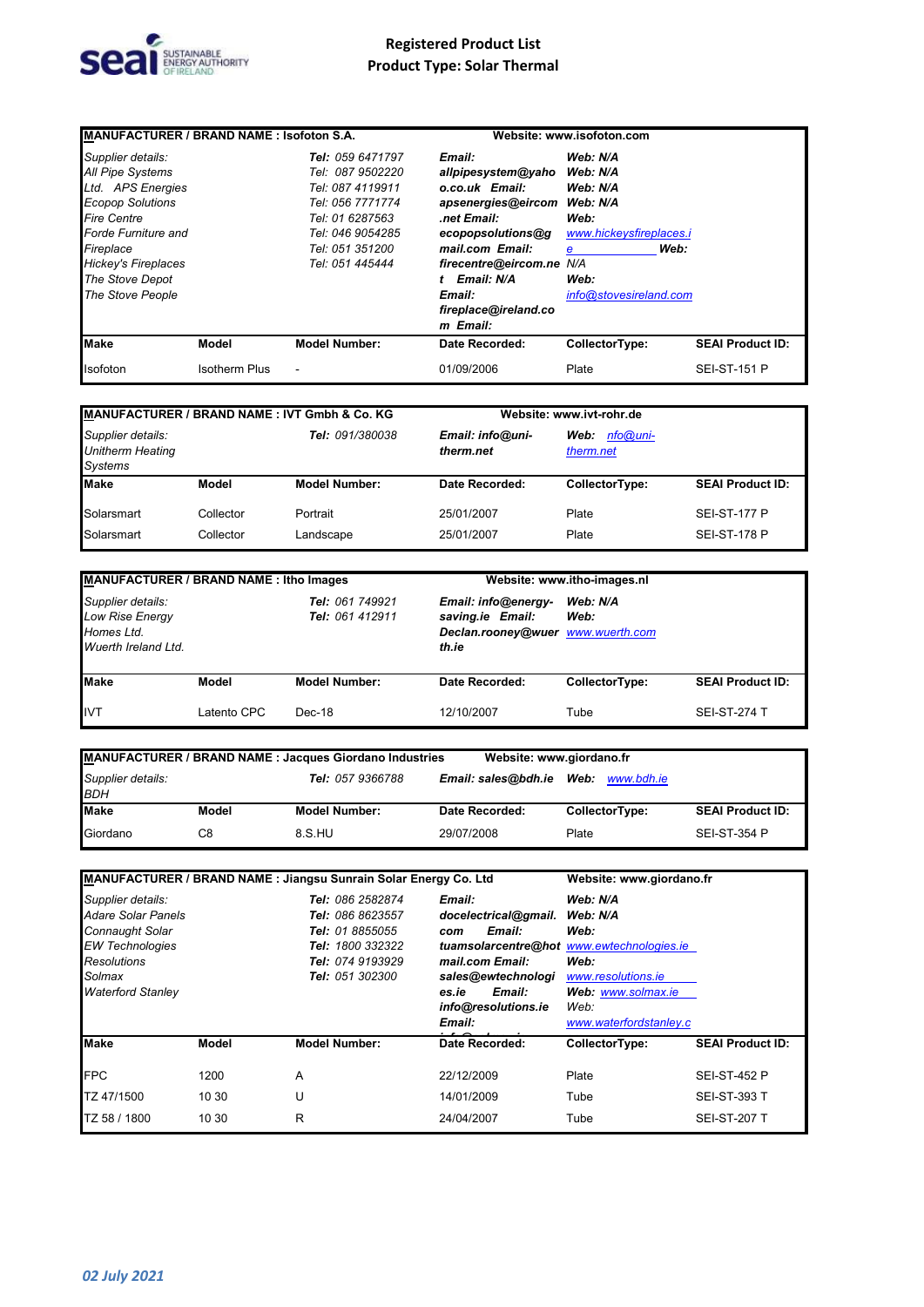

| MANUFACTURER / BRAND NAME : Joule Energy Solutions                   |                 |                      | Website: www.joulesolutions.ie  |                               |                         |
|----------------------------------------------------------------------|-----------------|----------------------|---------------------------------|-------------------------------|-------------------------|
| Supplier details:<br>Joule Energy<br>$O_n$ <i>i</i> $H$ $n \times 1$ |                 | Tel: 01 6286489      | Email:<br>ibarrett@joulesolutio | Web:<br>www.joulesolutions.ie |                         |
| <b>Make</b>                                                          | Model           | <b>Model Number:</b> | Date Recorded:                  | CollectorType:                | <b>SEAI Product ID:</b> |
| Joule                                                                | Tonare          | 10 / 20 / 22 / 30 ET | 09/07/2009                      | Tube                          | <b>SEI-ST-422 T</b>     |
| Joule                                                                | <b>Navitas</b>  | OΡ                   | 20/05/2009                      | Plate                         | <b>SEI-ST-416 P</b>     |
| Joule                                                                | <b>VisSolis</b> | IP                   | 20/05/2009                      | Plate                         | <b>SEI-ST-417 P</b>     |
| Joule                                                                | Acapella        | 20 30                | 21/05/2010                      | Tube                          | <b>SEI-ST-482 T</b>     |

|                                                                                  |       | <b>MANUFACTURER / BRAND NAME: KBB Kollektorbau GmbH</b> |                                                               | Website: www.kbb-solar.com                                  |                         |
|----------------------------------------------------------------------------------|-------|---------------------------------------------------------|---------------------------------------------------------------|-------------------------------------------------------------|-------------------------|
| Supplier details:<br>Clean Energy<br>Ireland<br>Pure<br><b>Energy Technology</b> |       | Tel: 021 7432829<br><b>Tel: 061 390000</b>              | Email:patrick@clean<br>energyireland.ie<br>Email: info@pet.ie | Web:<br>www.cleanenergyirelan<br>Web:<br>d.ie<br>www.pet.ie |                         |
| <b>Make</b>                                                                      | Model | <b>Model Number:</b>                                    | Date Recorded:                                                | CollectorType:                                              | <b>SEAI Product ID:</b> |
| <b>KBB</b>                                                                       | K420  | EМ                                                      | 18/03/2009                                                    | Plate                                                       | <b>SEI-ST-404 P</b>     |
| <b>KBB</b>                                                                       | Κ     | 420 DH                                                  | 16/05/2008                                                    | Plate                                                       | <b>SEI-ST-324 P</b>     |
| <b>KBB</b>                                                                       | Κ     | 320 Series                                              | 21/03/2007                                                    | Plate                                                       | <b>SEI-ST-199 P</b>     |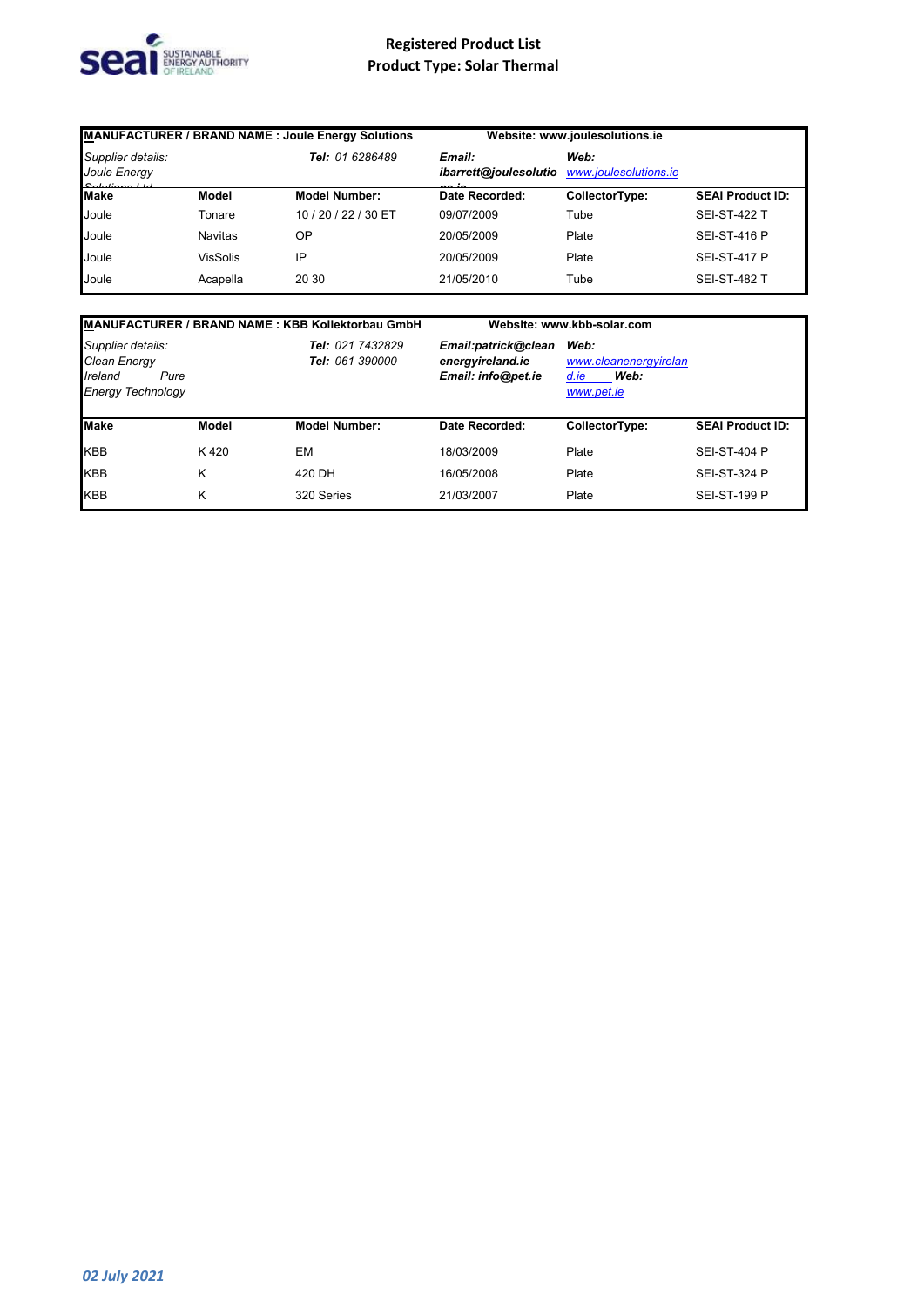

|                                                                                                                                                                                                                       |                                        | MANUFACTURER / BRAND NAME : Kingspan Renewables Ltd.                                                                                                                                                |                                                                                                                                                                                                                                                                                 | Website: www.thermomax-group.com                                                                                                                                                                                                                                  |                         |
|-----------------------------------------------------------------------------------------------------------------------------------------------------------------------------------------------------------------------|----------------------------------------|-----------------------------------------------------------------------------------------------------------------------------------------------------------------------------------------------------|---------------------------------------------------------------------------------------------------------------------------------------------------------------------------------------------------------------------------------------------------------------------------------|-------------------------------------------------------------------------------------------------------------------------------------------------------------------------------------------------------------------------------------------------------------------|-------------------------|
| Supplier details:<br>GLAS Energy<br>H.S.B<br>Heatmerchants<br>Branches<br>Nationwide<br>Herr Ltd.<br>Kora Energy<br>Natural Energy<br>NuTech<br>Paragon Energy<br>Solarite<br>Wind, Water, Solar<br>Energy<br>Systems |                                        | Tel: 056 7728255<br>Tel: 066 7192997<br>Tel: 090 6424000<br>Tel: 042 9377689<br>Tel: 085 7249001<br>Tel: 071 9185595<br>Tel: 048 41753031<br>Tel: 056 7753314<br>Tel: 042 9358002<br>Tel: 064 85460 | Email: info@glas.ie<br>Email: info@hsb.ie<br><b>Email: Contact your</b><br>local store for details<br>Email: N/A<br>Email:<br>tony@koraenergy.ie<br>Email:<br>solarpeters@gmail.c<br>om Email:<br>info@nutechrenewab<br>les.com Email:<br>shane@paragon-<br>energy.ie<br>Email: | Web: www.glas.ie<br>Web: www.hsb.ie<br>Web:<br>www.heatmerchants.ie<br>Web: N/A<br>Web:<br>www.koraenergy.ie<br>Web: www.naturalenerg<br>y.freeservers.cpm<br>Web: www.nutechrenew<br>ables.com Web:<br>www.paragon-energy.ie<br>Web: www.solarite.eu<br>Web: N/A |                         |
| Make                                                                                                                                                                                                                  | Model                                  | <b>Model Number:</b>                                                                                                                                                                                | info@solarite.eu<br>Date Recorded:                                                                                                                                                                                                                                              | CollectorType:                                                                                                                                                                                                                                                    | <b>SEAI Product ID:</b> |
| Kingspan<br>Renewables                                                                                                                                                                                                | Thermomax                              | HP400-20 / 30 /<br>HP 450-20/30                                                                                                                                                                     | 01/02/2013                                                                                                                                                                                                                                                                      | Tube                                                                                                                                                                                                                                                              | <b>SEI-ST-536 T</b>     |
| Thermomax                                                                                                                                                                                                             | FS                                     | 2                                                                                                                                                                                                   | 14/01/2009                                                                                                                                                                                                                                                                      | Plate                                                                                                                                                                                                                                                             | <b>SEI-ST-391 P</b>     |
| Kingspan<br>Renewables                                                                                                                                                                                                | <b>FPW</b>                             | 18 / 21 / 25                                                                                                                                                                                        | 01/02/2013                                                                                                                                                                                                                                                                      | Plate                                                                                                                                                                                                                                                             | <b>SEI-ST-537 P</b>     |
| Kingspan<br>Renewables                                                                                                                                                                                                | Varisol                                | HP 90 / HP 135                                                                                                                                                                                      | 01/10/2013                                                                                                                                                                                                                                                                      | Tube                                                                                                                                                                                                                                                              | <b>SEI-ST-535 T</b>     |
| Thermomax                                                                                                                                                                                                             | Solamax                                | 20                                                                                                                                                                                                  | 22/03/2006                                                                                                                                                                                                                                                                      | Tube                                                                                                                                                                                                                                                              | SEI-ST-36 T             |
| Kingspan                                                                                                                                                                                                              | Thermomax                              | DF 400-20 DF 400-30                                                                                                                                                                                 | 11/01/2013                                                                                                                                                                                                                                                                      | Tube                                                                                                                                                                                                                                                              | <b>SEI-ST-534 T</b>     |
| Thermomax                                                                                                                                                                                                             | Solamax                                | 30                                                                                                                                                                                                  | 22/03/2006                                                                                                                                                                                                                                                                      | Tube                                                                                                                                                                                                                                                              | SEI-ST-37 T             |
| Thermomax                                                                                                                                                                                                             | MS                                     | 30                                                                                                                                                                                                  | 22/03/2006                                                                                                                                                                                                                                                                      | Tube                                                                                                                                                                                                                                                              | SEI-ST-41 T             |
| Thermomax                                                                                                                                                                                                             | <b>MS</b>                              | 20                                                                                                                                                                                                  | 22/03/2006                                                                                                                                                                                                                                                                      | Tube                                                                                                                                                                                                                                                              | SEI-ST-40 T             |
| Thermomax                                                                                                                                                                                                             | Mazdon                                 | 30                                                                                                                                                                                                  | 22/03/2006                                                                                                                                                                                                                                                                      | Tube                                                                                                                                                                                                                                                              | SEI-ST-39 T             |
| Thermomax                                                                                                                                                                                                             | Mazdon                                 | 20                                                                                                                                                                                                  | 22/03/2006                                                                                                                                                                                                                                                                      | Tube                                                                                                                                                                                                                                                              | SEI-ST-38 T             |
| Thermomax                                                                                                                                                                                                             | $\overline{2}$                         | <b>FN</b>                                                                                                                                                                                           | 14/01/2009                                                                                                                                                                                                                                                                      | Plate                                                                                                                                                                                                                                                             | <b>SEI-ST-390 P</b>     |
| Thermomax                                                                                                                                                                                                             | <b>DF 100</b>                          | 30                                                                                                                                                                                                  | 21/03/2007                                                                                                                                                                                                                                                                      | Tube                                                                                                                                                                                                                                                              | <b>SEI-ST-194 T</b>     |
| Kingspan<br>Renewables                                                                                                                                                                                                | Varisol                                | DF Range                                                                                                                                                                                            | 18/08/2010                                                                                                                                                                                                                                                                      | Tube                                                                                                                                                                                                                                                              | <b>SEI-ST-498 T</b>     |
| Thermomax                                                                                                                                                                                                             | HP                                     | $100 - 30$                                                                                                                                                                                          | 23/04/2008                                                                                                                                                                                                                                                                      | Tube                                                                                                                                                                                                                                                              | <b>SEI-ST-316 T</b>     |
| Thermomax                                                                                                                                                                                                             | <b>DF 100</b>                          | 20                                                                                                                                                                                                  | 21/03/2007                                                                                                                                                                                                                                                                      | Tube                                                                                                                                                                                                                                                              | <b>SEI-ST-195 T</b>     |
| Thermomax                                                                                                                                                                                                             | <b>HP</b>                              | $100 - 20$                                                                                                                                                                                          | 23/04/2008                                                                                                                                                                                                                                                                      | Tube                                                                                                                                                                                                                                                              | <b>SEI-ST-315 T</b>     |
| Thermomax                                                                                                                                                                                                             | HP                                     | $200 - 30$                                                                                                                                                                                          | 25/01/2007                                                                                                                                                                                                                                                                      | Tube                                                                                                                                                                                                                                                              | <b>SEI-ST-183 T</b>     |
| Thermomax                                                                                                                                                                                                             | HP                                     | $200 - 20$                                                                                                                                                                                          | 25/01/2007                                                                                                                                                                                                                                                                      | Tube                                                                                                                                                                                                                                                              | <b>SEI-ST-182 T</b>     |
| Kingspan<br>Renewables                                                                                                                                                                                                | Kingspan Solar<br>range / CLS<br>range | 1808 / 2108 / 2510                                                                                                                                                                                  | 10/07/2009                                                                                                                                                                                                                                                                      | Plate                                                                                                                                                                                                                                                             | <b>SEI-ST-427 P</b>     |
| Kingspan<br>Renewables                                                                                                                                                                                                | <b>FP</b>                              | 200 / 240 V                                                                                                                                                                                         | 03/02/2011                                                                                                                                                                                                                                                                      | Plate                                                                                                                                                                                                                                                             | <b>SEI-ST-511 P</b>     |
| Kingspan<br>Renewables                                                                                                                                                                                                | FP                                     | 200 / 240 H                                                                                                                                                                                         | 03/02/2011                                                                                                                                                                                                                                                                      | Plate                                                                                                                                                                                                                                                             | <b>SEI-ST-512 P</b>     |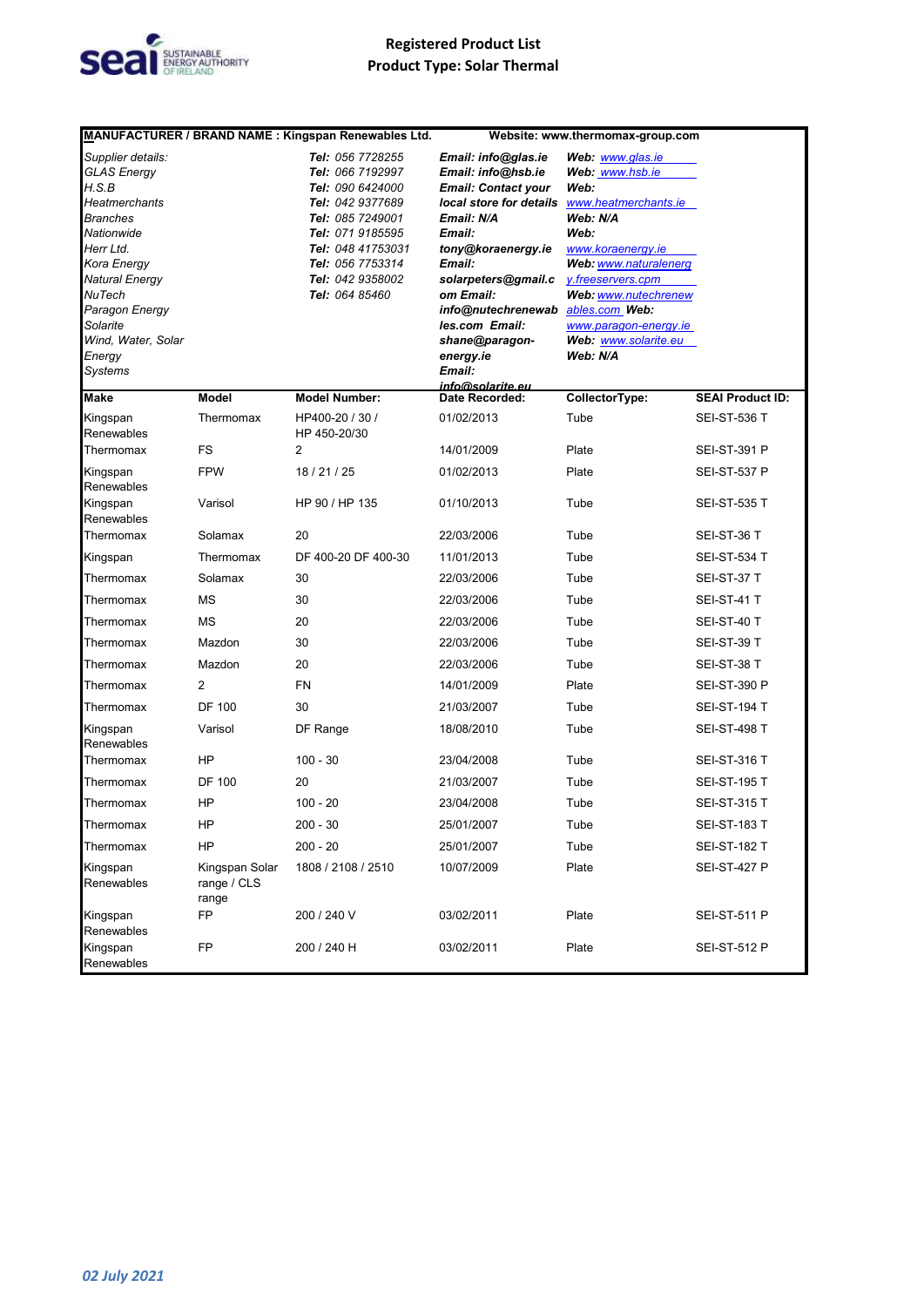

|                                                                                                            |                      | <b>MANUFACTURER / BRAND NAME: Kloben Heizsysteme</b>     | Website: www.kloben.it                                                  |                                               |                         |
|------------------------------------------------------------------------------------------------------------|----------------------|----------------------------------------------------------|-------------------------------------------------------------------------|-----------------------------------------------|-------------------------|
| Supplier details:<br><b>Athboy Energy</b><br>Saving and<br><b>Plumbing Centre</b><br>Eamon Kehoe<br>Igneus |                      | Tel: 046 9430529<br>Tel: 087 2371610<br>Tel: 05392 43300 | Email:<br>sales@athboyenergy<br>supplies.<br>le<br>Email: N/A<br>Email: | Web: N/A<br>Web: N/A<br>Web:<br>www.igneus.ie |                         |
| <b>Make</b>                                                                                                | Model                | <b>Model Number:</b>                                     | Date Recorded:                                                          | CollectorType:                                | <b>SEAI Product ID:</b> |
| Kloben                                                                                                     | KF                   | 2.5                                                      | 11/06/2010                                                              | Plate                                         | <b>SEI-ST-485 T</b>     |
| Kloben                                                                                                     | <b>CPC Diffusion</b> | SP <sub>7</sub>                                          | 22/03/2006                                                              | Tube                                          | SEI-ST-88 T             |
| Kloben                                                                                                     | <b>CPC Diffusion</b> | <b>SP21</b>                                              | 22/03/2006                                                              | Tube                                          | SEI-ST-89 T             |
| Kloben                                                                                                     | <b>SP</b>            | 8/12/18/21 CPC 58                                        | 20/12/2007                                                              | Tube                                          | <b>SEI-ST-287 T</b>     |
| Kloben                                                                                                     | <b>CPC Diffusion</b> | <b>SP14</b>                                              | 22/03/2006                                                              | Tube                                          | SEI-ST-23 T             |

| <b>MANUFACTURER / BRAND NAME: Knots 2 Watts</b> |              |                      | Website: www.knots2watts.com |                                                 |                         |
|-------------------------------------------------|--------------|----------------------|------------------------------|-------------------------------------------------|-------------------------|
| Supplier details:<br>Knots 2 Watts              |              | Tel: 051 843462      | Email:                       | Web:<br>info@knots2watts.co www.knots2watts.com |                         |
| <b>Make</b>                                     | Model        | <b>Model Number:</b> | Date Recorded:               | CollectorType:                                  | <b>SEAI Product ID:</b> |
| Knots 2 Watts                                   | <b>TZ 47</b> | 1500                 | 30/03/2010                   | Tube                                            | <b>SEI-ST-469 T</b>     |
| Knots 2 Watts                                   | <b>SCM</b>   | 12/15/20             | 19/04/2010                   | Tube                                            | <b>SEI-ST-479 T</b>     |

| MANUFACTURER / BRAND NAME: Makrotherm |            |                         | Website: www.makroterm.pl                             |                |                         |
|---------------------------------------|------------|-------------------------|-------------------------------------------------------|----------------|-------------------------|
| Supplier details: ES<br>Therm         |            | <b>Tel: 087 2506079</b> | Web:<br>Email:<br>eamon@estherm.co<br>www.estherm.com |                |                         |
| <b>Make</b>                           | Model      | <b>Model Number:</b>    | Date Recorded:                                        | CollectorType: | <b>SEAI Product ID:</b> |
| Makroterm                             | Turbosolar |                         | 16/11/2006                                            | Tube           | <b>SEI-ST-168 T</b>     |

| MANUFACTURER / BRAND NAME: Mea Solar |             |                      |                           | Website: www.mea-solar.at |                         |  |
|--------------------------------------|-------------|----------------------|---------------------------|---------------------------|-------------------------|--|
| Supplier details:<br>EcoHeat         |             | Tel: 059 9139626     | Email:<br>info@ecoheat.ie | Web:<br>wwww.ecoheat.je   |                         |  |
| <b>Make</b>                          | Model       | <b>Model Number:</b> | Date Recorded:            | CollectorType:            | <b>SEAI Product ID:</b> |  |
| Mea Solar                            | <b>MEA</b>  | Power                | 21/08/2007                | Tube                      | SEI-ST-264 T            |  |
| Mea Solar                            | Mea Quattro |                      | 01/09/2006                | Plate                     | <b>SEI-ST-149 P</b>     |  |

| MANUFACTURER / BRAND NAME : Michael Madden International                  |              |                      |                             |                |                         |  |  |  |  |
|---------------------------------------------------------------------------|--------------|----------------------|-----------------------------|----------------|-------------------------|--|--|--|--|
| Supplier details:<br><b>Michael Madden</b><br><i><b>International</b></i> |              | Tel: 056 7722866     | Email:<br>madcars@indigo.ie | Web: N/A       |                         |  |  |  |  |
| <b>Make</b>                                                               | Model        | <b>Model Number:</b> | Date Recorded:              | CollectorType: | <b>SEAI Product ID:</b> |  |  |  |  |
| Michael<br>Madden<br>International                                        | RTPS 58/1800 | $10 - 30$            | 07/10/2008                  | Tube           | <b>SEI-ST-370 T</b>     |  |  |  |  |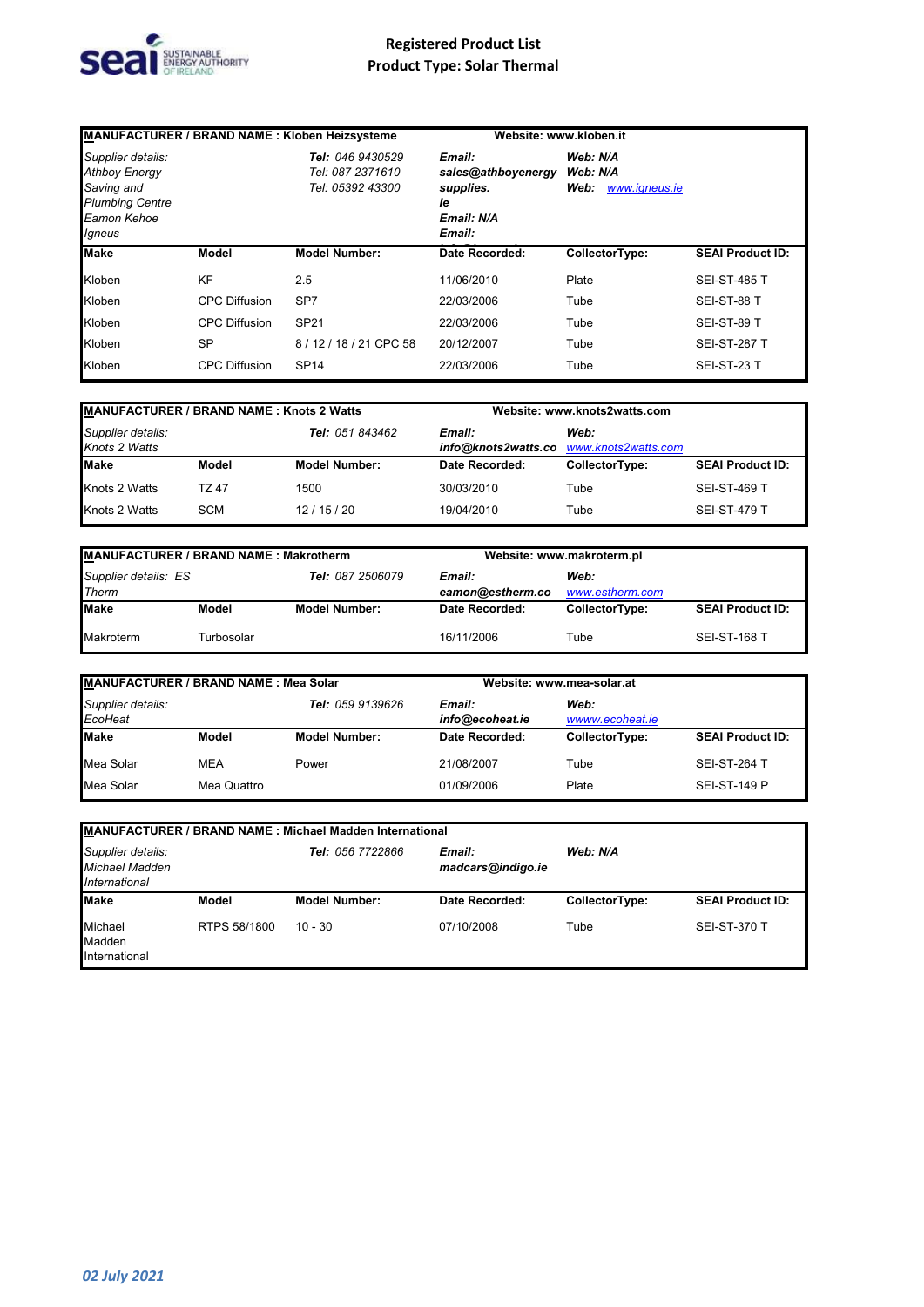

| <b>MANUFACTURER / BRAND NAME: Micoe Solar Energy</b>      |            | Website: www.micoe.com |                                         |                |                         |
|-----------------------------------------------------------|------------|------------------------|-----------------------------------------|----------------|-------------------------|
| Supplier details:<br>Tel: 085 7460998<br>Sunrise Eco Ltd. |            | eco.ie                 | Email: info@sunrise- Web: www.micoe.com |                |                         |
| <b>Make</b>                                               | Model      | <b>Model Number:</b>   | Date Recorded:                          | CollectorType: | <b>SEAI Product ID:</b> |
| Micoe                                                     | SZ 58-1800 | H Series               | 14/12/2010                              | Tube           | <b>SEI-ST-510 T</b>     |

| MANUFACTURER / BRAND NAME : Nau Umwelt und Energietechnik<br>Website: www.nau-gmbh.de |                    |                      |                                |                          |                         |  |
|---------------------------------------------------------------------------------------|--------------------|----------------------|--------------------------------|--------------------------|-------------------------|--|
| Supplier details:<br>Polytherm                                                        |                    | Tel: 01 4191990      | Email:<br>petermulvihill@polyt | Web:<br>www.polytherm.ie |                         |  |
| <b>Make</b>                                                                           | Model              | <b>Model Number:</b> | Date Recorded:                 | CollectorType:           | <b>SEAI Product ID:</b> |  |
| Nau                                                                                   | Inline             | IL pro               | 16/06/2008                     | Plate                    | <b>SEI-ST-333 P</b>     |  |
| Nau                                                                                   | <b>Flatline BE</b> | Ultra Plus           | 16/06/2008                     | Plate                    | <b>SEI-ST-332 P</b>     |  |
| Nau                                                                                   | <b>Flatline BE</b> | Pro Plus             | 16/06/2008                     | Plate                    | <b>SEI-ST-331 P</b>     |  |

| <b>MANUFACTURER / BRAND NAME: Navitron Ltd</b>                                                                                        |            |                                                                                                        | Website: http://www.navitron.org.uk/                                                                                       |                                                                                                                              |                         |
|---------------------------------------------------------------------------------------------------------------------------------------|------------|--------------------------------------------------------------------------------------------------------|----------------------------------------------------------------------------------------------------------------------------|------------------------------------------------------------------------------------------------------------------------------|-------------------------|
| Supplier details:<br>Ecologics Ltd<br>Ecosolutions<br>Renewables in<br><b>Action Resolutions</b><br><b>Solar Solutions</b><br>Ireland |            | Tel: 01 626 2333<br>Tel: 046 9246869<br>Tel: 0044 28<br>95812205<br>Tel: 1800 332322<br>Tel: 01 621099 | Email:<br>info@ecologics.ie<br>Email:<br>geoffdoyle@ecosolut<br>ions.ie<br>Email:info@renewabl<br>esinaction.com<br>Email: | Web:<br>www.ecologics.ie<br>Web:<br>www.ecosolutions.ie<br>Web:<br>www.renewablesinactio<br>n.com Web:<br>www.resolutions.ie |                         |
| <b>Make</b>                                                                                                                           | Model      | <b>Model Number:</b>                                                                                   | Date Recorded:                                                                                                             | CollectorType:                                                                                                               | <b>SEAI Product ID:</b> |
| <b>Navitron</b>                                                                                                                       | <b>SFB</b> | 20                                                                                                     | 01/09/2006                                                                                                                 | Tube                                                                                                                         | <b>SEI-ST-146 T</b>     |
| <b>Navitron</b>                                                                                                                       | <b>SFB</b> | 10                                                                                                     | 06/09/2006                                                                                                                 | Tube                                                                                                                         | <b>SEI-ST-153 T</b>     |
| <b>Navitron</b>                                                                                                                       | <b>SFB</b> | 30                                                                                                     | 06/09/2006                                                                                                                 | Tube                                                                                                                         | <b>SEI-ST-154 T</b>     |

| MANUFACTURER / BRAND NAME: NEHS Produktions & Vetriebs GmbH                            |            |                                     |                                                          |                                  | Website: info@v-d-nehs.org |  |
|----------------------------------------------------------------------------------------|------------|-------------------------------------|----------------------------------------------------------|----------------------------------|----------------------------|--|
| Supplier details:<br>Low Rise Energy<br>Homes Ltd.<br><b>SERES Renewable</b><br>Energy |            | Tel: 061 749921<br>Tel: 0051 396911 | Email: info@energy-<br>saving.ie<br>Email: info@seres.ie | Web: N/A<br>Web:<br>www.seres.ie |                            |  |
| <b>Make</b>                                                                            | Model      | <b>Model Number:</b>                | Date Recorded:                                           | CollectorType:                   | <b>SEAI Product ID:</b>    |  |
| <b>NEHS</b>                                                                            | <b>NPC</b> | $10 - 12$                           | 17/11/2010                                               | Tube                             | <b>SEI-ST-507 T</b>        |  |
| <b>NEHS</b>                                                                            | Alusun     | 2.05/2.50                           | 10/08/2007                                               | Plate                            | <b>SEI-ST-258 P</b>        |  |

| <b>MANUFACTURER / BRAND NAME: New Energy Sunsystem</b>         |       |                                                            | Website: www.sunsystem.bg |                |                         |
|----------------------------------------------------------------|-------|------------------------------------------------------------|---------------------------|----------------|-------------------------|
| Supplier details:<br><b>Tel: 045 844080</b><br>Amp Energy Ltd. |       | Web:<br>Email:<br>dac@ampenergyirela www.ampenergyireland. |                           |                |                         |
| <b>Make</b>                                                    | Model | <b>Model Number:</b>                                       | Date Recorded:            | CollectorType: | <b>SEAI Product ID:</b> |
| <b>NES</b>                                                     | PK SL | $CL$ 2.15 / 2.7                                            | 17/11/2010                | Plate          | <b>SEI-ST-508 P</b>     |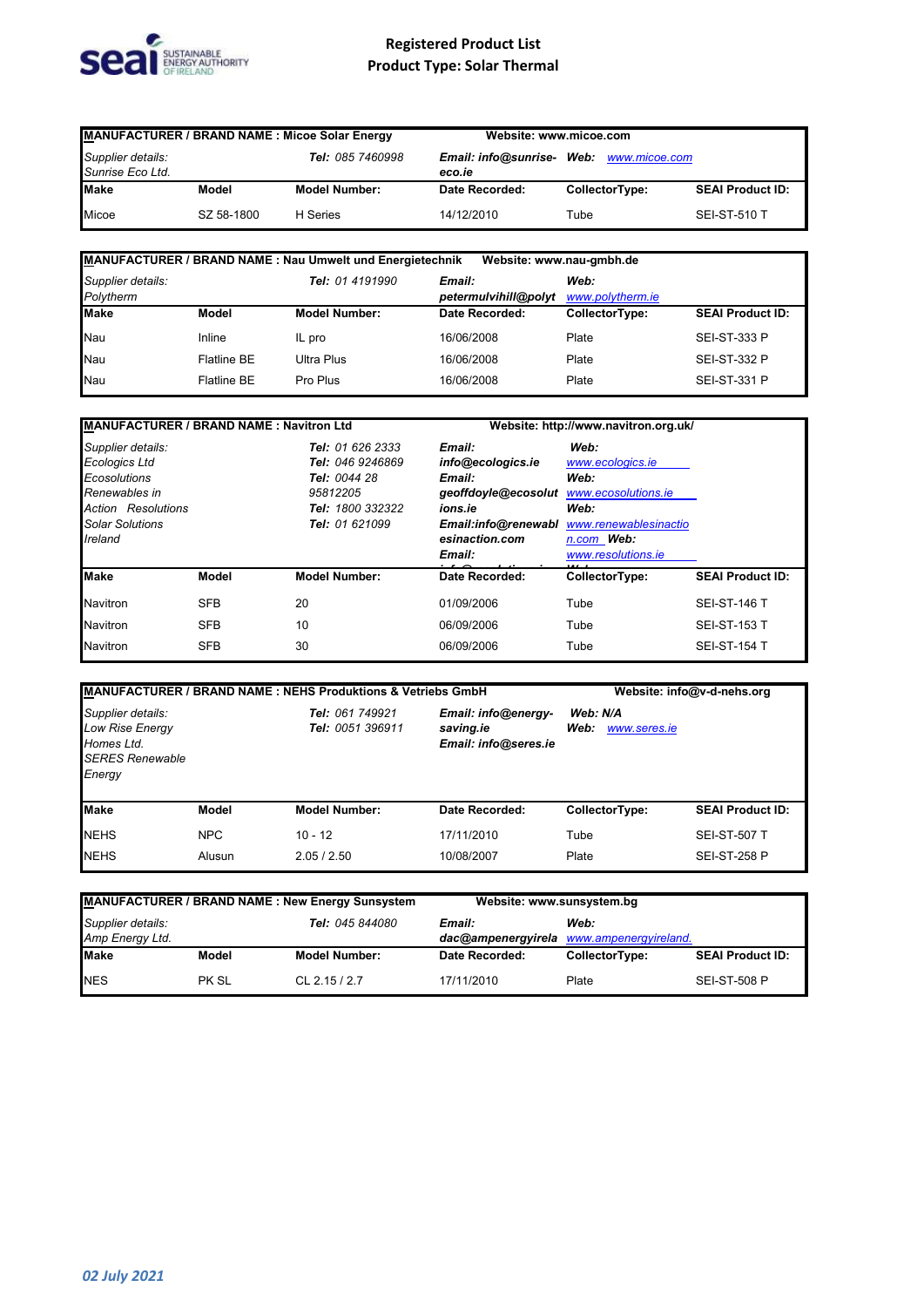

| <b>MANUFACTURER / BRAND NAME: NuAire</b>                                                |         |                                                                                           | Website: www.sunwarm.com                                                                                                  |                      |                         |
|-----------------------------------------------------------------------------------------|---------|-------------------------------------------------------------------------------------------|---------------------------------------------------------------------------------------------------------------------------|----------------------|-------------------------|
| Supplier details:<br>ControlAer<br><b>Home Ventilation</b><br>Ireland Limited<br>NuTech |         | <b>Tel:</b> 01 4634300<br><b>Tel: 048 92670363</b><br>/ 048 92667614<br>Tel: 048 41753031 | Email:<br>David.obrien@contro www.controlaer.com<br>laer.com Email:<br>info@nuairegroup.co www.homevent.co.uk<br>m Email: | Web:<br>Web:<br>Web: |                         |
| <b>Make</b>                                                                             | Model   | <b>Model Number:</b>                                                                      | Date Recorded:                                                                                                            | CollectorType:       | <b>SEAI Product ID:</b> |
| Sunwarm                                                                                 | Sunwarm |                                                                                           | 24/03/2006                                                                                                                | Plate                | SEI-ST-63 P             |

| MANUFACTURER / BRAND NAME : oekoTech/Solid                                                                           |           |                                                               | Website: http://www.oekotech.biz/                                  |                                                                                    |                         |
|----------------------------------------------------------------------------------------------------------------------|-----------|---------------------------------------------------------------|--------------------------------------------------------------------|------------------------------------------------------------------------------------|-------------------------|
| Supplier details:<br><b>Energy Cabin</b><br>Off the Grid:<br>Renewable Energy<br><b>Systems</b><br><b>Systemlink</b> |           | Tel: 0214700379<br><b>Tel: 059 9725500</b><br>Tel: 01 4664664 | Email: N/A<br>Email: N/A<br>Email:<br>shay.moran@system<br>link.ie | Web:<br>www.energycabin.com<br>Web: www.offthegrid.ie<br>Web:<br>www.systemlink.ie |                         |
| <b>Make</b>                                                                                                          | Model     | <b>Model Number:</b>                                          | Date Recorded:                                                     | CollectorType:                                                                     | <b>SEAI Product ID:</b> |
| <b>SOLID</b>                                                                                                         | gluatmugl |                                                               | 24/03/2006                                                         | Plate                                                                              | SEI-ST-62 P             |

| <b>MANUFACTURER / BRAND NAME: Okofen</b>                                                                        |          |                                                                  | Website: www.oekofen.de |                |                         |
|-----------------------------------------------------------------------------------------------------------------|----------|------------------------------------------------------------------|-------------------------|----------------|-------------------------|
| Supplier details:<br>Tel: 0044 2844821777<br><b>Fusion Heating Ltd.</b><br>Tel: 096 72777<br>Thomas Archer Ltd. |          | Web: N/A<br>Email: N/A<br>Web: N/A<br>Email:<br>sales@archers.ie |                         |                |                         |
| <b>Make</b>                                                                                                     | Model    | <b>Model Number:</b>                                             | Date Recorded:          | CollectorType: | <b>SEAI Product ID:</b> |
| Okofen                                                                                                          | Pellesol | a                                                                | 26/06/2007              | Plate          | <b>SEI-ST-242 P</b>     |

| <b>MANUFACTURER / BRAND NAME: Oventrop</b>            |       |                      |                                                   | Website: www.oventrop.co.uk |                         |  |
|-------------------------------------------------------|-------|----------------------|---------------------------------------------------|-----------------------------|-------------------------|--|
| Supplier details:<br>Tel: 087 2397078<br>Oventrop LCT |       |                      | Web: N/A<br>Email:<br>johnwalsh@oventrop<br>22.11 |                             |                         |  |
| <b>Make</b>                                           | Model | <b>Model Number:</b> | Date Recorded:                                    | CollectorType:              | <b>SEAI Product ID:</b> |  |
| Oventrop                                              | OKP   | $10 - 20$            | 24/11/2011                                        | Tube                        | <b>SEI-ST-531 T</b>     |  |
| Oventrop                                              | СK    | 22                   | 24/11/2011                                        | Plate                       | SEI-ST-530P             |  |

| <b>MANUFACTURER / BRAND NAME: Paradigma</b>                |            |                                     |                |                        |                         |  |  |  |  |
|------------------------------------------------------------|------------|-------------------------------------|----------------|------------------------|-------------------------|--|--|--|--|
| Supplier details:<br>Ulltech Solar &<br><b>Heating Ltd</b> |            | <b>Tel: 023 36734</b><br>Email: N/A |                | www.ulltech.ie<br>Web: |                         |  |  |  |  |
| <b>Make</b>                                                | Model      | <b>Model Number:</b>                | Date Recorded: | CollectorType:         | <b>SEAI Product ID:</b> |  |  |  |  |
| Paradigma                                                  | <b>CPC</b> | Allstar 32/40                       | 03/04/2006     | Tube                   | SEI-ST-98 T             |  |  |  |  |
| Paradigma                                                  | <b>CPC</b> | Star Azzuro<br>$\overline{AB}$      | 03/04/2006     | Tube                   | SEI-ST-99 T             |  |  |  |  |

| <b>MANUFACTURER / BRAND NAME: Phoenix Sonnenwarme AG</b> |          |                          |                             | Website: www.sonnenwaerme-ag.de/ |                         |
|----------------------------------------------------------|----------|--------------------------|-----------------------------|----------------------------------|-------------------------|
| Supplier details:<br>Solar Home Ireland                  |          | <b>Tel: 087 2555 130</b> | Email:<br>info@solarhome.ie | Web:<br>www.solarhome.ie         |                         |
| <b>Make</b>                                              | Model    | <b>Model Number:</b>     | Date Recorded:              | CollectorType:                   | <b>SEAI Product ID:</b> |
| Phoenix                                                  | Infinity | Ш                        | 01/06/2007                  | Plate                            | <b>SEI-ST-228 P</b>     |
| Phoenix                                                  | Mega     | HRK <sub>2</sub>         | 23/06/2006                  | Plate                            | <b>SEI-ST-130 P</b>     |
| Phoenix                                                  | Passive  | 7/14/21                  | 06/11/2007                  | Tube                             | <b>SEI-ST-277 T</b>     |
| Phoenix                                                  | Infinity | 323                      | 17/06/2011                  | Plate                            | <b>SEI-ST-522 P</b>     |
| Phoenix                                                  | Infinity | Ш                        | 30/04/2010                  | Plate                            | <b>SEI-ST-480 P</b>     |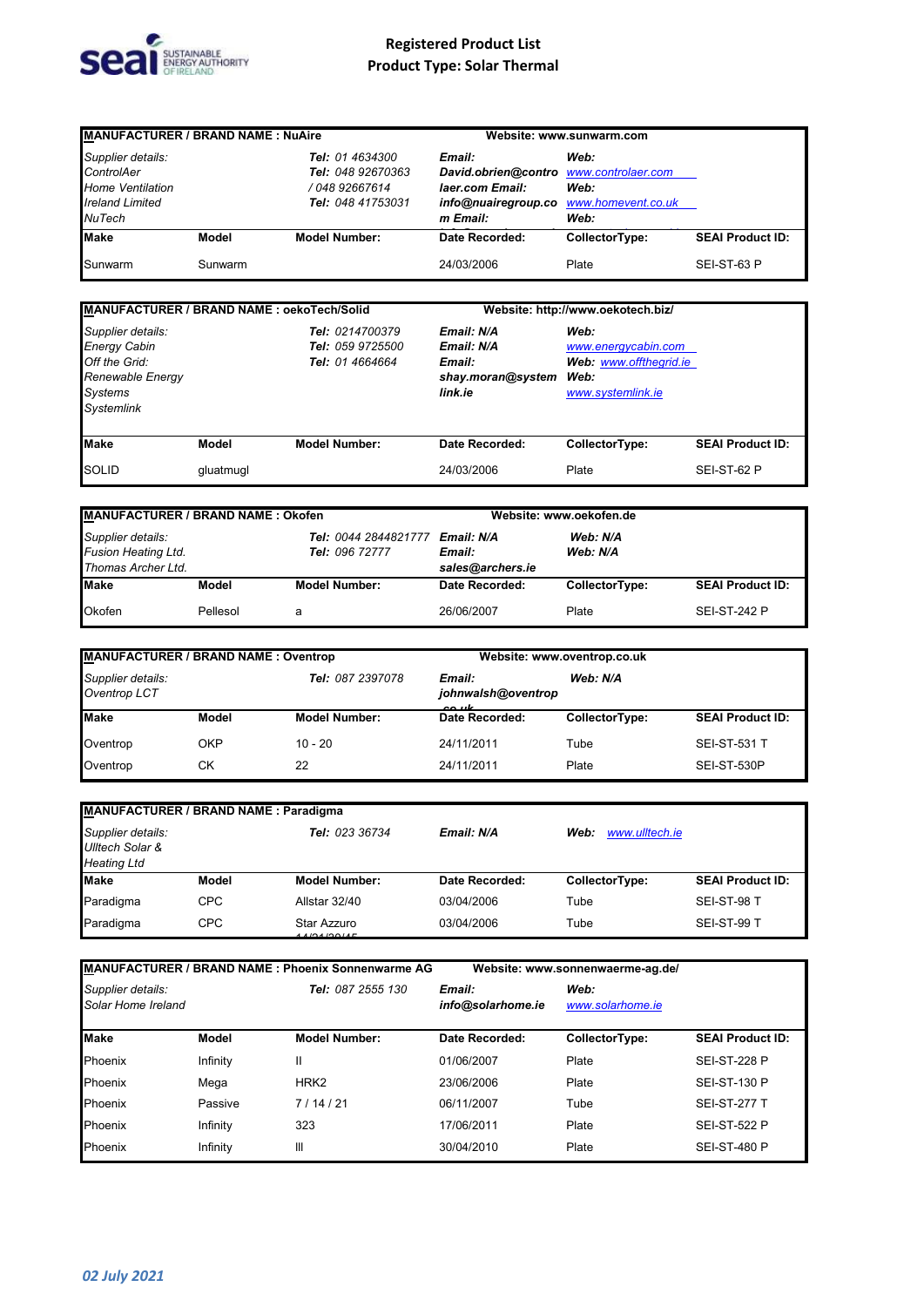

|                   | <b>MANUFACTURER / BRAND NAME: Photonomi</b> |                                                      | Website: www.honeworld.ie    |                          |                         |
|-------------------|---------------------------------------------|------------------------------------------------------|------------------------------|--------------------------|-------------------------|
| Supplier details: | Photonomi Group Operations IE LTD           | Tel: 087 2449346<br>094 9067049                      | Email:<br>sales@honeworld.ie | Web:<br>www.honeworld.ie |                         |
| <b>Make</b>       | Model                                       | <b>Model Number:</b>                                 | Date Recorded:               | CollectorType:           | <b>SEAI Product ID:</b> |
| Photonomi         | <b>HONE</b>                                 | 501:4                                                | 10/04/2019                   | Tube                     | <b>SEI-ST-603 T</b>     |
|                   |                                             | MANUFACTURER / BRAND NAME : Pleion Industries S.r.I. | Website: www.pleion.it       |                          |                         |

| Supplier details:<br>Clean Energy Ireland Ltd. |       | Tel: 021 428 9407<br>087 398 9078 |                | E-mail: info@cleanenergyireland.ie<br>Web: www.cleanenergyireland.ie |                         |
|------------------------------------------------|-------|-----------------------------------|----------------|----------------------------------------------------------------------|-------------------------|
| <b>Make</b>                                    | Model | <b>Model Number:</b>              | Date Recorded: | CollectorType:                                                       | <b>SEAI Product ID:</b> |
| Pleion                                         | X-Rav | 10                                | 01/04/2020     | Tube                                                                 | <b>SEI-ST-609 T</b>     |

| <b>MANUFACTURER / BRAND NAME: Polar Bear</b>         |                            |                      |                         | Website: www.polarbear.ie |                         |
|------------------------------------------------------|----------------------------|----------------------|-------------------------|---------------------------|-------------------------|
| Supplier details:<br>Aquatech<br><b>Distribution</b> | Tel: 021 4319984<br>Email: | brian@aquatech.ie    | Web:<br>www.aquatech.ie |                           |                         |
| <b>Make</b>                                          | Model                      | <b>Model Number:</b> | Date Recorded:          | CollectorType:            | <b>SEAI Product ID:</b> |
| <b>Polar Bear</b>                                    | Classic                    |                      | 11/02/2008              | Plate                     | <b>SEI-ST-298 P</b>     |
| Polar Bear                                           | Prestige                   |                      | 28/02/2008              | Plate                     | <b>SEI-ST-302 P</b>     |
| Polar Bear                                           | DF                         | 6                    | 03/09/2010              | Tube                      | <b>SEI-ST-503 T</b>     |
| Polar Bear                                           | Suntube                    | 10/15/20/25 R        | 21/08/2008              | Tube                      | <b>SEI-ST-362 T</b>     |
| Polar Bear                                           | ΗP                         | 8/12/16              | 03/09/2010              | Tube                      | <b>SEI-ST-502 T</b>     |

| <b>MANUFACTURER / BRAND NAME: Potterton</b> |            |                      | Website: www.baxigroup.com |                                    |                         |
|---------------------------------------------|------------|----------------------|----------------------------|------------------------------------|-------------------------|
| Supplier details:<br>Potterton Myson        |            | Tel: 01 4590870      | Email:<br>post@potterton-  | www.potterton-<br>Web:<br>myson.ie |                         |
| <b>Make</b>                                 | Model      | <b>Model Number:</b> | Date Recorded:             | CollectorType:                     | <b>SEAI Product ID:</b> |
| Potterton                                   | IDMK $2.5$ | In Roof              | 11/02/2008                 | Plate                              | <b>SEI-ST-294 P</b>     |
| Potterton                                   | FK 8200    | On Roof              | 11/02/2008                 | Plate                              | <b>SEI-ST-293 P</b>     |

| MANUFACTURER / BRAND NAME : PR Solar Panel Co. Ltd. |            | Website: www.prsolar.ie |                |                |                         |
|-----------------------------------------------------|------------|-------------------------|----------------|----------------|-------------------------|
| Supplier details:<br>N/A                            |            | Tel: N/A                | Email: N/A     | Web: N/A       |                         |
| <b>I</b> Make                                       | Model      | <b>Model Number:</b>    | Date Recorded: | CollectorType: | <b>SEAI Product ID:</b> |
| <b>PR Solar</b>                                     | SB 1800/58 | 12-30                   | 17/06/2011     | Tube           | <b>SEI-ST-521 T</b>     |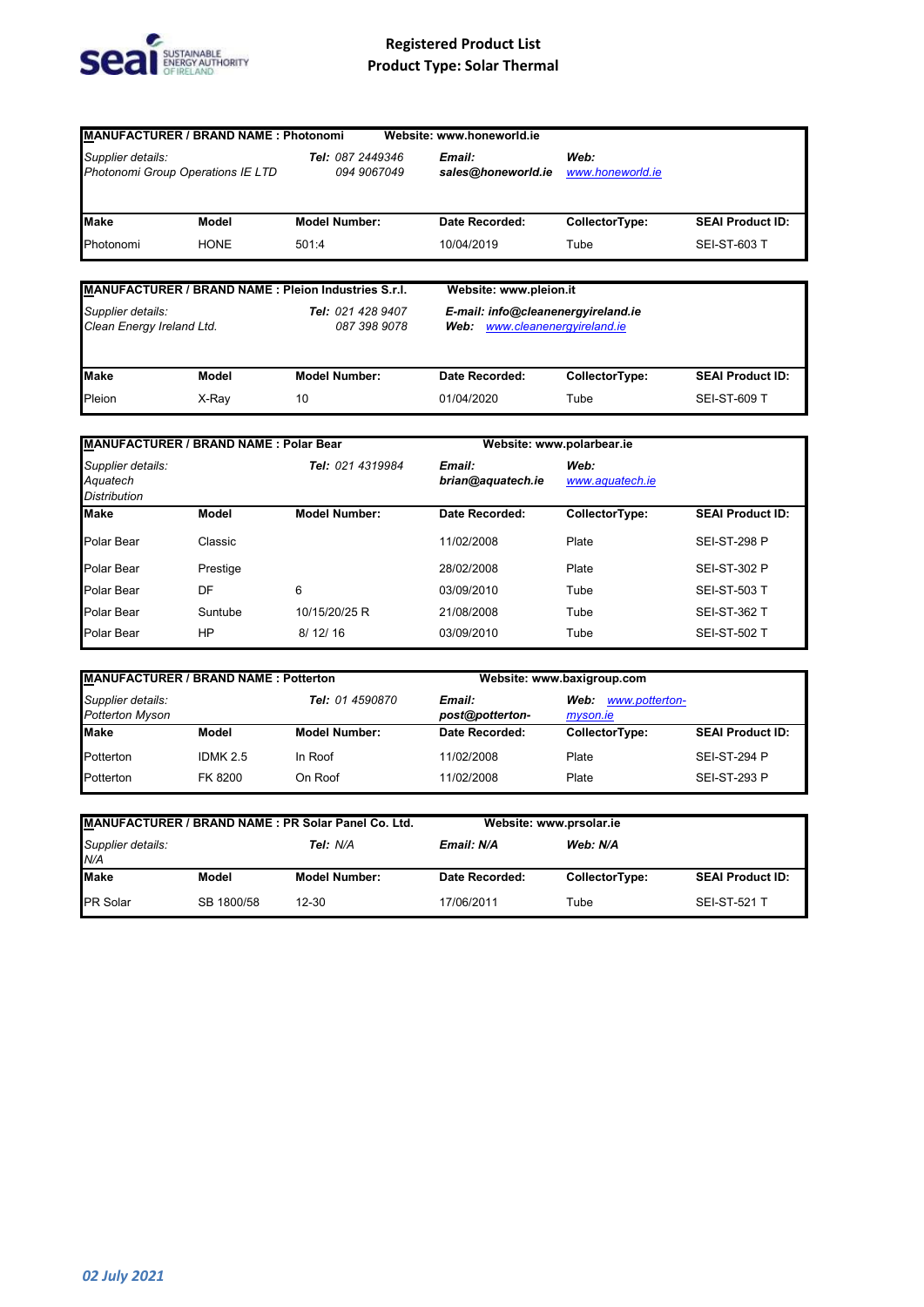

|                                                                            |            | <b>MANUFACTURER / BRAND NAME: Pro Solar Energietechnik</b> |                                                      | Website: www.pro-solar.de                                                |                         |
|----------------------------------------------------------------------------|------------|------------------------------------------------------------|------------------------------------------------------|--------------------------------------------------------------------------|-------------------------|
| Supplier details:<br>Earth Wind and<br>Fires<br>Ltd. Geothermal &<br>Solar |            | Tel: 049 4372647<br><b>Tel: 045 485913</b>                 | Email: N/A<br>Email:<br>info@geothermal-<br>solar.ie | Web:<br>www.earthwindandfires.<br>ie Web:<br>www.geothermal-<br>solar.ie |                         |
| <b>Make</b>                                                                | Model      | <b>Model Number:</b>                                       | Date Recorded:                                       | CollectorType:                                                           | <b>SEAI Product ID:</b> |
| pro solar                                                                  | <b>SCE</b> | 200                                                        | 26/06/2007                                           | Plate                                                                    | <b>SEI-ST-239 P</b>     |
| pro solar                                                                  | Inline     | PS 2500                                                    | 06/04/2006                                           | Plate                                                                    | <b>SEI-ST-103 P</b>     |
| pro solar                                                                  | Eco Star   |                                                            | 06/04/2006                                           | Plate                                                                    | <b>SEI-ST-102 P</b>     |
| pro solar                                                                  | VakuLine   | <b>CPC 12</b>                                              | 02/06/2006                                           | Tube                                                                     | <b>SEI-ST-125 T</b>     |
| pro solar                                                                  | Highline   | PS2400                                                     | 06/04/2006                                           | Plate                                                                    | <b>SEI-ST-101 P</b>     |
| pro solar                                                                  | vakuline   | <b>VK 25</b>                                               | 11/04/2007                                           | Tube                                                                     | <b>SEI-ST-202 T</b>     |
| pro solar                                                                  | <b>SCE</b> | 250 / FK range                                             | 16/06/2008                                           | Plate                                                                    | <b>SEI-ST-338 P</b>     |

| <b>MANUFACTURER / BRAND NAME: Pulsar Direct</b> |        |                      |                            | Website: koshea@pulsar.ie |                         |  |
|-------------------------------------------------|--------|----------------------|----------------------------|---------------------------|-------------------------|--|
| Supplier details:<br><b>Pulsar Direct</b>       |        | Tel: N/A             | Email:<br>koshea@pulsar.ie | Web:<br>www.pulsar.ie     |                         |  |
| Make                                            | Model  | <b>Model Number:</b> | Date Recorded:             | CollectorType:            | <b>SEAI Product ID:</b> |  |
| <b>Pulsar Direct</b>                            | FP     | $3.0 - A$            | 22/12/2009                 | Plate                     | <b>SEI-ST-451 P</b>     |  |
| <b>Pulsar Direct</b>                            | Pulsar | Ezinc                | 20/07/2007                 | Plate                     | <b>SEI-ST-247 P</b>     |  |

| <b>MANUFACTURER / BRAND NAME: Pure Energy Technology</b> |         |                        | Website: www.pet.ie |                    |                         |
|----------------------------------------------------------|---------|------------------------|---------------------|--------------------|-------------------------|
| Supplier details:<br><b>Pure Energy</b><br>Technology    |         | <b>Tel: 061 390000</b> | Email: info@pet.ie  | Web:<br>www.pet.ie |                         |
| <b>Make</b>                                              | Model   | <b>Model Number:</b>   | Date Recorded:      | CollectorType:     | <b>SEAI Product ID:</b> |
| <b>Pure Energy</b><br>Technology                         | PET-CPC | $6/12$ XN              | 24/10/2008          | Tube               | <b>SEI-ST-377 T</b>     |
| <b>Pure Energy</b><br>Technology                         | PET-CPC | $6/12/18$ N            | 24/10/2008          | Tube               | <b>SEI-ST-376 T</b>     |

| MANUFACTURER / BRAND NAME: Real Energy  |         |                      |                              | Website: www.realenergy.ie |                         |  |
|-----------------------------------------|---------|----------------------|------------------------------|----------------------------|-------------------------|--|
| Supplier details:<br><b>Real Energy</b> |         | Tel: 091 384565      | Email:<br>info@realenergy.ie | Web:<br>www.realenergy.ie  |                         |  |
| <b>Make</b>                             | Model   | <b>Model Number:</b> | Date Recorded:               | CollectorType:             | <b>SEAI Product ID:</b> |  |
| <b>Real Energy</b>                      | On Roof | 2.4                  | 07/08/2009                   | Plate                      | <b>SEI-ST-439 P</b>     |  |
| <b>Real Energy</b>                      | In Roof | 2.4                  | 07/08/2009                   | Plate                      | <b>SEI-ST-438 P</b>     |  |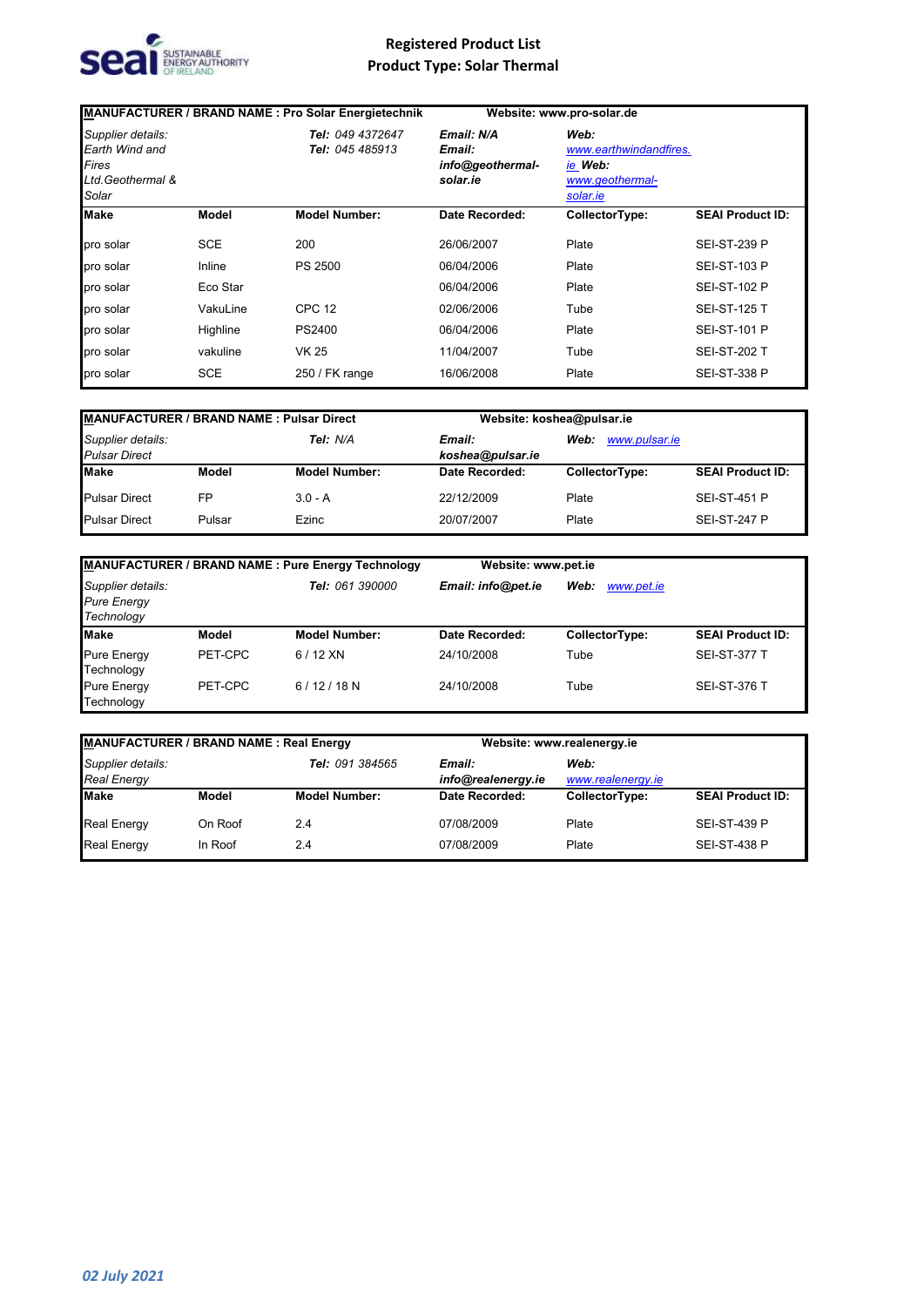

| <b>MANUFACTURER / BRAND NAME: Regtronic GmbH</b>                                                |              |                                      | Website: www.regtronic.de                                    |                                      |                         |
|-------------------------------------------------------------------------------------------------|--------------|--------------------------------------|--------------------------------------------------------------|--------------------------------------|-------------------------|
| Supplier details:<br>Galway Energy<br><b>Systems</b><br>JDS Solar &<br><b>Heating Solutions</b> |              | Tel: 086 8805696<br>Tel: 071 9645805 | Email:<br>info@galwayenergys<br>ystems.c<br>oт<br>Email: N/A | Web: N/A<br>Web:<br>www.jdssolar.com |                         |
| <b>Make</b>                                                                                     | <b>Model</b> | <b>Model Number:</b>                 | Date Recorded:                                               | CollectorType:                       | <b>SEAI Product ID:</b> |
| Regtronic                                                                                       | S            | 1 SX 2.0 / 2.51 / 2.85               | 30/05/2008                                                   | Plate                                | <b>SEI-ST-328 P</b>     |
| Regtronic                                                                                       | Α            |                                      | 11/02/2008                                                   | Plate                                | <b>SEI-ST-299 P</b>     |
| Regtronic                                                                                       | Α            | 2                                    | 11/02/2008                                                   | Plate                                | <b>SEI-ST-300 P</b>     |

| <b>MANUFACTURER / BRAND NAME: Regulus</b>                                                                           |            |                                                         |                                                                                                     | Website: www.regulus.eu                                              |                         |
|---------------------------------------------------------------------------------------------------------------------|------------|---------------------------------------------------------|-----------------------------------------------------------------------------------------------------|----------------------------------------------------------------------|-------------------------|
| Supplier details:<br><b>Excel Industries</b><br><b>GMS Renewable</b><br>Products<br><b>Precision Energy</b><br>Ltd. |            | Tel: 01 8118701<br>Tel: 049 4335057<br>Tel: 087 9650909 | Email: solar@excel-<br>industries.com<br>Email:<br>info@icynene.ie<br>Email:<br>precisionenergy@eir | Web: www.excel-<br>industries.com<br>Web: www.icynene.ie<br>Web: N/A |                         |
| <b>Make</b>                                                                                                         | Model      | <b>Model Number:</b>                                    | Date Recorded:                                                                                      | CollectorType:                                                       | <b>SEAI Product ID:</b> |
| Regulus                                                                                                             | <b>KTU</b> | 15                                                      | 25/07/2008                                                                                          | Tube                                                                 | <b>SEI-ST-351 T</b>     |
| Regulus                                                                                                             | <b>KTU</b> | R 9                                                     | 25/07/2008                                                                                          | Tube                                                                 | <b>SEI-ST-350 T</b>     |
| Regulus                                                                                                             | <b>KPS</b> | Range                                                   | 25/07/2008                                                                                          | Plate                                                                | <b>SEI-ST-349 P</b>     |

|                                             |            | <b>MANUFACTURER / BRAND NAME: Reinhard Solartechnik GmbH</b> |                              | Website: www.reinhard-solartechnik.de |                         |
|---------------------------------------------|------------|--------------------------------------------------------------|------------------------------|---------------------------------------|-------------------------|
| Supplier details:<br><b>Adolf Packeiser</b> |            | Tel: 066 9472571                                             | Email:<br>apackeiser@eircom. | Web: N/A                              |                         |
| Make                                        | Model      | <b>Model Number:</b>                                         | Date Recorded:               | CollectorType:                        | <b>SEAI Product ID:</b> |
| Reinhard<br>Solartechnik                    | <b>RST</b> | Sol 4                                                        | 30/05/2007                   | Plate                                 | <b>SEI-ST-224 P</b>     |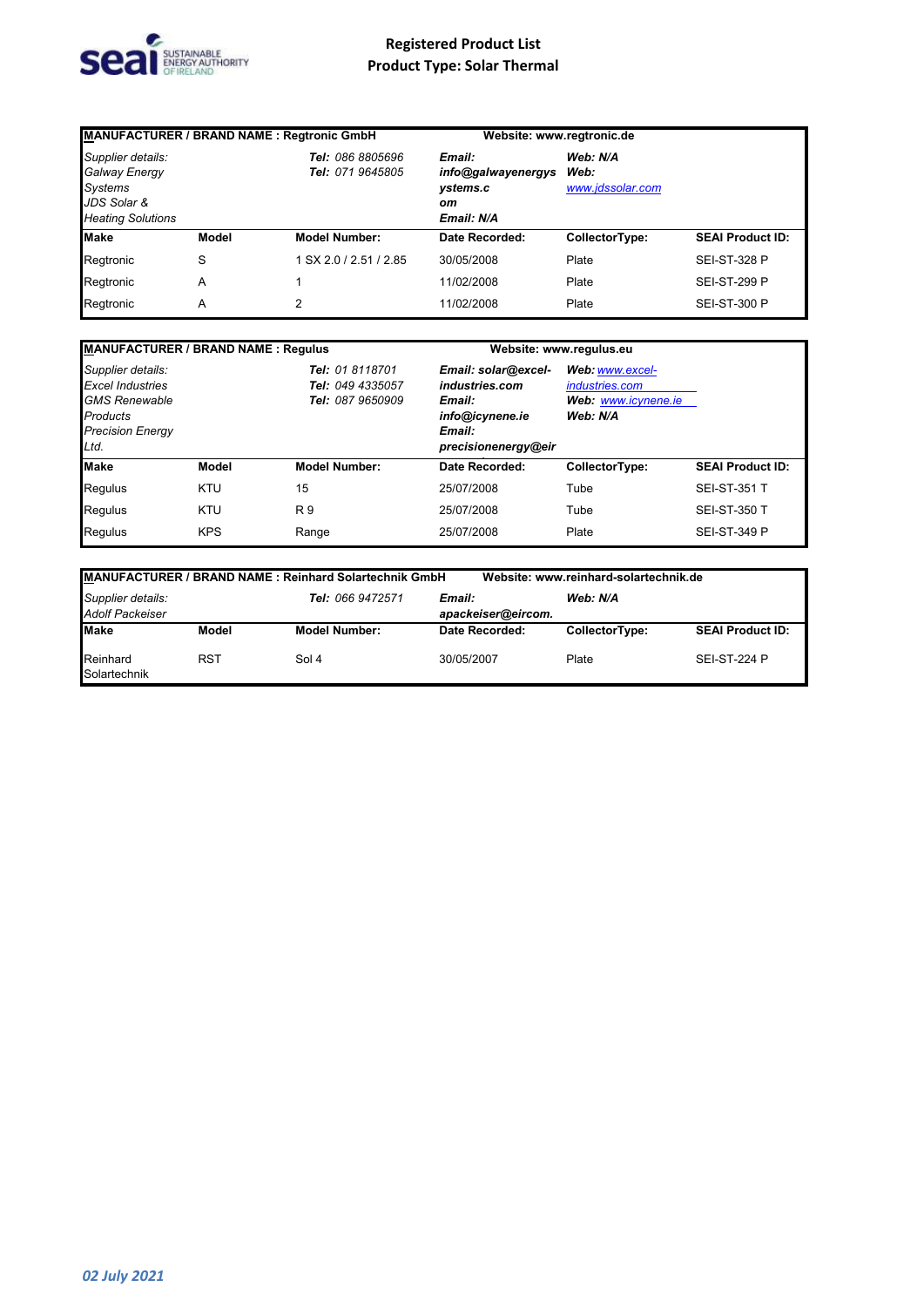

| <b>MANUFACTURER / BRAND NAME: REM GmbH</b>                         |       |                      | Website: www.rem-gmbh.com                                |                |                         |
|--------------------------------------------------------------------|-------|----------------------|----------------------------------------------------------|----------------|-------------------------|
| Tel: 004428 8076<br>Supplier details:<br>Renewable Heating<br>1556 |       | Email:<br>ng.com     | Web:<br>info@renewableheati www.renewableheating.<br>com |                |                         |
| <b>Make</b>                                                        | Model | <b>Model Number:</b> | Date Recorded:                                           | CollectorType: | <b>SEAI Product ID:</b> |
| <b>REM</b>                                                         | RK    | 215                  | 20/12/2007                                               | Plate          | <b>SEI-ST-290 P</b>     |

|                                                     |              | MANUFACTURER / BRAND NAME: Rheinzink GmbH & Co. Ltd |                                       | Website: www.rheinzink.com    |                         |
|-----------------------------------------------------|--------------|-----------------------------------------------------|---------------------------------------|-------------------------------|-------------------------|
| Supplier details:<br><b>Edgeform Metals</b><br>Ltd. |              | Tel: 01 8417158                                     | Email:<br>info@edgeform-<br>metals.ie | Web:<br>www.edgeformmetals.ie |                         |
| Make                                                | Model        | <b>Model Number:</b>                                | Date Recorded:                        | CollectorType:                | <b>SEAI Product ID:</b> |
| Quick Step                                          | Solarthermie | Unglazed Roof<br>Module                             | 15/02/2007                            | Plate                         | <b>SEI-ST-187 P</b>     |

|                                                                                      |                  | MANUFACTURER / BRAND NAME: Rheinzink GmbH & Co. Ltd |                                                   | Website: www.rheinzink.com                  |                         |
|--------------------------------------------------------------------------------------|------------------|-----------------------------------------------------|---------------------------------------------------|---------------------------------------------|-------------------------|
| Supplier details:<br>anuPower Ltd.<br>Renewable Energy<br>Management<br>Services Ltd |                  | Tel: 021 477 6845<br>Tel: 023 21938                 | Email:<br>info@anupower.ie<br>Email: info@rems.ie | Web:<br>www.anupower.je<br>Web: www.rems.ie |                         |
| <b>Make</b>                                                                          | Model            | <b>Model Number:</b>                                | Date Recorded:                                    | CollectorType:                              | <b>SEAI Product ID:</b> |
| Riposol                                                                              | <b>RP 200 VF</b> | Neu 2.1 / Neu 2.75                                  | 16/11/2006                                        | Plate                                       | <b>SEI-ST-169 P</b>     |
| Riposol                                                                              | AK               | 2300/2600                                           | 14/01/2008                                        | Plate                                       | <b>SEI-ST-394 P</b>     |
| Riposol                                                                              | P 3000           | Al model / 4 model                                  | 16/06/2008                                        | Plate                                       | <b>SEI-ST-337 P</b>     |

| <b>IMANUFACTURER / BRAND NAME: Ritter Solar</b> |                |                      |                                             | Website: www.rittersolar.de            |                         |  |
|-------------------------------------------------|----------------|----------------------|---------------------------------------------|----------------------------------------|-------------------------|--|
| Supplier details:<br>Solar Energy Ireland       |                | Tel: 071 9183219     | Email:<br>solarenergyireland@<br>eircom.net | Web:<br>www.solarenergyireland<br>.com |                         |  |
| <b>Make</b>                                     | Model          | <b>Model Number:</b> | Date Recorded:                              | CollectorType:                         | <b>SEAI Product ID:</b> |  |
| <b>Ritter</b>                                   | <b>CPC</b>     | 6 OEM                | 22/03/2006                                  | Tube                                   | SEI-ST-29 T             |  |
| <b>Ritter</b>                                   | <b>CPC</b>     | <b>18 OEM</b>        | 22/03/2006                                  | Tube                                   | SEI-ST-30 T             |  |
| <b>Ritter</b>                                   | <b>CPC</b>     | $16/20 w -$ Inox     | 13/10/2009                                  | Tube                                   | <b>SEI-ST-442 T</b>     |  |
| <b>Ritter</b>                                   | <b>INOX</b>    | 6/12/18              | 14/03/2008                                  | Tube                                   | <b>SEI-ST-308 T</b>     |  |
| <b>Ritter</b>                                   | <b>XL INOX</b> | 6/12                 | 14/03/2008                                  | Tube                                   | <b>SEI-ST-309 T</b>     |  |
| <b>Ritter</b>                                   | <b>CPC</b>     | <b>12 OEM</b>        | 22/03/2006                                  | Tube                                   | SEI-ST-28 T             |  |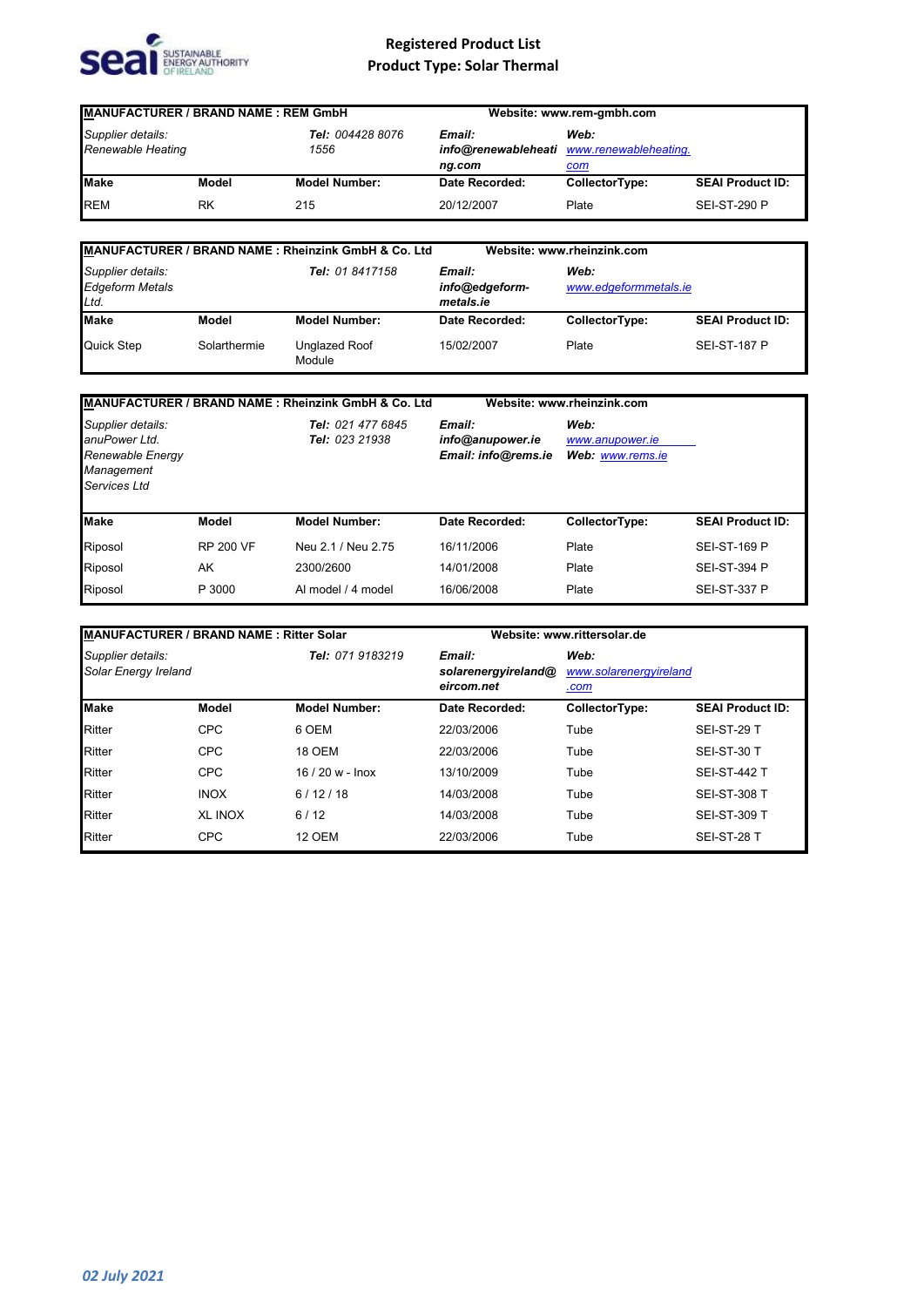

| MANUFACTURER / BRAND NAME: RM Solar Ltd.                                                                                                                                                                                                                                                                                                                       |                  | Website: www.rmsolar.com                                                                                                                                           |                                                                                                                                                                                                                                                                              |                                                                                                                                                                                 |                                                |
|----------------------------------------------------------------------------------------------------------------------------------------------------------------------------------------------------------------------------------------------------------------------------------------------------------------------------------------------------------------|------------------|--------------------------------------------------------------------------------------------------------------------------------------------------------------------|------------------------------------------------------------------------------------------------------------------------------------------------------------------------------------------------------------------------------------------------------------------------------|---------------------------------------------------------------------------------------------------------------------------------------------------------------------------------|------------------------------------------------|
| Supplier details:<br><b>Clonmel Plumbing</b><br><b>Supplies</b><br><b>Donegal Plumbing</b><br>and Heating<br>Supplies<br>Ganly's<br>Hurst Heating &<br><b>Plumbing Supplies</b><br>MD O'Shea & Sons<br>(Cork)<br><b>Northwest Heating</b><br>& Bathrooms Ltd<br><b>PJ Matthews</b><br>PJ Nolan Heating &<br>Plumbing<br>Walsh Heating &<br><b>Plumbing Ltd</b> |                  | Tel: 052 23422<br>Tel: 0749722052<br>Tel: N/A<br>Tel: 094 9023453<br>Tel: 021 4810 200<br>Tel: 071 9170540<br>Tel: 061 413722<br>Tel: 0599131764<br>Tel: 091757248 | Email:<br>clonmelplumbing@ei<br>rcom.net Email: N/A<br>Email: N/A<br>Email: www.hurst.ie<br>Email:<br>shop@mdoshea.ie<br>Email:<br>www.nwheatingandb<br>athrooms.com<br>Email: N/A<br>Email:<br>pat@pjnolanplumbin<br>q.ie<br>Email:info@walshsh<br>eatingandplumbing.i<br>е | Web: N/A<br>Web: N/A<br>Web:<br>www.ganlyhardware.ie<br>Web: sales@hurst.ie<br>Web: N/A<br>Web:<br>sales@nwheatingandba<br>throoms.com<br>Web:<br>www.pimatthews.ie<br>Web: N/A |                                                |
| <b>Make</b><br><b>RM Solar</b>                                                                                                                                                                                                                                                                                                                                 | Model<br>S-Class | <b>Model Number:</b>                                                                                                                                               | Date Recorded:<br>15/06/2007                                                                                                                                                                                                                                                 | CollectorType:<br>Plate                                                                                                                                                         | <b>SEAI Product ID:</b><br><b>SEI-ST-234 P</b> |

| MANUFACTURER / BRAND NAME : Roth Werke |           |                                        | Website: http://www.roth-werke.de |                               |                         |
|----------------------------------------|-----------|----------------------------------------|-----------------------------------|-------------------------------|-------------------------|
| Supplier details:<br>Powertech         |           | <b>Tel: 028 8076 0088</b>              | Email:<br>info@powertechirela     | Web:<br>www.powertechireland. |                         |
| <b>Make</b>                            | Model     | <b>Model Number:</b>                   | Date Recorded:                    | CollectorType:                | <b>SEAI Product ID:</b> |
| Roth                                   |           | Roehrenkollektor I Vacasol 7 / 14 / 21 | 03/04/2006                        | Tube                          | SEI-ST-92 T             |
| Roth                                   | F         | 2                                      | 03/04/2006                        | Plate                         | SEI-ST-90 P             |
| Roth                                   | Heliostar | 252                                    | 23/04/2008                        | Plate                         | <b>SEI-ST-319 P</b>     |
| Roth                                   | Heliostar | 218                                    | 23/04/2008                        | Plate                         | <b>SEI-ST-318 P</b>     |

| <b>MANUFACTURER / BRAND NAME : Rozell</b>                   |       |                                                            | Website: www.ctsprojects.net |                |                         |
|-------------------------------------------------------------|-------|------------------------------------------------------------|------------------------------|----------------|-------------------------|
| Supplier details:<br>Tel: 048 41752299<br>CTS Projects Ltd. |       | Web:<br>Email:<br>sales@ctsprojects.ne www.ctsprojects.net |                              |                |                         |
| <b>Make</b>                                                 | Model | <b>Model Number:</b>                                       | Date Recorded:               | CollectorType: | <b>SEAI Product ID:</b> |
| Rozell                                                      | K420  | DH                                                         | 08/05/2009                   | Plate          | <b>SEI-ST-412 P</b>     |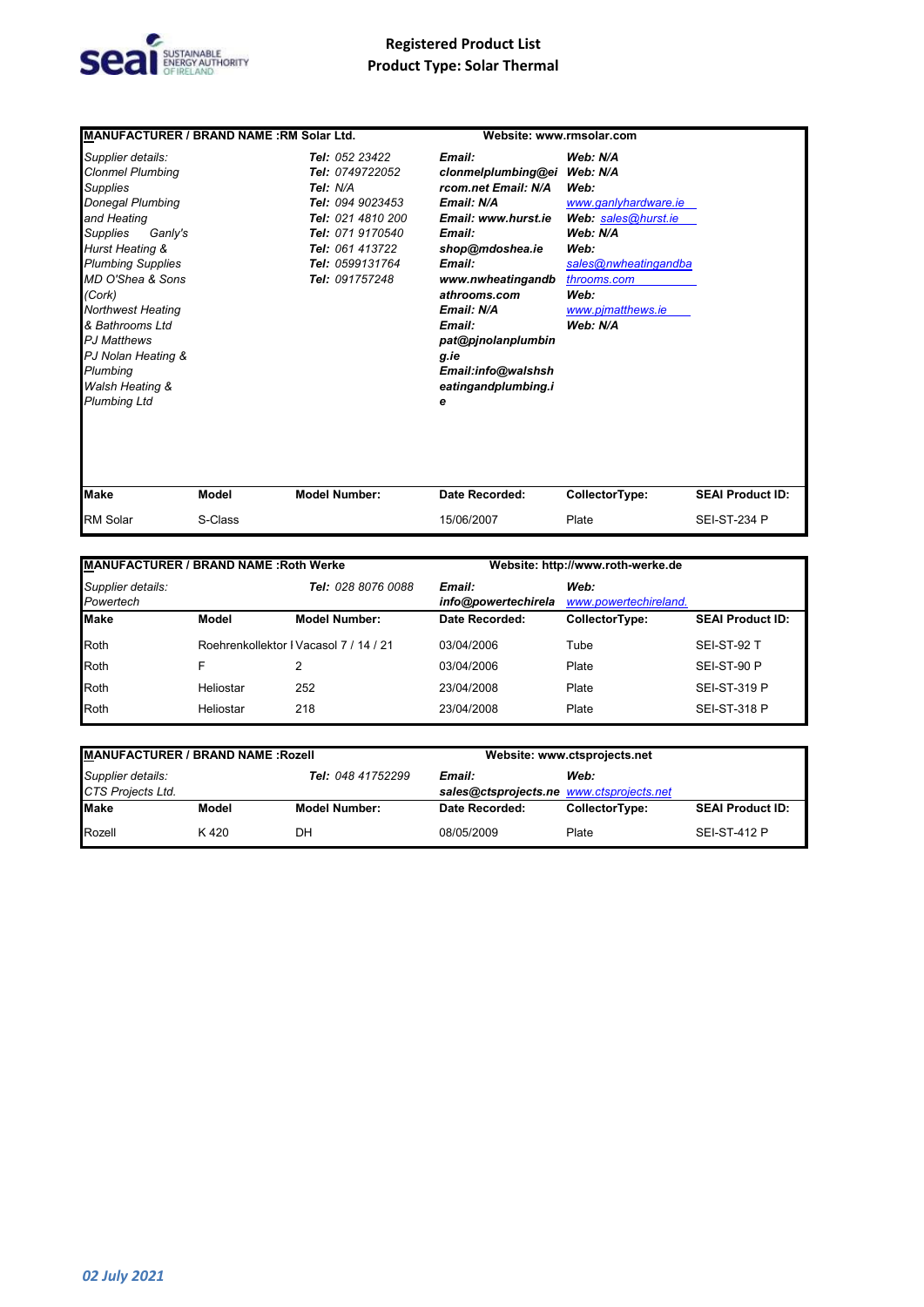

| <b>MANUFACTURER / BRAND NAME: RVR Solar</b><br>Supplier details:<br>Tel: 064 6641344<br><b>RVR Energy</b><br><b>Technology Ltd</b> |       | Website: www.rvr.ie                       |                |                |                         |
|------------------------------------------------------------------------------------------------------------------------------------|-------|-------------------------------------------|----------------|----------------|-------------------------|
|                                                                                                                                    |       | Web:<br>Email: info@rvr.ie<br>www.rvr.iet |                |                |                         |
| Make                                                                                                                               | Model | <b>Model Number:</b>                      | Date Recorded: | CollectorType: | <b>SEAI Product ID:</b> |
| <b>RVR Solar</b>                                                                                                                   | HP    | $10 - 30$                                 | 25/07/2008     | Tube           | <b>SEI-ST-348 T</b>     |

| <b>MANUFACTURER / BRAND NAME: RZ Solartechnik</b> |        |                      |                               | Website: www.rz-solartechnik.de |                         |  |
|---------------------------------------------------|--------|----------------------|-------------------------------|---------------------------------|-------------------------|--|
| Supplier details:<br>Eco Pipe Ireland             |        | Tel: 0872593085      | Email:<br>sales@ecopipeirl.co | Web:<br>www.ecopipeirl.com      |                         |  |
| <b>Make</b>                                       | Model  | <b>Model Number:</b> | Date Recorded:                | CollectorType:                  | <b>SEAI Product ID:</b> |  |
| <b>RZ</b><br>Solartechnik                         | DF 100 | 6                    | 27/01/2010                    | Tube                            | <b>SEI-ST-461 T</b>     |  |
| <b>RZ</b><br>Solartechnik                         | DF 100 | 6                    | 27/01/2010                    | Tube                            | <b>SEI-ST-462 T</b>     |  |

| MANUFACTURER / BRAND NAME: Schott Rohrglas GmbH    |       |                                       | Website: www.schott.com                                                                   |                      |                         |
|----------------------------------------------------|-------|---------------------------------------|-------------------------------------------------------------------------------------------|----------------------|-------------------------|
| Supplier details:<br><b>EFGEN</b><br><b>NuTech</b> |       | Tel: 094 9375996<br>Tel: 048 41753031 | Email:frankt@utvinte Web: www.efgen.com<br>rnet.comEmail:<br>info@nutechrenewab ables.com | Web: www.nutechrenew |                         |
| <b>Make</b>                                        | Model | <b>Model Number:</b>                  | Date Recorded:                                                                            | CollectorType:       | <b>SEAI Product ID:</b> |
| Schott                                             | TubeC | 16                                    | 05/05/2006                                                                                | Tube                 | <b>SEI-ST-115 T</b>     |

| <b>MANUFACTURER / BRAND NAME: Schüco</b>                                                          |            |                                                                                    |                                                                                                    | Website: www.schueco.co.uk                                                                   |                         |
|---------------------------------------------------------------------------------------------------|------------|------------------------------------------------------------------------------------|----------------------------------------------------------------------------------------------------|----------------------------------------------------------------------------------------------|-------------------------|
| Supplier details:<br>Aerobord Ltd.<br>Carey Glass Solar<br><b>HEAT-TECH</b><br>Solutions Solargen |            | <b>Tel: 061 604600</b><br>Tel: 021 4355790<br>Tel: 056 7723324<br>Tel: 065 6829640 | Email:<br>mail@aerobord.ie<br>Email:<br>info@careyglasssola<br>r.com Email:<br>heattech@eircom.net | Web: www.aerobord.ie<br>Web: www.careyglasss<br>olar.com Web:<br>www.heattech.ie<br>Web: N/A |                         |
| <b>Make</b>                                                                                       | Model      | <b>Model Number:</b>                                                               | Date Recorded:                                                                                     | CollectorType:                                                                               | <b>SEAI Product ID:</b> |
| Schüco Solar                                                                                      | SchücoSol  | K Eloxal / K-S / KS.<br>1/K.1/K.2                                                  | 17/05/2006                                                                                         | Plate                                                                                        | SEI-ST-11 P             |
| Schüco Solar                                                                                      | SchücoSol  | Schucosol S /<br>Schucosol S.1 /<br>Schucosol S.2                                  | 17/05/2006                                                                                         | Plate                                                                                        | SEI-ST-12 P             |
| Schüco                                                                                            | <b>CTE</b> | 215 CH                                                                             | 18/08/2010                                                                                         | Plate                                                                                        | <b>SEI-ST-501 P</b>     |
| Schüco Solar                                                                                      | SchücoSol  | Schucosol Al /<br>Schucosol.1 Al /<br>Schucosol.2 Al                               | 17/05/2006                                                                                         | Plate                                                                                        | SEI-ST-10 P             |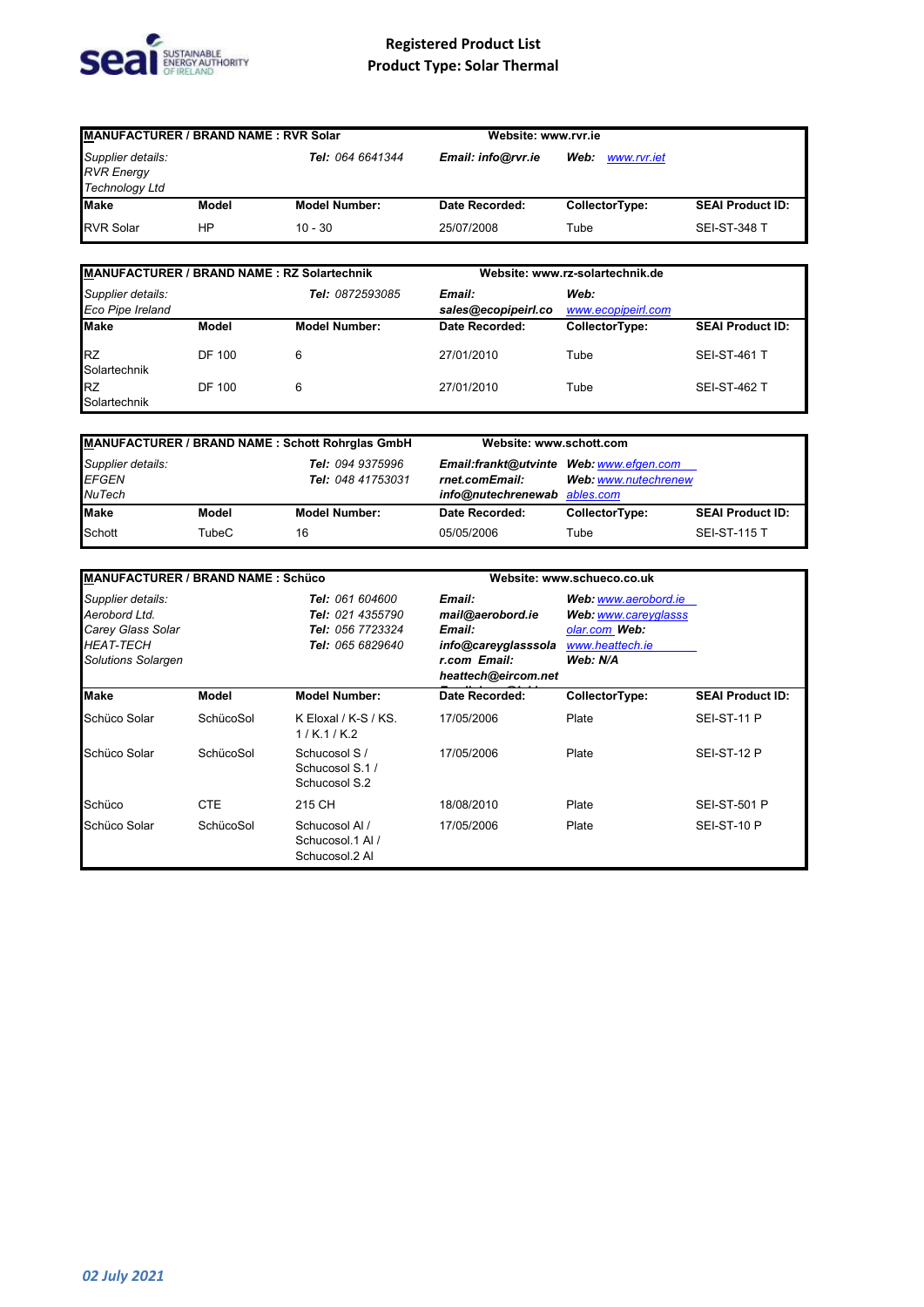

| MANUFACTURER / BRAND NAME: Senghas - Solar             |           |                                         | Website: www.optimasol.de |                |                         |
|--------------------------------------------------------|-----------|-----------------------------------------|---------------------------|----------------|-------------------------|
| Supplier details:<br>Tel: N/A<br><b>Sigfried Baier</b> |           | Web: N/A<br>Email:<br>sbaier@eircom.net |                           |                |                         |
| <b>Make</b>                                            | Model     | <b>Model Number:</b>                    | Date Recorded:            | CollectorType: | <b>SEAI Product ID:</b> |
| Senghas Solar                                          | Optimasol | 2.1 Cu                                  | 10/10/2007                | Plate          | <b>SEI-ST-266 P</b>     |

| MANUFACTURER / BRAND NAME: SG Sieger Solar KG |         |                        | Website: www.sg-sieger-solar.de |                             |                         |
|-----------------------------------------------|---------|------------------------|---------------------------------|-----------------------------|-------------------------|
| Supplier details:<br>Eco Pipe Ireland         |         | <b>Tel: 0872593085</b> | Email:<br>sales@ecopipeirl.co   | Web: www.ecopipeirl.co<br>m |                         |
| <b>Make</b>                                   | Model   | <b>Model Number:</b>   | Date Recorded:                  | CollectorType:              | <b>SEAI Product ID:</b> |
| <b>SG Sieger</b><br>Solar                     | Sunstar | $65 - 20/30$           | 27/01/2010                      | Tube                        | <b>SEI-ST-459 T</b>     |

|                                                     |       | MANUFACTURER / BRAND NAME: Shandong Linuo Paradigma Co. Ltd. |                            | Website: http://en.linuo-paradigma.com/ |                         |
|-----------------------------------------------------|-------|--------------------------------------------------------------|----------------------------|-----------------------------------------|-------------------------|
| Supplier details:<br><b>Energy Remedies</b><br>Ltd. |       | Tel: 1890 876687                                             | Email:<br>info@energyrl.ie | Web: www.energyrl.ie                    |                         |
| <b>Make</b>                                         | Model | <b>Model Number:</b>                                         | Date Recorded:             | CollectorType:                          | <b>SEAI Product ID:</b> |
| Linuo<br>Paradigma                                  | CPC   | 1506/1512/1518                                               | 07/10/2008                 | Tube                                    | <b>SEI-ST-369 T</b>     |

| MANUFACTURER / BRAND NAME: Shentai Solar Energy (Zhejiang) Co. Ltd. |                      |                                        | Website: www.shen-tai.com |                         |
|---------------------------------------------------------------------|----------------------|----------------------------------------|---------------------------|-------------------------|
| Supplier details:                                                   | Tel: 087 1209519     | Email:                                 | Web: N/A                  |                         |
| Affordable Solar                                                    | Tel: 01 6219508      | affordablesolar1@ya                    | Web: www.directssl.ie     |                         |
| Direct Solar Suntrap                                                | Tel: 051 843462      | hoo.ie Email:                          | Web: www.knots2watts.     |                         |
| Ltd.                                                                | Tel: 01 8252581      | sales@directssl.ie                     | com Web:                  |                         |
| Knots 2 Watts                                                       | Tel: 074 9157893     | Email:                                 | www.leinstersolar.ie      |                         |
| Leinster Solar                                                      | Tel: 01 6205009      | info@knots2watts.co                    | Web: www.nutherm.eu       |                         |
| <b>Nutherm</b>                                                      | Tel: 091 761798      | m Email:                               | Web:                      |                         |
| Shentai Solar                                                       | Tel: 01 4954858      | info@leinstersolar.ie                  | www.shentaisolar.ie       |                         |
| Ireland. Simply                                                     |                      | Email:                                 | Web: N/A                  |                         |
| Solar Ltd.                                                          |                      | info@nutherm.eu                        | Web:                      |                         |
| Sunpower Ltd.                                                       |                      | Email:                                 | www.sunpower.ie           |                         |
| <b>Make</b><br>Model                                                | <b>Model Number:</b> | caloc@chontaicolar i<br>Date Recorded: | CollectorType:            | <b>SEAI Product ID:</b> |
| <b>SCM</b><br>Shentai                                               | 12/15/20             | 20/12/2007                             | Tube                      | <b>SEI-ST-286 T</b>     |

| <b>MANUFACTURER / BRAND NAME: Sigurd Technologie S.L.</b> |                 |                        | Website: www.sigurd.eu.com/en |                        |                         |
|-----------------------------------------------------------|-----------------|------------------------|-------------------------------|------------------------|-------------------------|
| Supplier details:<br><b>Eco Pipe Ireland</b>              |                 | <b>Tel: 0872593085</b> | Email:<br>sales@ecopipeirl.co | Web: www.ecopipeirl.co |                         |
| <b>Make</b>                                               | Model           | <b>Model Number:</b>   | Date Recorded:                | CollectorType:         | <b>SEAI Product ID:</b> |
| Sigurd<br>Technololgie                                    | <b>Heliosec</b> | 202                    | 27/01/2010                    | Plate                  | <b>SEI-ST-457 P</b>     |
| Sigurd<br>Technololgie                                    | <b>Heliosec</b> | 234                    | 27/01/2010                    | Plate                  | <b>SEI-ST-458 P</b>     |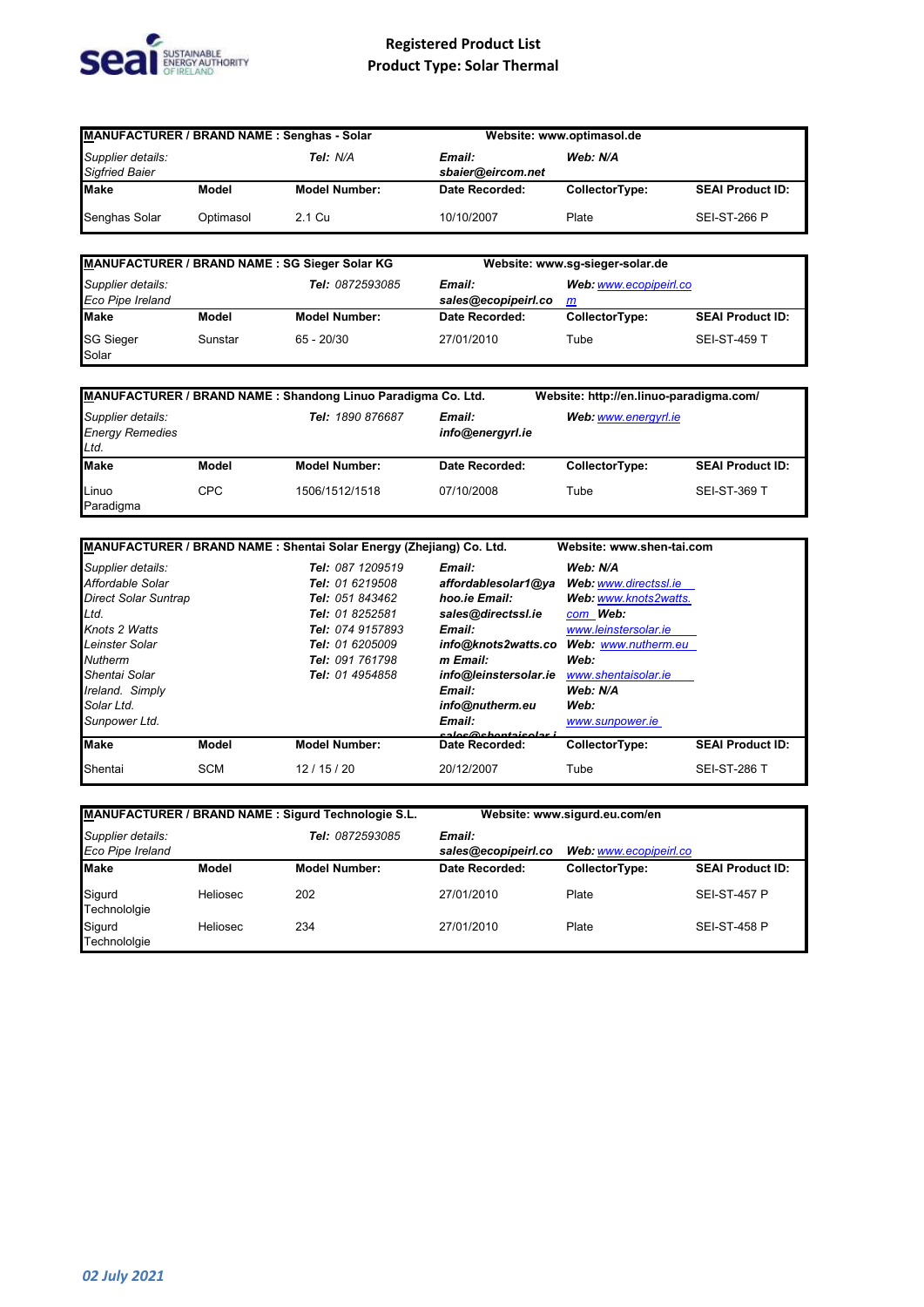

| <b>MANUFACTURER / BRAND NAME: Siko Solar</b>   |       |                      | Website: www.solar.at |                                                |                         |
|------------------------------------------------|-------|----------------------|-----------------------|------------------------------------------------|-------------------------|
| Supplier details:<br><b>Adzen Solar Energy</b> |       | Tel: 01 4582040      | Email:<br>ie          | lesward@adzensolar. Web: www.adzensolar.i<br>е |                         |
| <b>Make</b>                                    | Model | <b>Model Number:</b> | Date Recorded:        | CollectorType:                                 | <b>SEAI Product ID:</b> |
| Siko Solar                                     | Siko  | Sun                  | 10/07/2009            | Plate                                          | <b>SEI-ST-423 P</b>     |

| <b>MANUFACTURER / BRAND NAME : Sile SpA</b>          |       |                      | Website: www.sile.it |                                                       |                         |
|------------------------------------------------------|-------|----------------------|----------------------|-------------------------------------------------------|-------------------------|
| Supplier details:<br><b>Thermpak Systems</b><br>Ltd. |       | Tel: 00442891463737  | Email:<br>gers.com   | ivan@tpsheatexchan Web: www.thermpaksys<br>tems.co.uk |                         |
| <b>Make</b>                                          | Model | <b>Model Number:</b> | Date Recorded:       | CollectorType:                                        | <b>SEAI Product ID:</b> |
| Sile                                                 | R1    |                      | 26/06/2007           |                                                       | SEI-ST-241              |

| MANUFACTURER / BRAND NAME : Sol & Energieteknik SE                    |             |                                           | Website: www.solenergiteknik.se/                      |                                   |                         |
|-----------------------------------------------------------------------|-------------|-------------------------------------------|-------------------------------------------------------|-----------------------------------|-------------------------|
| Supplier details:<br>Eiretherm<br><b>Green Power and</b><br>Heat Ltd. |             | <b>Tel: 052 68008</b><br>Tel: 046 9733730 | Email:<br>walter.stephens@eir<br>etherm.ie Email: N/A | Web: www.eiretherm.ie<br>Web: N/A |                         |
| <b>Make</b>                                                           | Model       | <b>Model Number:</b>                      | <b>Date Recorded:</b>                                 | CollectorType:                    | <b>SEAI Product ID:</b> |
| Sol &<br>Energiteknik                                                 | Intelliheat | 58 / 24 - 1800                            | 06/11/2007                                            | Tube                              | <b>SEI-ST-279 T</b>     |
| Sol &<br>Energiteknik                                                 | Intelliheat | 58 / 18 / 1800                            | 06/11/2007                                            | Tube                              | <b>SEI-ST-278 T</b>     |

|                                                                     |           | <b>MANUFACTURER / BRAND NAME : Solahart Industries</b> | Website: www.solahart.com.au                                                     |                                 |                         |
|---------------------------------------------------------------------|-----------|--------------------------------------------------------|----------------------------------------------------------------------------------|---------------------------------|-------------------------|
| Supplier details:<br>Homeconnect<br>Solar Heat<br>Technologies Ltd. |           | Tel: 061 240569<br>Tel: 087 2524103                    | Email:<br>paul@homeconnect.i t.ie<br>e Email:<br>info@solarheattechn<br>ology.co | Web: www.homeconnec<br>Web: N/A |                         |
| <b>Make</b>                                                         | Model     | <b>Model Number:</b>                                   | Date Recorded:                                                                   | CollectorType:                  | <b>SEAI Product ID:</b> |
| Solahart                                                            | Collector | <b>LCS</b>                                             | 24/04/2007                                                                       | Plate                           | <b>SEI-ST-206 P</b>     |
| Solahart                                                            | Collector | <b>KF</b>                                              | 24/04/2007                                                                       | Plate                           | <b>SEI-ST-205 P</b>     |
| Solahart                                                            | Collector | BT                                                     | 24/04/2007                                                                       | Plate                           | <b>SEI-ST-204 P</b>     |

| MANUFACTURER / BRAND NAME: Solar Direct Ltd.                 |             |                                                           | Website: www.solardirect.ie |                |                         |
|--------------------------------------------------------------|-------------|-----------------------------------------------------------|-----------------------------|----------------|-------------------------|
| Supplier details:<br>Tel: 042 9749533<br><b>Solar Direct</b> |             | Web: www.solardirect.ie<br>Email:<br>sales@solardirect.ie |                             |                |                         |
| <b>Make</b>                                                  | Model       | <b>Model Number:</b>                                      | Date Recorded:              | CollectorType: | <b>SEAI Product ID:</b> |
| <b>Solar Direct</b>                                          | SPA 58/1800 | 15/20/25/30                                               | 16/05/2008                  | Tube           | <b>SEI-ST-323 T</b>     |

| MANUFACTURER / BRAND NAME : Solar PST                              |               |                               | Website: www.solarpst.com |                |                         |
|--------------------------------------------------------------------|---------------|-------------------------------|---------------------------|----------------|-------------------------|
| Supplier details:<br><b>Tel: 01 2897832</b><br><b>Solar Direct</b> |               | Email:<br>Neil@marrind.iol.ie | Web: N/A                  |                |                         |
| <b>Make</b>                                                        | Model         | <b>Model Number:</b>          | Date Recorded:            | CollectorType: | <b>SEAI Product ID:</b> |
| Solar PST                                                          | Thermodynamic | Solar Collector               | 02/03/2010                | Plate          | <b>SEI-ST-466 P</b>     |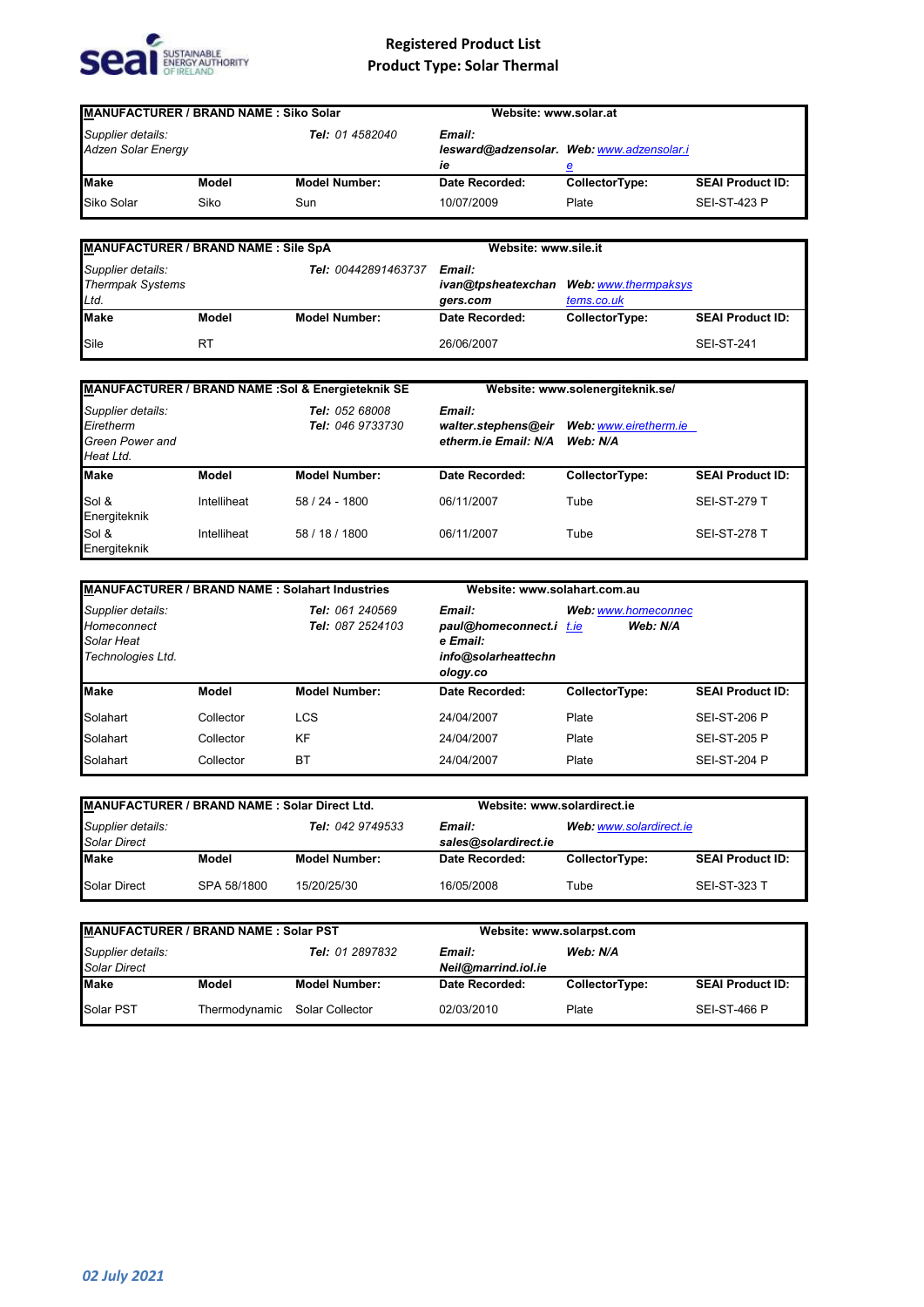

| MANUFACTURER / BRAND NAME : Solar Science Ltd. |            |                                                          |                |                |                         |  |  |  |  |
|------------------------------------------------|------------|----------------------------------------------------------|----------------|----------------|-------------------------|--|--|--|--|
| Supplier details:<br>Solar Science Ltd.        |            | Tel: 021 4778917<br>Email:<br>eglynnejones@gmail.<br>com |                | Web: N/A       |                         |  |  |  |  |
| <b>Make</b>                                    | Model      | <b>Model Number:</b>                                     | Date Recorded: | CollectorType: | <b>SEAI Product ID:</b> |  |  |  |  |
| Solar Science                                  | TZ Ni - 47 | 1500 (10-30 U)                                           | 15/01/2009     | Tube           | <b>SEI-ST-396 T</b>     |  |  |  |  |
| Solar Science                                  | TZ Ni      | 24 R                                                     | 16/05/2008     | Tube           | <b>SEI-ST-322 T</b>     |  |  |  |  |

| MANUFACTURER / BRAND NAME : Solar Supplies UK Ltd                |               | Website: www.solarsuppliesuk.co.uk           |                                       |                |                         |
|------------------------------------------------------------------|---------------|----------------------------------------------|---------------------------------------|----------------|-------------------------|
| Supplier details:<br>Tel: 054 33655<br><b>SEA Consulting Ltd</b> |               | Email:<br>admin@solarsupplie<br>sireland.com | Web: www.solarsupplie<br>sireland.com |                |                         |
| <b>Make</b>                                                      | Model         | <b>Model Number:</b>                         | Date Recorded:                        | CollectorType: | <b>SEAI Product ID:</b> |
| Consol                                                           | DS-22-47-1500 |                                              | 10/05/2006                            | Tube           | <b>SEI-ST-123 T</b>     |

| MANUFACTURER / BRAND NAME : Solar Technologie International GmbH |            |                      | Website: www.sti-solar.de                   |                                     |                         |
|------------------------------------------------------------------|------------|----------------------|---------------------------------------------|-------------------------------------|-------------------------|
| Supplier details:<br>Solar Energy Ireland                        |            | Tel: 071 9183219     | Email:<br>solarenergyireland@<br>eircom.net | Web: www.solarenergyi<br>reland.com |                         |
| <b>Make</b>                                                      | Model      | <b>Model Number:</b> | Date Recorded:                              | CollectorType:                      | <b>SEAI Product ID:</b> |
| <b>STI</b>                                                       | <b>FKA</b> | 240                  | 09/05/2007                                  | Plate                               | <b>SEI-ST-223 P</b>     |

| MANUFACTURER / BRAND NAME: Solar Twin Ltd. |                         |                          | Website: www.solartwin.com |                       |                         |
|--------------------------------------------|-------------------------|--------------------------|----------------------------|-----------------------|-------------------------|
| Supplier details:<br>Solar Twin Ltd.       |                         | Tel: 0044 1244<br>403407 | Email:<br>hi@solartwin.com | Web: www.solartwin.ie |                         |
| <b>Make</b>                                | Model                   | <b>Model Number:</b>     | Date Recorded:             | CollectorType:        | <b>SEAI Product ID:</b> |
| Solar Twin Ltd.                            | Left Hand Panel         | ST1020                   | 20/08/2007                 | Plate                 | <b>SEI-ST-260 P</b>     |
| Solar Twin Ltd.                            | Right Hand Panel ST1021 |                          | 20/08/2007                 | Plate                 | <b>SEI-ST-262 P</b>     |

| MANUFACTURER / BRAND NAME: Solar UK                                                                   |         |                                            | Website: http://www.solaruk.net/       |                |                         |
|-------------------------------------------------------------------------------------------------------|---------|--------------------------------------------|----------------------------------------|----------------|-------------------------|
| Supplier details:<br>Tel: 059 9131537<br>Gael Energy<br><b>Tel: 087 2772988</b><br><b>Solar Power</b> |         | Email:<br>info@gaelenergy.ie<br>Email: N/A | Web: www.gaelenergy.i<br>Web: N/A<br>e |                |                         |
| <b>Make</b>                                                                                           | Model   | <b>Model Number:</b>                       | Date Recorded:                         | CollectorType: | <b>SEAI Product ID:</b> |
| Solar UK                                                                                              | Lazer 2 |                                            | 10/07/2006                             | Tube           | <b>SEI-ST-133 T</b>     |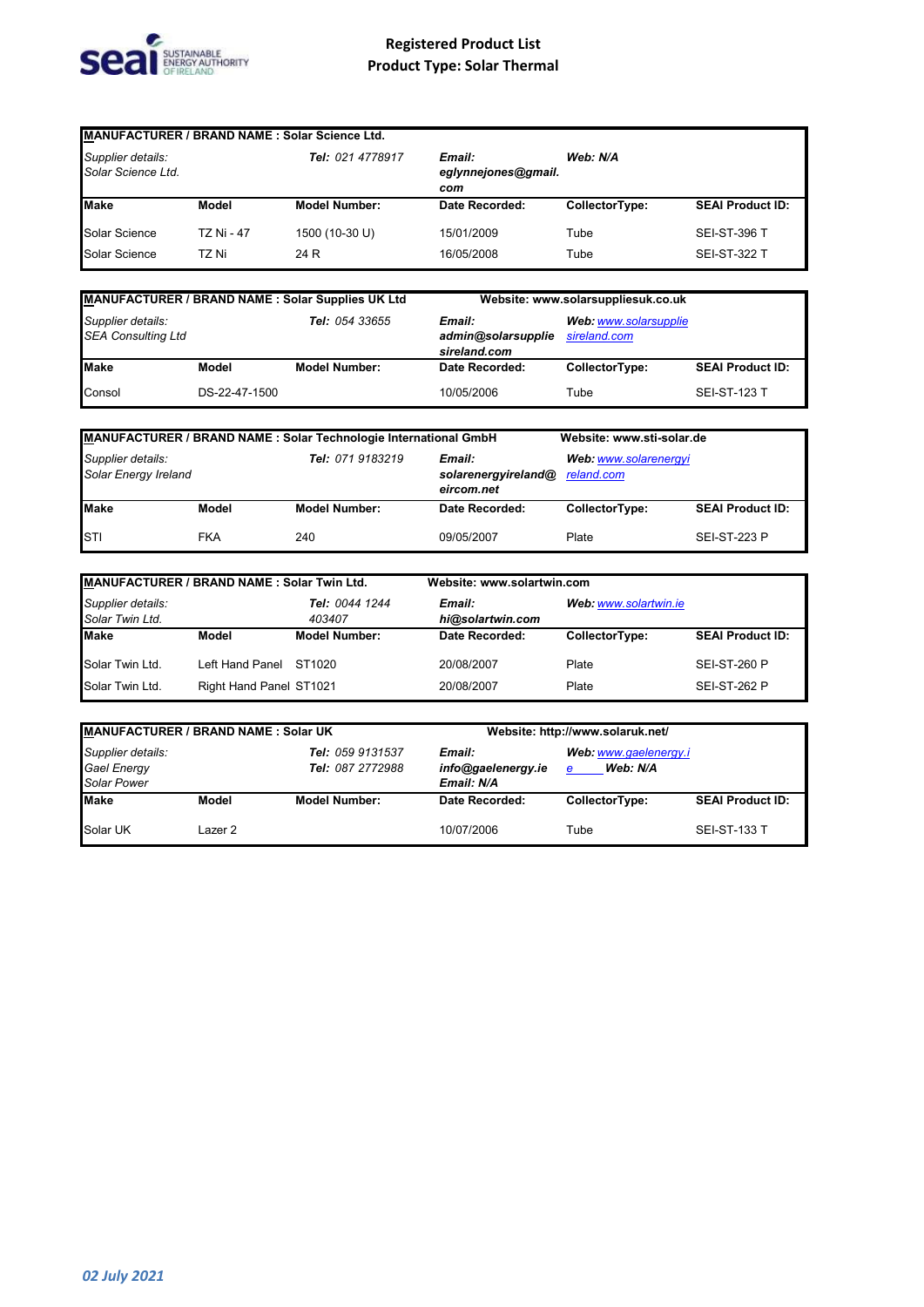

| MANUFACTURER / BRAND NAME: Solarbayer GmbH                                                                                              |              |                                                                                                         |                                                                                                                                                              | Website: www.solarbayer.de                                                                                                 |                         |
|-----------------------------------------------------------------------------------------------------------------------------------------|--------------|---------------------------------------------------------------------------------------------------------|--------------------------------------------------------------------------------------------------------------------------------------------------------------|----------------------------------------------------------------------------------------------------------------------------|-------------------------|
| Supplier details:<br><b>Celtic Tiger</b><br>Dynamics<br>Lee Heating<br>Linton & Robinson<br>Maassen<br>Sustainable Energy<br><b>SHS</b> |              | Tel: 065 6797494<br>Tel: 045 876566<br>Tel: 0044 28<br>71384920<br>Tel: 074 9562645<br>Tel: 087 9692338 | Email: N/A<br>Email:<br>leeheating@gmail.co<br>m Email:<br>renewables@linton-<br>robinson.co.uk<br>Email:<br>info@maassen.ie<br>Email:<br>schuch47@hotmail.c | Web: www.ctd.ie<br>Web: N/A<br>Web: www.linton-<br>robinson.co.uk Web:<br>www.maassen.ie<br>Web: www.shs-<br>renewables.ie |                         |
| <b>Make</b>                                                                                                                             | Model        | <b>Model Number:</b>                                                                                    | Date Recorded:                                                                                                                                               | CollectorType:                                                                                                             | <b>SEAI Product ID:</b> |
| Solarbayer                                                                                                                              | Premium Plan | 2.03 / 2.51 / 2.85                                                                                      | 16/06/2008                                                                                                                                                   | Plate                                                                                                                      | <b>SEI-ST-335 P</b>     |
| Solarbayer                                                                                                                              | Premium Pro  | 2.01 / 2.51 / 2.85                                                                                      | 16/06/2008                                                                                                                                                   | Plate                                                                                                                      | <b>SEI-ST-334 P</b>     |
| Solarbayer                                                                                                                              | <b>CPC</b>   | 8                                                                                                       | 10/10/2007                                                                                                                                                   | Tube                                                                                                                       | <b>SEI-ST-271 T</b>     |

| <b>MANUFACTURER / BRAND NAME: Solaregy</b> |       |                        |                             | Website: www.solaregy.ie |                         |  |
|--------------------------------------------|-------|------------------------|-----------------------------|--------------------------|-------------------------|--|
| Supplier details:<br>Solaregy              |       | <b>Tel: 0504 58750</b> | Email:<br>sales@solaregy.ie | Web: www.solaregy.ie     |                         |  |
| <b>Make</b>                                | Model | <b>Model Number:</b>   | Date Recorded:              | CollectorType:           | <b>SEAI Product ID:</b> |  |
| Solaregy                                   | WF    | 21/24                  | 25/06/2010                  | Plate                    | <b>SEI-ST-491 P</b>     |  |
| Solaregy                                   | AF    | 21/24                  | 25/06/2010                  | Plate                    | <b>SEI-ST-490 P</b>     |  |
| Solaregy                                   | CPC   | 6/18                   | 25/06/2010                  | Tube                     | <b>SEI-ST-492 T</b>     |  |

| <b>MANUFACTURER / BRAND NAME: SolarFocus</b>                                                                      |              |                                     |                                                                | Website: www.solarfocus.at  |                         |  |
|-------------------------------------------------------------------------------------------------------------------|--------------|-------------------------------------|----------------------------------------------------------------|-----------------------------|-------------------------|--|
| Supplier details:<br>Corrigan Heating<br><b>Services</b><br><b>RES Renewable</b><br><b>Energy Systems</b><br>Ltd. |              | Tel: 045 401514<br>Tel: 059 6451865 | Email:<br>corriganheating@eir<br>com.net Email:<br>paul@res.ie | Web: N/A<br>Web: www.res.ie |                         |  |
| <b>Make</b>                                                                                                       | <b>Model</b> | <b>Model Number:</b>                | Date Recorded:                                                 | CollectorType:              | <b>SEAI Product ID:</b> |  |
| Solarfocus                                                                                                        | Sunny line   | 21                                  | 10/04/2006                                                     | Plate                       | <b>SEI-ST-106 P</b>     |  |
| Solarfocus                                                                                                        | <b>CPC</b>   | S <sub>1</sub> k                    | 10/04/2006                                                     | Plate                       | <b>SEI-ST-108 P</b>     |  |
| Solarfocus                                                                                                        | <b>CPC</b>   | S <sub>1</sub>                      | 10/04/2006                                                     | Plate                       | <b>SEI-ST-107 P</b>     |  |
| Solarfocus                                                                                                        | Sunny line   | 28                                  | 10/04/2006                                                     | Plate                       | <b>SEI-ST-105 P</b>     |  |

| <b>MANUFACTURER / BRAND NAME: SolarNovum GmbH</b>    |                 |                        |                             | Website: www.solarnovum.de |                         |  |
|------------------------------------------------------|-----------------|------------------------|-----------------------------|----------------------------|-------------------------|--|
| Supplier details:<br><b>Enerdrive Ireland</b><br>Ltd |                 | <b>Tel: 061 377590</b> | Email:<br>info@enerdrive.ie | Web: www.enerdrive.ie      |                         |  |
| <b>Make</b>                                          | Model           | <b>Model Number:</b>   | Date Recorded:              | CollectorType:             | <b>SEAI Product ID:</b> |  |
| SolarNovum                                           | Apollo          | 22                     | 03/03/2006                  | Plate                      | SEI-ST-5 P              |  |
| SolarNovum                                           | <b>Herkules</b> | CPC 14/21              | 25/07/2008                  | Tube                       | <b>SEI-ST-352 T</b>     |  |
| SolarNovum                                           | Apollo          | 27                     | 03/03/2006                  | Plate                      | SEI-ST-4 P              |  |

| <b>MANUFACTURER / BRAND NAME: Solarplexx</b>       |           |                      | Website: www.solarplexx.cc |                |                         |
|----------------------------------------------------|-----------|----------------------|----------------------------|----------------|-------------------------|
| Tel: 061 225130<br>Supplier details:<br>Envirosave |           | Email: N/A           | Web: www.envirosave.i<br>ⅇ |                |                         |
| <b>Make</b>                                        | Model     | <b>Model Number:</b> | Date Recorded:             | CollectorType: | <b>SEAI Product ID:</b> |
| Solarplexx                                         | Envirosun |                      | 11/10/2007                 | Plate          | <b>SEI-ST-272 P</b>     |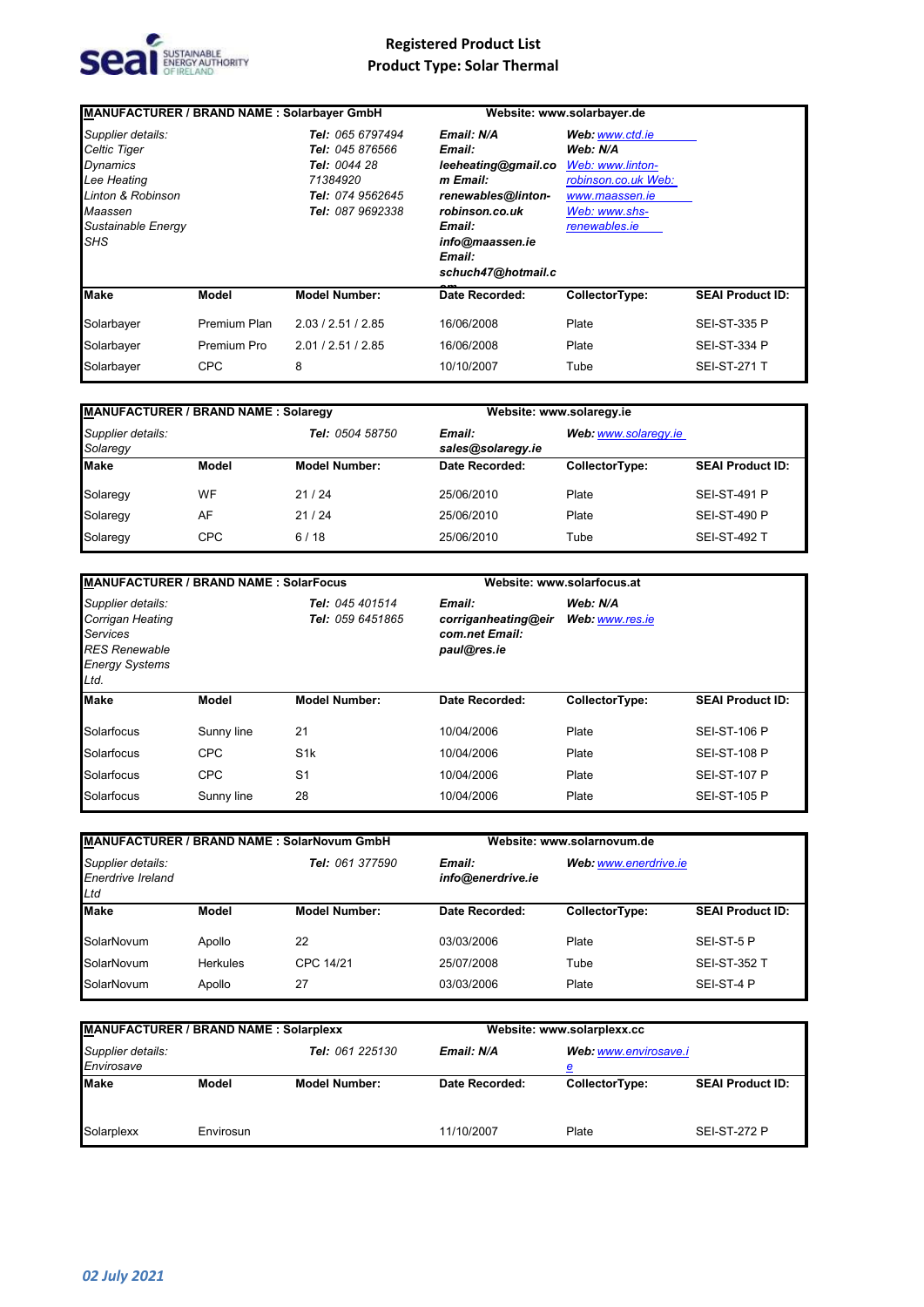

| <b>MANUFACTURER / BRAND NAME : Solarpod Systems</b> |             |                                                            | Website: www.solarpodsystems.com |                                  |                         |
|-----------------------------------------------------|-------------|------------------------------------------------------------|----------------------------------|----------------------------------|-------------------------|
| Supplier details:<br>Solar Pod Systems<br>Ltd.      |             | Tel: 086 7951101<br>Email:<br>info@solarpodsyste<br>ms.com |                                  | Web: www.solarpodsyst<br>ems.com |                         |
| <b>Make</b>                                         | Model       | <b>Model Number:</b>                                       | Date Recorded:                   | CollectorType:                   | <b>SEAI Product ID:</b> |
| Solarpod                                            | <b>SLPS</b> | <b>FPC</b>                                                 | 06/04/2009                       | Plate                            | <b>SEI-ST-411 P</b>     |

#### *Supplier details: SolasTech Tel: 025 34568* **Make Model CollectorType:** SolasTech Classic Classic Classic Classic Classic Classic Classic Classic Classic Classic Classic Classic Classic Classic Classic Classic Classic Classic Classic Classic Classic Classic Classic Classic Classic Classic Clas SolasTech Suntube 10 / 15 / 20 / 25 R 07/08/2009 Tube SEI-ST-436 T SolasTech Prestige **Prestige Reserve Plate** 07/08/2009 Plate SEI-ST-434 P **MANUFACTURER / BRAND NAME : SolasTech** *Email: jason@solastech.ie Web: N/A* **SEAI Product ID:** SEI-ST-435 P

| <b>MANUFACTURER / BRAND NAME: SOLE S.A.</b> |          |                       | Website: www.eurostar-solar.com |                |                         |
|---------------------------------------------|----------|-----------------------|---------------------------------|----------------|-------------------------|
| Supplier details:<br><b>Connaught Solar</b> |          | Tel: 086 8623557      | Email:<br>tuamsolarcentre@hot   | Web: N/A       |                         |
| <b>Make</b>                                 | Model    | <b>Model Number:</b>  | Date Recorded:                  | CollectorType: | <b>SEAI Product ID:</b> |
| Sole                                        | Climasol | 175 / 200 / 250 / 270 | 16/06/2009                      | Plate          | <b>SEI-ST-421 T</b>     |

| <b>MANUFACTURER / BRAND NAME: Solfex</b> |            |                         |                | Website: www.solfex.co.uk                |                         |  |
|------------------------------------------|------------|-------------------------|----------------|------------------------------------------|-------------------------|--|
| Supplier details:<br>Solaright           |            | Tel: 004428<br>91826222 | Email: N/A     | Web: www.solaright.co<br>$\underline{m}$ |                         |  |
| <b>Make</b>                              | Model      | <b>Model Number:</b>    | Date Recorded: | CollectorType:                           | <b>SEAI Product ID:</b> |  |
| Solfex                                   | TZ 58 1800 | 10/20/30 R              | 20/12/2007     | Tube                                     | <b>SEI-ST-289 T</b>     |  |
| Solfex                                   | <b>IRC</b> | 2.1                     | 23/04/2008     | Plate                                    | <b>SEI-ST-313 P</b>     |  |
| Solfex                                   | <b>ORC</b> | 2.1                     | 23/04/2008     | Plate                                    | <b>SEI-ST-314 P</b>     |  |
| Solfex                                   | <b>CPC</b> | $6/12/18$ INOX          | 10/07/2009     | Tube                                     | <b>SEI-ST-426 T</b>     |  |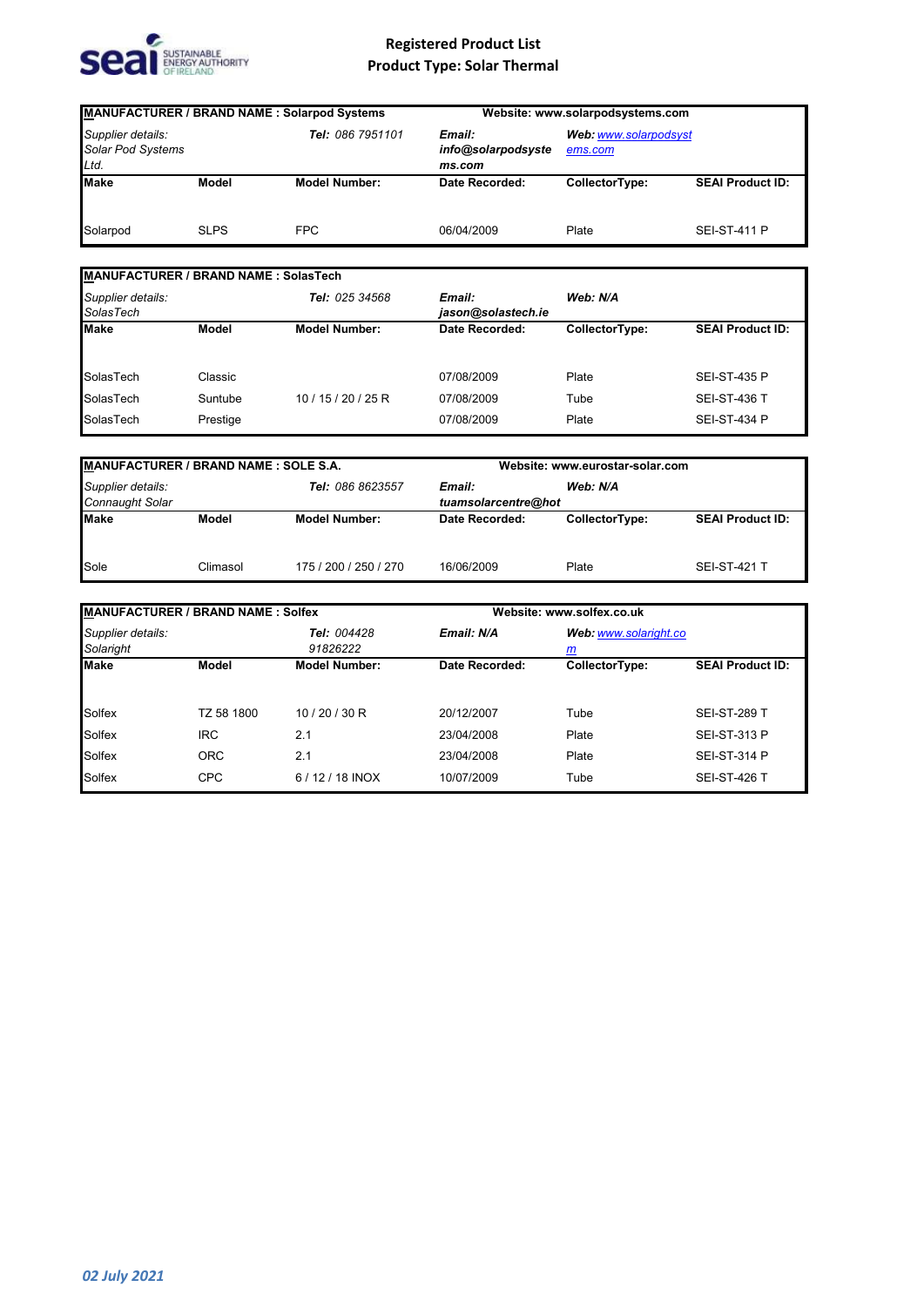

| <b>MANUFACTURER / BRAND NAME: Solimpeks</b>                                                                                  |         |                                                                                    |                                                                                                              | Website: www.solimpeks.com                               |                         |
|------------------------------------------------------------------------------------------------------------------------------|---------|------------------------------------------------------------------------------------|--------------------------------------------------------------------------------------------------------------|----------------------------------------------------------|-------------------------|
| Supplier details:<br>Aquatech<br>Distribution Frank L.<br><b>Fahy Renewable</b><br><b>Energy Systems</b><br><b>SolasTech</b> |         | Tel: 021 4319984<br>Tel: 053 9142422<br>Tel: 048 30850079<br><b>Tel: 025 34568</b> | Email:<br>brian@aquatech.ie<br>Email: N/A<br>Email:<br>sfinnegan@eircom.n<br>et Email:<br>jason@solastech.ie | Web: www.aquatech.ie<br>Web: N/A<br>Web: N/A<br>Web: N/A |                         |
| <b>Make</b>                                                                                                                  | Model   | <b>Model Number:</b>                                                               | Date Recorded:                                                                                               | CollectorType:                                           | <b>SEAI Product ID:</b> |
| Solimpeks                                                                                                                    | Euro-FK | SV2300                                                                             | 22/03/2006                                                                                                   | Plate                                                    | SEI-ST-17 P             |
| Solimpeks                                                                                                                    | Marvel  | CLS2109                                                                            | 02/05/2006                                                                                                   | Plate                                                    | <b>SEI-ST-110 P</b>     |
| Solimpeks                                                                                                                    | Marvel  | <b>CLS 1808</b>                                                                    | 13/03/2006                                                                                                   | Plate                                                    | SEI-ST-71 P             |
| Solimpeks                                                                                                                    | Marvel  | <b>CLS 2108</b>                                                                    | 13/03/2006                                                                                                   | Plate                                                    | SEI-ST-72 P             |
| Solimpeks                                                                                                                    | Marvel  | CLS2510                                                                            | 13/03/2006                                                                                                   | Plate                                                    | SEI-ST-16 P             |

| <b>MANUFACTURER / BRAND NAME: Solior B.V.</b>               |       |                      | Website: www.solior.com                   |                |                         |
|-------------------------------------------------------------|-------|----------------------|-------------------------------------------|----------------|-------------------------|
| Supplier details:<br><b>Wise Energy</b><br><b>Solutions</b> |       | Tel: 01 8230874      | Email:<br>info@abilityenergy.ie energy.ie | Web: www.wise- |                         |
| <b>Make</b>                                                 | Model | <b>Model Number:</b> | Date Recorded:                            | CollectorType: | <b>SEAI Product ID:</b> |
| Solior                                                      | -FL   | 150                  | 24/11/2008                                | Plate          | <b>SEI-ST-385 P</b>     |

| <b>MANUFACTURER / BRAND NAME: Solmatix</b>        |                                                   |                      |                                                                       | Website: www.solmatix.com                                                    |                         |  |
|---------------------------------------------------|---------------------------------------------------|----------------------|-----------------------------------------------------------------------|------------------------------------------------------------------------------|-------------------------|--|
| Supplier details:<br>Solmatix<br>Trade-Renewables | <b>Tel: 00442890824819</b><br>Tel: 00442890824819 |                      | Email:<br>sales@solmatix.com<br>Email: sales@trade-<br>renewables.com | Web: www.solmatix.co<br>Web:<br>$\mathsf{m}$<br>www.trade-<br>renewables.com |                         |  |
| <b>Make</b>                                       | Model                                             | <b>Model Number:</b> | Date Recorded:                                                        | CollectorType:                                                               | <b>SEAI Product ID:</b> |  |
| Solmatix                                          | $002-ABC$                                         | $EP - 001$           | 08/10/2010                                                            | Plate                                                                        | <b>SEI-ST-505 P</b>     |  |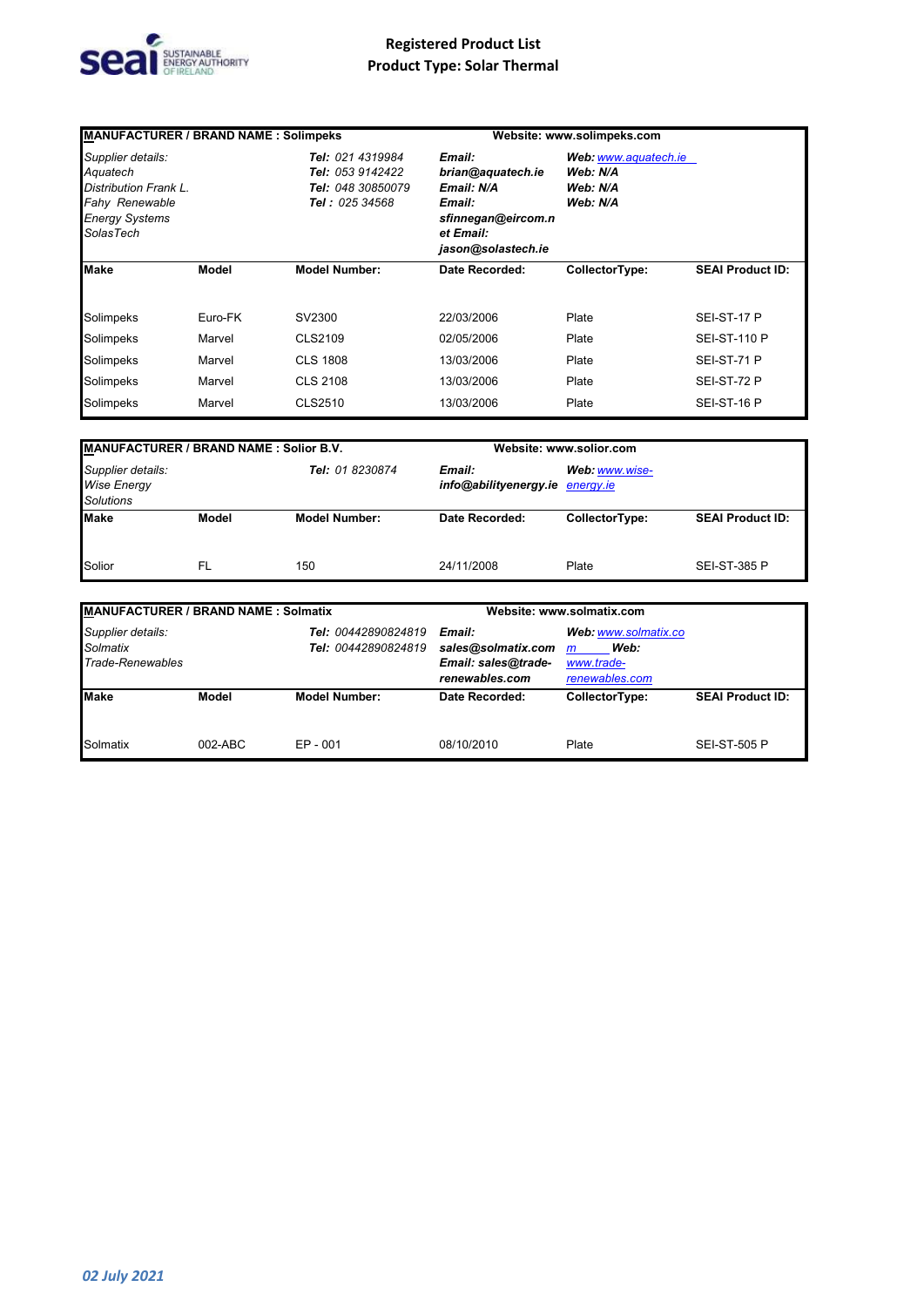

| <b>MANUFACTURER / BRAND NAME: Solmaxx GmbH</b>                                                                                       |         |                                                         |                                                                                                                           | Website: www.solmaxx.de                                               |                         |  |
|--------------------------------------------------------------------------------------------------------------------------------------|---------|---------------------------------------------------------|---------------------------------------------------------------------------------------------------------------------------|-----------------------------------------------------------------------|-------------------------|--|
| Supplier details:<br><b>Harry Arndt</b>                                                                                              |         | Tel: 062 54138                                          | Email:<br>heating@gmx.net                                                                                                 | Web: N/A                                                              |                         |  |
| <b>Make</b>                                                                                                                          | Model   | <b>Model Number:</b>                                    | Date Recorded:                                                                                                            | CollectorType:                                                        | <b>SEAI Product ID:</b> |  |
| Solmaxx                                                                                                                              | Linus   | 24                                                      | 09/09/2011                                                                                                                | Plate                                                                 | <b>SEI-ST-526 P</b>     |  |
|                                                                                                                                      |         | MANUFACTURER / BRAND NAME : Solution Solartechnik       |                                                                                                                           | Website: www.sol-ution.com                                            |                         |  |
| Supplier details:<br><b>Ecologic Solutions</b><br><b>Option Technology</b><br>Distribution Ltd.<br><b>Total Energy</b><br>Management |         | Tel: 094 9371092<br>Tel: 021 4309234<br>Tel: 091 769174 | Email:<br>info@ecologicsolutio<br>ns.ie Email:<br>info@optiondistributi e Web: www.tem.ie<br>on.com Email:<br>info@tem.ie | Web: www.ecologicsolu<br>Web:<br>tions.ie<br>www.optiondistribution.i |                         |  |
| <b>Make</b>                                                                                                                          | Model   | <b>Model Number:</b>                                    | Date Recorded:                                                                                                            | CollectorType:                                                        | <b>SEAI Product ID:</b> |  |
| Solution                                                                                                                             | Unisol  | 27                                                      | 03/04/2006                                                                                                                | Plate                                                                 | SEI-ST-96 P             |  |
| Solution                                                                                                                             | Insol   | 20 <sub>cc</sub>                                        | 01/09/2006                                                                                                                | Plate                                                                 | <b>SEI-ST-150 P</b>     |  |
| Solution                                                                                                                             | Insol   | 27                                                      | 02/06/2006                                                                                                                | Plate                                                                 | <b>SEI-ST-127 P</b>     |  |
| Solution                                                                                                                             | Insol   | 11                                                      | 03/04/2006                                                                                                                | Plate                                                                 | SEI-ST-95 P             |  |
| Solution                                                                                                                             | Vakusol | 18                                                      | 20/08/2007                                                                                                                | Tube                                                                  | <b>SEI-ST-263 T</b>     |  |
| Solution                                                                                                                             | Insol   | 20                                                      | 03/04/2006                                                                                                                | Plate                                                                 | SEI-ST-94 P             |  |

| MANUFACTURER / BRAND NAME : Solvis GmbH & Co KG |       |                      |                            | Website: www.solvis.de |                         |  |
|-------------------------------------------------|-------|----------------------|----------------------------|------------------------|-------------------------|--|
| Supplier details: Go<br>Solar                   |       | Tel: 086 8565381     | Email:<br>tadhg@gosolar.ie | Web: www.gosolar.ie    |                         |  |
| <b>Make</b>                                     | Model | <b>Model Number:</b> | Date Recorded:             | CollectorType:         | <b>SEAI Product ID:</b> |  |
| Solvis                                          | F     | $552 -$              | 07/08/2009                 | Plate                  | <b>SEI-ST-432 P</b>     |  |
| Solvis                                          | F     | $652 - 1$            | 07/08/2009                 | Plate                  | <b>SEI-ST-431 P</b>     |  |
| Solvis                                          | F     | $802 - 1$            | 07/08/2009                 | Plate                  | <b>SEI-ST-433 P</b>     |  |
| Solvis                                          | Cala  | $C-253-1/ C-253-S$   | 10/07/2009                 | Plate                  | <b>SEI-ST-428 P</b>     |  |
| Solvis                                          | Cala  | $C-222-1$            | 15/11/2006                 | Plate                  | <b>SEI-ST-166 P</b>     |  |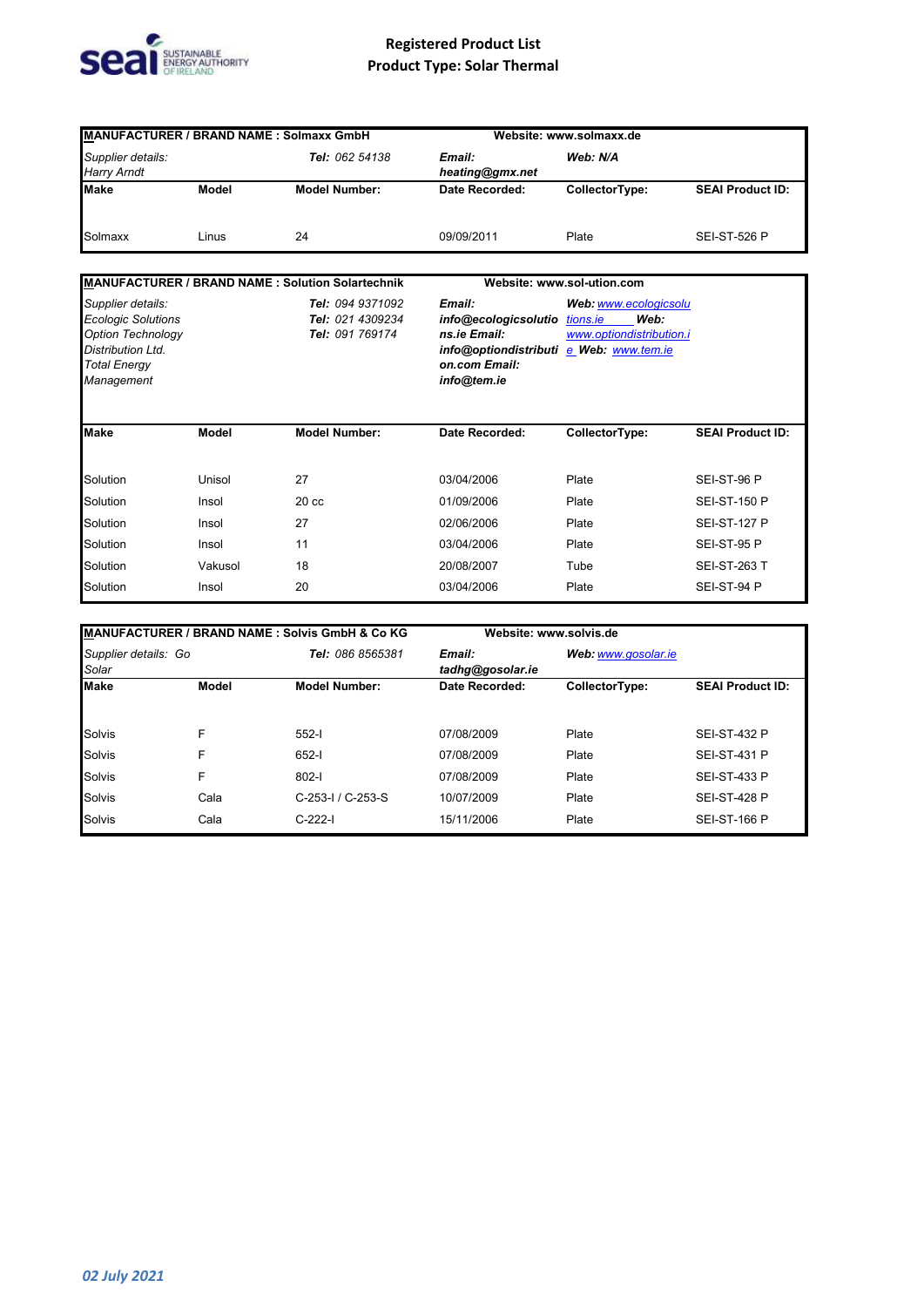

| <b>MANUFACTURER / BRAND NAME: Sonnenkraft</b>                                                         |             |                                                        |                                                                                       | Website: www.sonnenkraft.com                                                               |                         |
|-------------------------------------------------------------------------------------------------------|-------------|--------------------------------------------------------|---------------------------------------------------------------------------------------|--------------------------------------------------------------------------------------------|-------------------------|
| Supplier details:<br><b>Elementary Energy</b><br>Jim Mullin Plumbing<br>& Heating<br>Solartec Ireland |             | Tel: 093 32843<br>Tel: 074 9370304<br>Tel: 04890719974 | Email:<br>info@elementaryener<br>Email: N/A<br>gy.ie<br>Email:<br>info@solartec.co.uk | Web: www.elementarye<br>nergy.ie Web:<br>www.mullinsolar.net<br>Web:<br>www.solartec.co.uk |                         |
| <b>Make</b>                                                                                           | Model       | <b>Model Number:</b>                                   | Date Recorded:                                                                        | CollectorType:                                                                             | <b>SEAI Product ID:</b> |
|                                                                                                       |             |                                                        |                                                                                       |                                                                                            |                         |
| Sonnenkraft                                                                                           | <b>VTC</b>  | 10                                                     | 23/03/2006                                                                            | Tube                                                                                       | SEI-ST-59 T             |
| Sonnenkraft                                                                                           | <b>VK</b>   | 25                                                     | 21/03/2007                                                                            | Tube                                                                                       | <b>SEI-ST-198 T</b>     |
| Sonnenkraft                                                                                           | <b>IDMK</b> | 12                                                     | 23/03/2006                                                                            | Plate                                                                                      | SEI-ST-54 P             |
| Sonnenkraft                                                                                           | <b>IDMK</b> | 25                                                     | 23/03/2006                                                                            | Plate                                                                                      | SEI-ST-53 P             |
| Sonnenkraft                                                                                           | SK          | 500                                                    | 23/03/2006                                                                            | Plate                                                                                      | SEI-ST-52 P             |

| <b>MANUFACTURER / BRAND NAME: S-Solar</b>                                                                 |                |                                                  |                                                                                            | Website: www.ssolar.com                                                |                                            |
|-----------------------------------------------------------------------------------------------------------|----------------|--------------------------------------------------|--------------------------------------------------------------------------------------------|------------------------------------------------------------------------|--------------------------------------------|
| Supplier details:<br>Cunnane &<br>Donaghey<br>Construction<br>Home Upgrade<br>Solutions Ltd.<br>Lir-Solar |                | Tel: 044 9385444<br>Tel: N/A<br>Tel: 044 9385266 | Email:<br>jwhyte@cunnanedon<br>aghey.ie Email:<br>info@homeupgrade.i<br>Email:<br>е<br>N/A | Web: www.cunnanedon<br>aghey.ie Web:<br>www.homeupgrade.ie<br>Web: N/A |                                            |
| <b>Make</b>                                                                                               | Model          | <b>Model Number:</b>                             | Date Recorded:                                                                             | CollectorType:                                                         | <b>SEAI Product ID:</b>                    |
| S-Solar<br>S-Solar                                                                                        | Orbit<br>Zenit | 1400 / 1470<br>Tube                              | 20/01/2010<br>09/12/2009                                                                   | Plate<br>Tube                                                          | <b>SEI-ST-454 P</b><br><b>SEI-ST-450 T</b> |

| MANUFACTURER / BRAND NAME: Stiebel Eltron                         |       |                                            |                                                                     | Website: www.stiebel-eltron.co.uk                           |                         |  |
|-------------------------------------------------------------------|-------|--------------------------------------------|---------------------------------------------------------------------|-------------------------------------------------------------|-------------------------|--|
| Supplier details:<br><b>Energy Distribution</b><br>Ltd. Mech-Elec |       | <b>Tel: 1850 930420</b><br>Tel: 01 4508822 | Email:<br>info@energydistribut<br>ion ie Email:<br>des@mech-elec.ie | Web: www.energydistrib<br>ution.ie Web:<br>www.mech-elec.ie |                         |  |
| <b>Make</b>                                                       | Model | <b>Model Number:</b>                       | Date Recorded:                                                      | CollectorType:                                              | <b>SEAI Product ID:</b> |  |
| <b>Stiebel Eltron</b>                                             | Sol   | 20 Si                                      | 23/04/2008                                                          | Plate                                                       | <b>SEI-ST-317 P</b>     |  |
| <b>Stiebel Eltron</b>                                             | Sol   | 27 Plus                                    | 20/07/2007                                                          | Plate                                                       | <b>SEI-ST-246 P</b>     |  |
| <b>Stiebel Eltron</b>                                             | Sol   | 23                                         | 10/08/2007                                                          | Plate                                                       | <b>SEI-ST-259 P</b>     |  |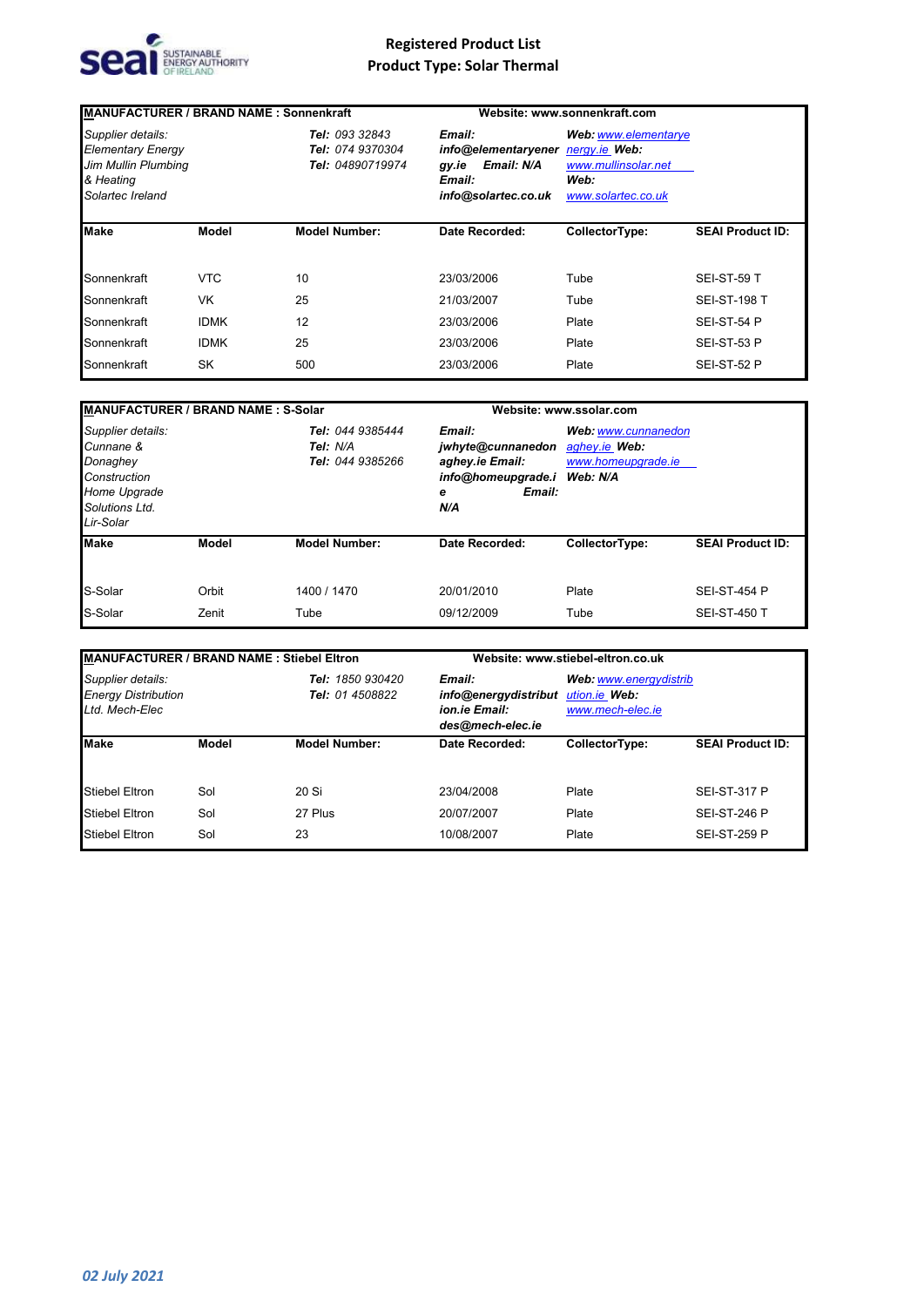

|                                                                 |             | MANUFACTURER / BRAND NAME : Sun Systems UK Ltd.                                              |                | Website: www.sunsystemsuk.com                              |                         |  |
|-----------------------------------------------------------------|-------------|----------------------------------------------------------------------------------------------|----------------|------------------------------------------------------------|-------------------------|--|
| Supplier details:<br><b>Daly Renewables</b><br>Solartec Ireland |             | Tel: 0044 28<br>Email:<br>ryan@dalyrenewable<br>92667745<br>Tel: 04890719974<br>s.com Email: |                | Web: www.dalyrenewab<br>les.com Web:<br>www.solartec.co.uk |                         |  |
| <b>Make</b>                                                     | Model       | <b>Model Number:</b>                                                                         | Date Recorded: | CollectorType:                                             | <b>SEAI Product ID:</b> |  |
| Sun Systems<br><b>UK</b>                                        | OR          | 25                                                                                           | 08/10/2008     | Plate                                                      | <b>SEI-ST-375 P</b>     |  |
| Sun Systems<br><b>UK</b>                                        | <b>IDMK</b> | 25                                                                                           | 14/01/2009     | Plate                                                      | <b>SEI-ST-388 P</b>     |  |

| MANUFACTURER / BRAND NAME : Sun Systems UK Ltd. |       |                      |                           | Website: www.sunsystemsuk.com |                         |  |
|-------------------------------------------------|-------|----------------------|---------------------------|-------------------------------|-------------------------|--|
| Supplier details:<br>Energeo                    |       | Tel: 042 9338688     | Email:<br>info@energeo.ie | Web: www.energeo.ie           |                         |  |
| <b>Make</b>                                     | Model | <b>Model Number:</b> | Date Recorded:            | CollectorType:                | <b>SEAI Product ID:</b> |  |
| Sundwel                                         | Atlas | 1.3 GS               | 06/07/2007                | Plate                         | <b>SEI-ST-243 P</b>     |  |

| MANUFACTURER / BRAND NAME: Sunerg Solar s.r.l.               |       |                      | Website: www.sunergsolar.com              |                |                         |
|--------------------------------------------------------------|-------|----------------------|-------------------------------------------|----------------|-------------------------|
| Supplier details:<br><b>Fase Engineering</b><br>Ireland Ltd. |       | Tel: 086 7779750     | Email:<br>liam.mcloughlin@fas<br>enet.com | Web: N/A       |                         |
| <b>Make</b>                                                  | Model | <b>Model Number:</b> | Date Recorded:                            | CollectorType: | <b>SEAI Product ID:</b> |
| Sunerg                                                       | H1    | тx                   | 24/04/2007                                | Plate          | <b>SEI-ST-210 P</b>     |
| Sunerg                                                       | H1    |                      | 24/04/2007                                | Plate          | <b>SEI-ST-209 P</b>     |

| MANUFACTURER / BRAND NAME: Sunex S.A.      |           |                      |                              | Website: www.sunex.pl     |                         |
|--------------------------------------------|-----------|----------------------|------------------------------|---------------------------|-------------------------|
| Supplier details:<br><b>Greentherm Ltd</b> |           | Tel: 01 5314781      | Email:<br>info@greentherm.ie | Web:<br>www.greentherm.ie |                         |
| <b>IMake</b>                               | Model     | <b>Model Number:</b> | Date Recorded:               | CollectorType:            | <b>SEAI Product ID:</b> |
| Sunex S.A.                                 | <b>SX</b> | 2.0                  | 02/07/2021                   | Plate                     | <b>SEI-ST-611 P</b>     |
| Sunex S.A.                                 | <b>SX</b> | 2.51                 | 02/07/2021                   | Plate                     | <b>SEI-ST-612 P</b>     |
| Sunex S.A.                                 | <b>SX</b> | 2.85                 | 02/07/2021                   | Plate                     | <b>SEI-ST-613 P</b>     |

| MANUFACTURER / BRAND NAME : Sunex sp.              |              |                      |                           | Website: www.sunex.pl |                         |
|----------------------------------------------------|--------------|----------------------|---------------------------|-----------------------|-------------------------|
| Supplier details:<br>Maassen<br>Sustainable Energy |              | Tel: 074 9562645     | Email:<br>info@maassen.ie | Web: www.maassen.ie   |                         |
| <b>Make</b>                                        | <b>Model</b> | <b>Model Number:</b> | Date Recorded:            | CollectorType:        | <b>SEAI Product ID:</b> |
| <b>Sunex</b>                                       | <b>SX</b>    | 2.51                 | 02/03/2007                | Plate                 | <b>SEI-ST-191 P</b>     |
| <b>Sunex</b>                                       | SX           | 2.85                 | 02/03/2007                | Plate                 | <b>SEI-ST-190 P</b>     |
| <b>Sunex</b>                                       | <b>SX</b>    | 2                    | 02/03/2007                | Plate                 | <b>SEI-ST-189 P</b>     |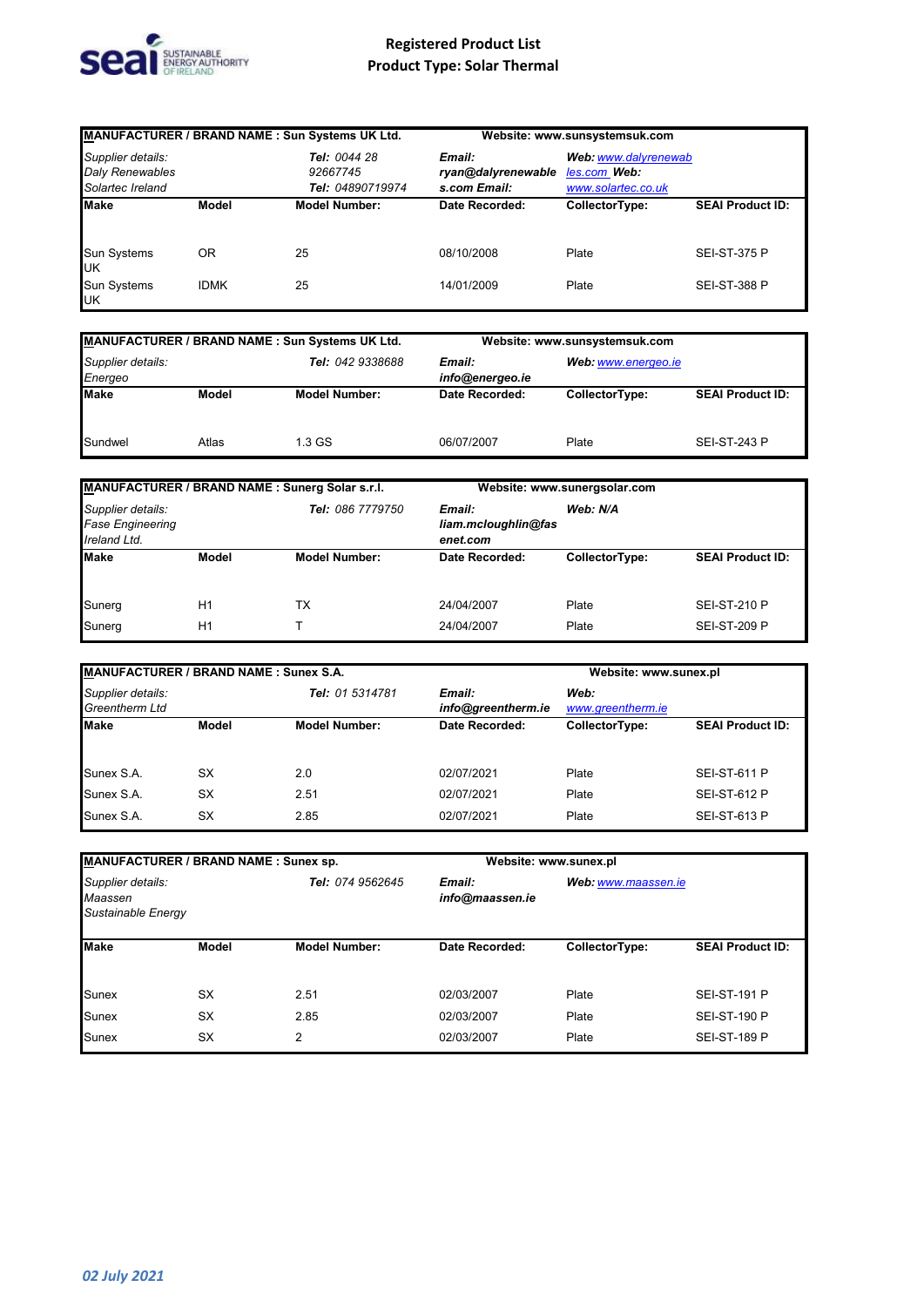

| MANUFACTURER / BRAND NAME: Sunlink     |            |                      |                             | Website: www.systemlink.ie |                         |
|----------------------------------------|------------|----------------------|-----------------------------|----------------------------|-------------------------|
| Supplier details:<br><b>Systemlink</b> |            | Tel: 01 4664664      | Email:<br>shay.moran@system | Web: www.systemlink.i<br>e |                         |
| <b>Make</b>                            | Model      | <b>Model Number:</b> | Date Recorded:              | CollectorType:             | <b>SEAI Product ID:</b> |
| <b>Sunlink</b>                         | <b>SWK</b> | 25                   | 25/07/2008                  | Plate                      | <b>SEI-ST-346 P</b>     |
| <b>Sunlink</b>                         | <b>SUK</b> | 25                   | 25/07/2008                  | Plate                      | <b>SEI-ST-347 P</b>     |
| <b>Sunlink</b>                         | <b>SUK</b> | 27                   | 25/07/2008                  | Plate                      | <b>SEI-ST-345 P</b>     |
| <b>Sunlink</b>                         | <b>SFK</b> | 21/22/27             | 25/07/2008                  | Plate                      | <b>SEI-ST-344 P</b>     |
| <b>Sunlink</b>                         | <b>SMK</b> | 12                   | 25/07/2008                  | Plate                      | <b>SEI-ST-343 P</b>     |

|                                                                                                | <b>MANUFACTURER / BRAND NAME: Sun-Master</b> |                                                                                                                           |                | Website: www.sunmastersolar.co.uk |                         |  |
|------------------------------------------------------------------------------------------------|----------------------------------------------|---------------------------------------------------------------------------------------------------------------------------|----------------|-----------------------------------|-------------------------|--|
| Supplier details:<br>Tel: 026 20528<br>Radon Ireland<br>Tel: 026 21014<br>Group SES<br>Solaris |                                              | Email:<br>Web: www.radonireland<br>info@radonireland.co.com<br>Web:<br>www.solaris-energy.ie<br>m Email:<br>info@solaris- |                |                                   |                         |  |
| <b>Make</b>                                                                                    | <b>Model</b>                                 | <b>Model Number:</b>                                                                                                      | Date Recorded: | CollectorType:                    | <b>SEAI Product ID:</b> |  |
| Sun-Master                                                                                     | <b>SWK</b>                                   | 25                                                                                                                        | 02/06/2006     | Plate                             | <b>SEI-ST-128 P</b>     |  |
| Sun-Master                                                                                     | <b>SUK</b>                                   | 25                                                                                                                        | 01/09/2006     | Plate                             | <b>SEI-ST-152 P</b>     |  |
| Sun-Master                                                                                     | <b>SUK</b>                                   | 27                                                                                                                        | 24/03/2006     | Plate                             | SEI-ST-81 P             |  |
| Sun-Master                                                                                     | <b>SFK</b>                                   | 21/22/27                                                                                                                  | 24/03/2006     | Plate                             | SEI-ST-75 P             |  |
| Sun-Master                                                                                     | <b>SMK</b>                                   | 12                                                                                                                        | 24/03/2006     | Plate                             | SEI-ST-74 P             |  |

| <b>MANUFACTURER / BRAND NAME: Sunnpro</b>      |       |                      |                                           | Website: www.sunnpro.com |                         |  |
|------------------------------------------------|-------|----------------------|-------------------------------------------|--------------------------|-------------------------|--|
| Supplier details:<br>Solar Shop Europe<br>Ltd. |       | Tel: 076 6024120     | Email:<br>info@thesolarshop.e<br>eu.<br>u |                          | Web: www.thesolarshop   |  |
| <b>Make</b>                                    | Model | <b>Model Number:</b> | Date Recorded:                            | CollectorType:           | <b>SEAI Product ID:</b> |  |
| Sunnpro                                        | SP    | 10/15/20/25/30       | 16/05/2008                                | Tube                     | <b>SEI-ST-321 T</b>     |  |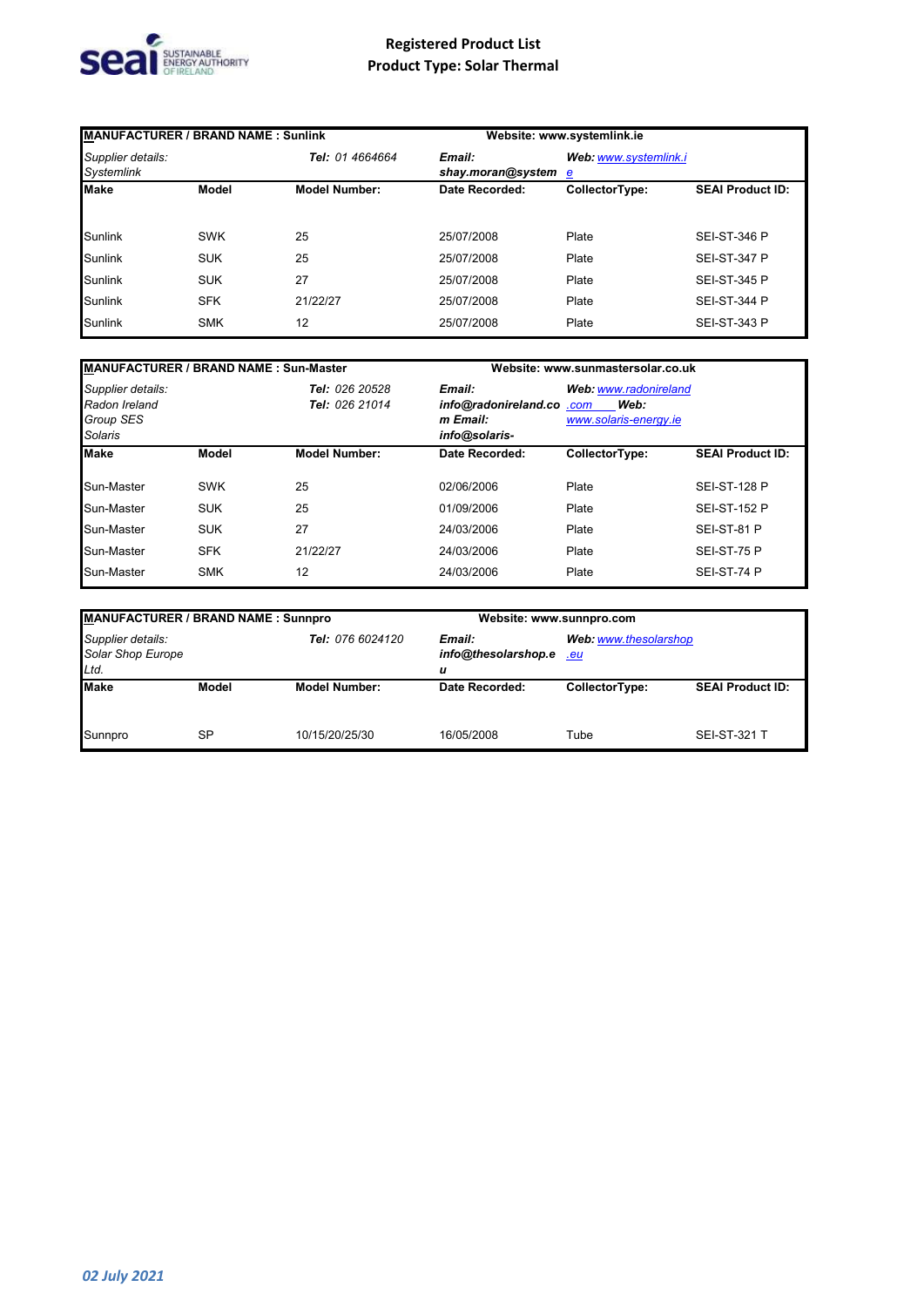

| MANUFACTURER / BRAND NAME : SUNSET Energietecknik |         |                                                                 | Website: www.sunset-solar.com |                                     |                         |
|---------------------------------------------------|---------|-----------------------------------------------------------------|-------------------------------|-------------------------------------|-------------------------|
| Supplier details:<br>Solar Energy Ireland         |         | Tel: 071 9183219<br>Email:<br>solarenergyireland@<br>eircom.net |                               | Web: www.solarenergyi<br>reland.com |                         |
| <b>Make</b>                                       | Model   | <b>Model Number:</b>                                            | Date Recorded:                | CollectorType:                      | <b>SEAI Product ID:</b> |
| Sunset                                            | SUNblue | 21/25                                                           | 18/08/2010                    | Plate                               | <b>SEI-ST-500 P</b>     |
| Sunset                                            | CС      | A-F blue                                                        | 22/03/2006                    | Plate                               | SEI-ST-31 P             |
| Sunset                                            | CС      | $A-2$                                                           | 22/03/2006                    | Plate                               | SEI-ST-32 P             |
| Sunset                                            | $cc -$  | A/Max                                                           | 22/03/2006                    | Plate                               | SEI-ST-33 P             |

| MANUFACTURER / BRAND NAME : Sun-Systems GmbH              |          |                      | Website: www.sun-systems.com                       |                |                         |  |
|-----------------------------------------------------------|----------|----------------------|----------------------------------------------------|----------------|-------------------------|--|
| Supplier details:<br>Monroe Renewable<br><b>Resources</b> |          | Tel: 01 2958744      | Email:<br>monroeresources@ei urces.com<br>rcom.net |                | Web: www.monroereso     |  |
| <b>Make</b>                                               | Model    | <b>Model Number:</b> | Date Recorded:                                     | CollectorType: | <b>SEAI Product ID:</b> |  |
| Sun-Systems                                               | S 9000 i |                      | 11/11/2006                                         | Plate          | <b>SEI-ST-135 P</b>     |  |

| <b>MANUFACTURER / BRAND NAME: Sunwin Energy Systems GmbH</b> |       |                      |                           |                |                         |  |  |
|--------------------------------------------------------------|-------|----------------------|---------------------------|----------------|-------------------------|--|--|
| Supplier details:<br><b>Harry Arndt</b>                      |       | Tel: 062 54138       | Email:<br>heating@gmx.net | Web: N/A       |                         |  |  |
| <b>Make</b>                                                  | Model | <b>Model Number:</b> | Date Recorded:            | CollectorType: | <b>SEAI Product ID:</b> |  |  |
| Sunwin                                                       | AF24  | VE2                  | 14/09/2012                | Plate          | <b>SEI-ST-532 P</b>     |  |  |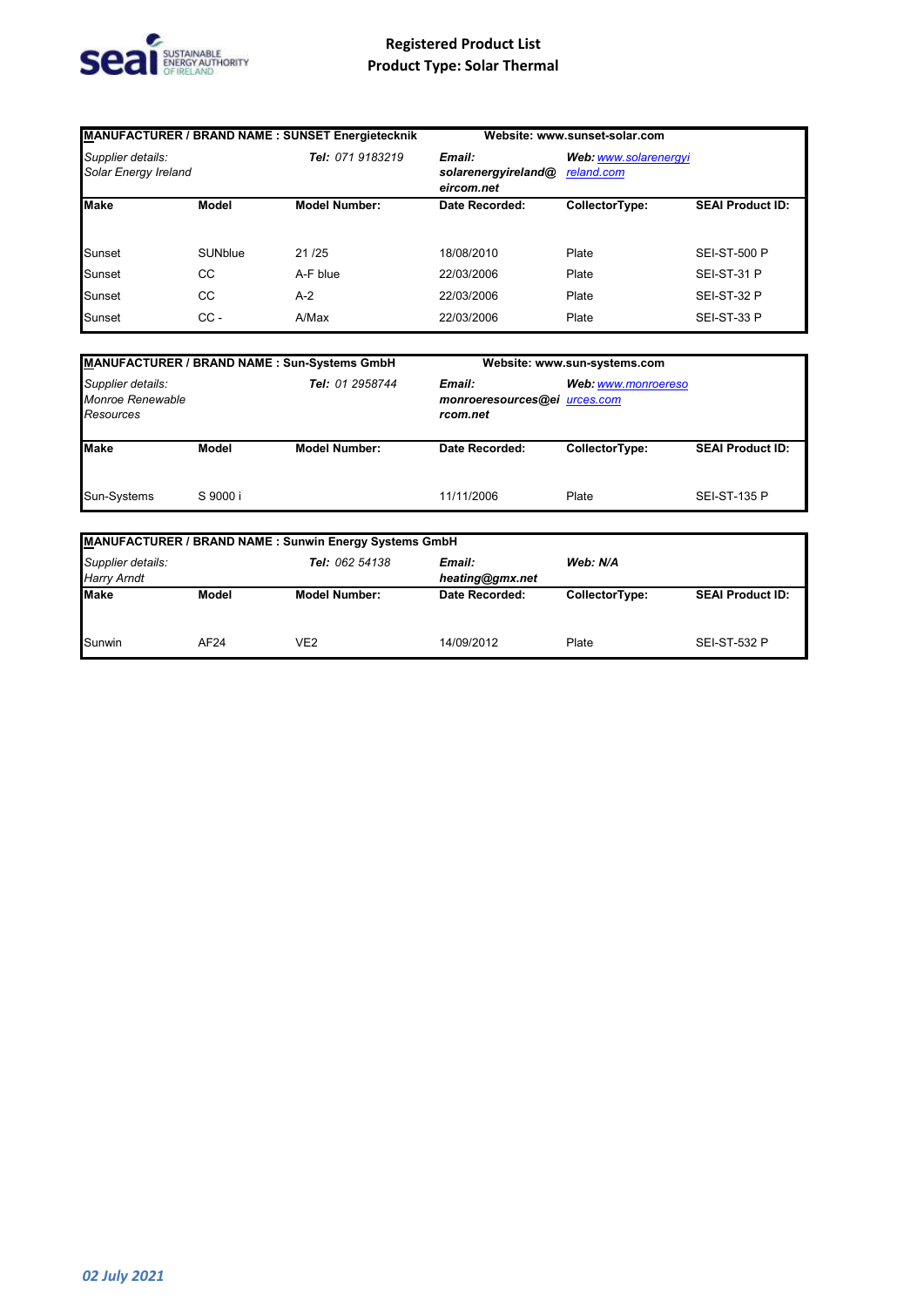

| <b>MANUFACTURER / BRAND NAME: Surface Power</b>           |              |                      | Website: sales@surfacepower.com                    |                |                         |
|-----------------------------------------------------------|--------------|----------------------|----------------------------------------------------|----------------|-------------------------|
| Supplier details:<br>Moritz Trading c/o<br>TJ O' Mahony's |              | Tel: 01 409 1444     | Email: N/A<br>Web: http://www.moritz.i<br>e/group/ |                |                         |
| <b>Make</b>                                               | <b>Model</b> | <b>Model Number:</b> | Date Recorded:                                     | CollectorType: | <b>SEAI Product ID:</b> |
| <b>Surface Power</b>                                      | SPV          | 3506 / 3606          | 20/07/2007                                         | Tube           | <b>SEI-ST-256 T</b>     |
| <b>Surface Power</b>                                      | SPV          | 3306 / 3406          | 20/07/2007                                         | Tube           | <b>SEI-ST-255 T</b>     |
| <b>Surface Power</b>                                      | <b>SPV</b>   | 3106 / 3206          | 20/07/2007                                         | Tube           | <b>SEI-ST-254 T</b>     |
| <b>Surface Power</b>                                      | <b>SP</b>    | 501                  | 24/02/2009                                         | Tube           | <b>SEI-ST-399 T</b>     |

| MANUFACTURER / BRAND NAME : T.W.I. spol. S.r.o.              |          |                                        | Website: www.twisro.cz   |                                         |                         |
|--------------------------------------------------------------|----------|----------------------------------------|--------------------------|-----------------------------------------|-------------------------|
| Supplier details:<br>Advantage Home<br>Energy<br>Eco-Systems |          | Tel: 0044771129645<br>Tel: 071 9110050 | Email: N/A<br>Email: N/A | Web: N/A<br>Web: www.eco-<br>systems.ie |                         |
| <b>Make</b>                                                  | Model    | <b>Model Number:</b>                   | Date Recorded:           | CollectorType:                          | <b>SEAI Product ID:</b> |
| <b>TWI</b>                                                   | Darkline | T <sub>2</sub>                         | 18/12/2006               | Plate                                   | <b>SEI-ST-170 P</b>     |
| <b>TWI</b>                                                   | Darkline | T <sub>3</sub>                         | 21/08/2008               | Plate                                   | <b>SEI-ST-361 P</b>     |

| <b>MANUFACTURER / BRAND NAME: Tagex</b>               |        |                      | Website: http://www.tagex-solar.com/ |                |                         |
|-------------------------------------------------------|--------|----------------------|--------------------------------------|----------------|-------------------------|
| Supplier details:<br>Tel: 00442891826222<br>Solaright |        | Email: N/A           | Web: www.solaright.co<br>m           |                |                         |
| <b>Make</b>                                           | Model  | <b>Model Number:</b> | Date Recorded:                       | CollectorType: | <b>SEAI Product ID:</b> |
| <b>Tagex</b>                                          | Tassol | <b>HPS 104</b>       | 01/04/2008                           | Tube           | <b>SEI-ST-311 T</b>     |

|                                                               |        | MANUFACTURER / BRAND NAME: Taizhou Free Energy Development Co. Ltd. |                                           | Website: www.free-energy.com.cn/ |                         |  |
|---------------------------------------------------------------|--------|---------------------------------------------------------------------|-------------------------------------------|----------------------------------|-------------------------|--|
| Supplier details:<br><b>Hollybrook Power</b><br>Supplies Ltd. |        | Tel: 00447827325332                                                 | Email:<br>steve.crump@hollybr<br>ookps.co | Web: N/A                         |                         |  |
| <b>Make</b>                                                   | Model  | <b>Model Number:</b>                                                | Date Recorded:                            | CollectorType:                   | <b>SEAI Product ID:</b> |  |
| Free                                                          | $J-58$ | 1800 - 12/15/18/20/24/30                                            | 05/10/2010                                | Tube                             | <b>SEI-ST-504 T</b>     |  |

| MANUFACTURER / BRAND NAME : Teufel & Schwarz GmbH               |         |                           | Website: www.teufel-schwarz.com |                 |                         |
|-----------------------------------------------------------------|---------|---------------------------|---------------------------------|-----------------|-------------------------|
| Supplier details:<br><b>RVR Energy</b><br><b>Technology Ltd</b> |         | Tel: 064 6641344          | Email: info@rvr.ie              | Web: www.rvr.ie |                         |
| <b>Make</b>                                                     | Model   | <b>Model Number:</b>      | <b>Date Recorded:</b>           | CollectorType:  | <b>SEAI Product ID:</b> |
| Tisun                                                           | PFM-S   | 2.01 / 2.55 / 3.30        | 08/01/2018                      | Plate           | SEI-ST-601 P            |
| Tisun                                                           | PFM-W   | 2.01 / 2.55 / 3.30        | 08/01/2018                      | Plate           | <b>SEI-ST-602 P</b>     |
| Tisun                                                           | Eurosol | $FI$ / $FA$ / $FM$ / $FF$ | 02/06/2006                      | Plate           | <b>SEI-ST-124 P</b>     |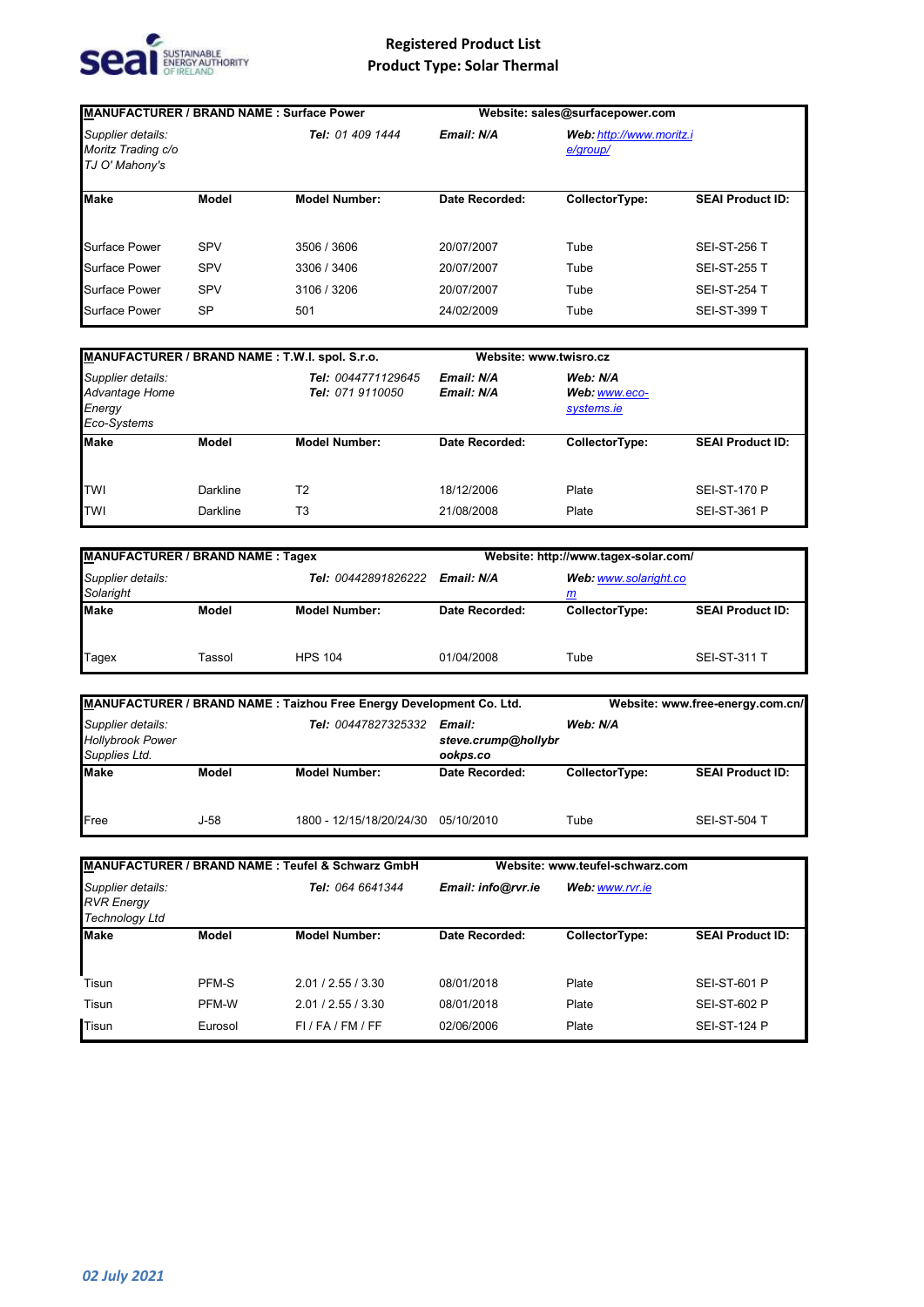

|                                                                                                                             |            | MANUFACTURER / BRAND NAME : Tsinghua Solar Systems Ltd.                   | Website: www.thsolar.com                                                                                                               |                                                             |                         |
|-----------------------------------------------------------------------------------------------------------------------------|------------|---------------------------------------------------------------------------|----------------------------------------------------------------------------------------------------------------------------------------|-------------------------------------------------------------|-------------------------|
| Supplier details:<br>Enviritech<br>Engineering Ltd.<br>Gencon Energy Ltd.<br>Homeconnect<br>Solar Heat<br>Technologies Ltd. |            | Tel: 045 524831<br>Tel: 061 352618<br>Tel: 061 240569<br>Tel: 087 2524103 | Email:<br>etech@ireland.com<br>Email: N/A<br>Email:<br>paul@homeconnect.i Web: N/A<br>e Email:<br>info@solarheattechn<br>ology.co<br>m | Web: www.etech.je<br>Web: N/A<br>Web:<br>www.homeconnect.ie |                         |
| <b>Make</b>                                                                                                                 | Model      | <b>Model Number:</b>                                                      | Date Recorded:                                                                                                                         | CollectorType:                                              | <b>SEAI Product ID:</b> |
| Tsinghua                                                                                                                    | TН         | Solar                                                                     | 02/03/2007                                                                                                                             | Tube                                                        | <b>SEI-ST-193 T</b>     |
| Tsinghua                                                                                                                    | <b>SLU</b> | 1500/16                                                                   | 25/07/2006                                                                                                                             | Tube                                                        | <b>SEI-ST-137 T</b>     |
| Tsinghua                                                                                                                    | <b>SLU</b> | 1500/12                                                                   | 25/07/2006                                                                                                                             | Tube                                                        | <b>SEI-ST-136 T</b>     |

|--|

| Supplier details:<br>Vaillant |           | Tel: 00447767377670    | Email:<br>Catherine.Russell@v<br>aillant.co.uk | Web: www.vaillant-<br>group.com |                         |
|-------------------------------|-----------|------------------------|------------------------------------------------|---------------------------------|-------------------------|
| <b>Make</b>                   | Model     | <b>Model Number:</b>   | Date Recorded:                                 | CollectorType:                  | <b>SEAI Product ID:</b> |
| Vaillant                      | auroTHERM | <b>VFK 900</b>         | 15/02/2007                                     | Plate                           | <b>SEI-ST-184 P</b>     |
| Vaillant                      | auroTHERM | Exclusive 570/2 1140/2 | 11/06/2010                                     | Tube                            | <b>SEI-ST-487 T</b>     |
| Vaillant                      | auroTHERM | VFK 145 / 150 (V/H)    | 11/06/2010                                     | Plate                           | <b>SEI-ST-486 T</b>     |

| MANUFACTURER / BRAND NAME : Velux Company Ltd.       |            |                             |                          | Website: www.velux.co.uk                                |                         |
|------------------------------------------------------|------------|-----------------------------|--------------------------|---------------------------------------------------------|-------------------------|
| Supplier details:                                    |            |                             |                          |                                                         |                         |
| Amalgamated Hardware Ltd.                            |            | Tel: 045 876406             | Email: N/A               | Web: N/A                                                |                         |
| Associated Hardware Ltd.                             |            | Tel: 01 4611800             | Email: N/A               | Web: N/A                                                |                         |
| <b>Brooks Group Ltd.</b>                             |            | Tel: 01 4783422             | Email: N/A               | Web: N/A                                                |                         |
| <b>Chadwicks Branches</b>                            |            | Tel: 01 4197500             | Email: info@chadwicks.ie |                                                         | Web:www.chadwicks.ie    |
| <b>Haldane Group</b><br><b>Tel: 0044 28 30263201</b> |            | Email: N/A                  | Web: N/A                 |                                                         |                         |
| <b>Heiton Buckley Nationwide</b>                     |            | <b>Tel: 01 4034000</b>      |                          | Email: sales@heitonbuckley.ie Web: www.heitonbuckley.ie |                         |
| James McMahon Ltd.<br>Tel: 061 315388                |            |                             | Email: N/A               | Web: N/A                                                |                         |
| <b>JP Corry Group</b>                                |            | <b>Tel: 0044 2890243661</b> | Email: N/A               | Web: N/A                                                |                         |
| Murdock Group Ltd.                                   |            | <b>Tel: 0044 2830250634</b> | Email: N/A               | Web: N/A                                                |                         |
| National Hardware Ltd.                               |            | Tel: 01 8309122             | Email: N/A               | Web: N/A                                                |                         |
| <b>Make</b>                                          | Model      | <b>Model Number:</b>        | Date Recorded:           | CollectorType:                                          | <b>SEAI Product ID:</b> |
|                                                      |            |                             |                          |                                                         |                         |
| Velux                                                | <b>CLI</b> | $U12 - 4000$                | 08/05/2007               | Plate                                                   | <b>SEI-ST-213 P</b>     |
| Velux                                                | <b>CLI</b> | $S08 - 4000$                | 08/05/2007               | Plate                                                   | <b>SEI-ST-214 P</b>     |
| Velux                                                | <b>CLI</b> | $S06 - 4000$                | 08/05/2007               | Plate                                                   | <b>SEI-ST-215 P</b>     |
| Velux                                                | <b>CLI</b> | M08 - 4000                  | 08/05/2007               | Plate                                                   | <b>SEI-ST-216 P</b>     |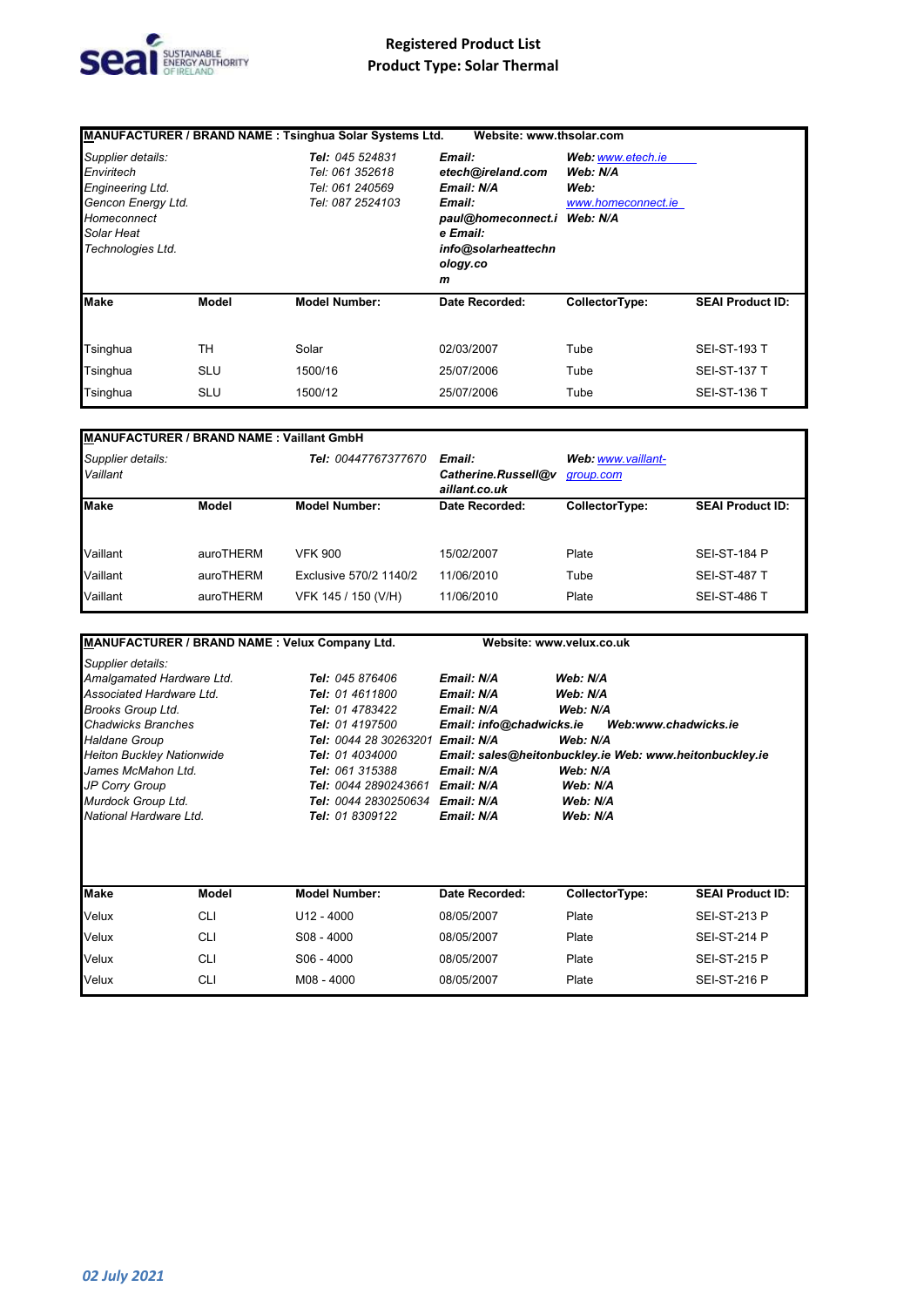

| MANUFACTURER / BRAND NAME : Vesta Solar Heaters Ltd.   |       |                                          | Website: www.vestasolar.com |                |                         |
|--------------------------------------------------------|-------|------------------------------------------|-----------------------------|----------------|-------------------------|
| Supplier details:<br>Tel: 087 2110424<br>Flanagan Upvc |       | Web: N/A<br>Email:<br>eoharafas@eircom.n |                             |                |                         |
| <b>Make</b>                                            | Model | <b>Model Number:</b>                     | Date Recorded:              | CollectorType: | <b>SEAI Product ID:</b> |
| Vesta                                                  | Elite |                                          | 01/06/2007                  | Plate          | <b>SEI-ST-229 P</b>     |

| MANUFACTURER / BRAND NAME: Viessmann          |         |                      | Website: www.viessmann.com                |                      |                         |
|-----------------------------------------------|---------|----------------------|-------------------------------------------|----------------------|-------------------------|
| Supplier details:<br><b>Precision Heating</b> |         | Tel: 01 809 1571     | Email:<br>info@precisionheatin om<br>g.ie | Web: www.viessmann.c |                         |
| <b>Make</b>                                   | Model   | <b>Model Number:</b> | Date Recorded:                            | CollectorType:       | <b>SEAI Product ID:</b> |
| Viessmann                                     | Vitosol | 100 2.3              | 14/07/2006                                | Plate                | <b>SEI-ST-134 P</b>     |
| Viessmann                                     | Vitosol | 200                  | 23/03/2006                                | Tube                 | SEI-ST-50 T             |
| Viessmann                                     | Vitosol | 300                  | 23/03/2006                                | Tube                 | SEI-ST-51 T             |
| Viessmann                                     | Vitosol | 100 SV1 / 100 SH1    | 02/06/2006                                | Plate                | <b>SEI-ST-129 P</b>     |
| Viessmann                                     | Vitosol | 100                  | 23/03/2006                                | Plate                | SEI-ST-49 P             |

| MANUFACTURER / BRAND NAME : Viridian Solar Ltd.         |       |                                 | Website: www.viridiansolar.co.uk |                |                         |
|---------------------------------------------------------|-------|---------------------------------|----------------------------------|----------------|-------------------------|
| Supplier details:<br>Tel: 01 8245790<br>Greentherm Ltd. |       | Email:<br>sales@greentherm.ie e | Web: www.greentherm.i            |                |                         |
| <b>Make</b>                                             | Model | <b>Model Number:</b>            | Date Recorded:                   | CollectorType: | <b>SEAI Product ID:</b> |
| Viridian Solar                                          |       | 15/20/30                        | 14/02/2011                       | Plate          | <b>SEI-ST-516 P</b>     |

| MANUFACTURER / BRAND NAME: Vokera                |            |                      |                                           | Website: www.vokera.co.uk |                         |  |
|--------------------------------------------------|------------|----------------------|-------------------------------------------|---------------------------|-------------------------|--|
| Supplier details:<br><b>Dublin Providers Ltd</b> |            | Tel: 05343977        | Web: N/A<br>Email:<br>liam.bennett@dpl.ie |                           |                         |  |
| <b>Make</b>                                      | Model      | <b>Model Number:</b> | Date Recorded:                            | CollectorType:            | <b>SEAI Product ID:</b> |  |
| Vokera                                           | <b>ICV</b> | 08                   | 31/10/2008                                | Plate                     | <b>SEI-ST-384 P</b>     |  |
| Vokera                                           | <b>ETV</b> | 08                   | 31/10/2008                                | Tube                      | <b>SEI-ST-383 T</b>     |  |
| Vokera                                           | SC-V       | 07                   | 06/11/2007                                | Plate                     | <b>SEI-ST-280 P</b>     |  |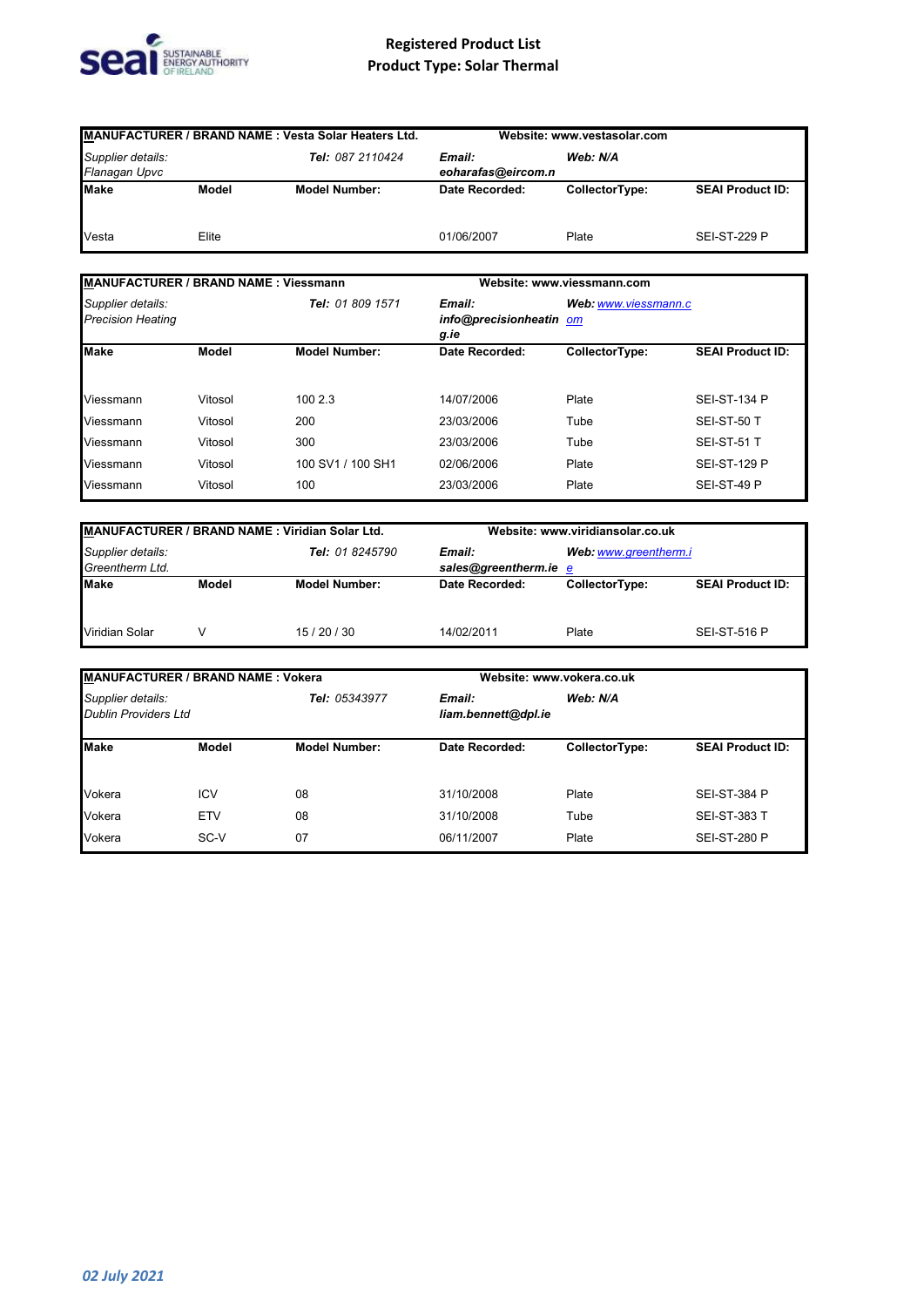

| <b>MANUFACTURER / BRAND NAME: Wagner &amp; Co</b>                        |                   |                                    |                                                         | Website: www.wagner-solartechnik.de                           |                         |
|--------------------------------------------------------------------------|-------------------|------------------------------------|---------------------------------------------------------|---------------------------------------------------------------|-------------------------|
| Supplier details:<br><b>Solar Energy</b><br><b>Solutions</b><br>SolarCon |                   | Tel: 042 9751814<br>Tel: 027 63214 | Email:<br>solarenergysolutions<br>@eircom.net<br>Email: | Web: www.solarenergys<br>olutions.ie Web:<br>www.solarcon.net |                         |
| <b>Make</b>                                                              | Model             | <b>Model Number:</b>               | Date Recorded:                                          | CollectorType:                                                | <b>SEAI Product ID:</b> |
|                                                                          |                   |                                    |                                                         |                                                               |                         |
| Wagner                                                                   | <b>EURO Solar</b> | C <sub>20</sub> HTF                | 22/03/2006                                              | Plate                                                         | SEI-ST-45 P             |
| Wagner                                                                   | <b>EURO Solar</b> | C <sub>22</sub> AR                 | 02/06/2006                                              | Plate                                                         | <b>SEI-ST-126 P</b>     |
| Wagner                                                                   | <b>CPC</b>        | $X-15$                             | 23/03/2006                                              | Tube                                                          | SEI-ST-48 T             |
| Wagner                                                                   | <b>EURO Solar</b> | C <sub>22</sub> HTF                | 22/03/2006                                              | Plate                                                         | SEI-ST-46 P             |
| Wagner                                                                   | <b>EURO Solar</b> | C <sub>20</sub> AR                 | 22/03/2006                                              | Plate                                                         | SEI-ST-44 P             |

|                                               |       | <b>MANUFACTURER / BRAND NAME: Wallnofer HF Energisysteme</b> |                                      | Website: www.wallnofer.it      |                         |
|-----------------------------------------------|-------|--------------------------------------------------------------|--------------------------------------|--------------------------------|-------------------------|
| Supplier details:<br><b>AJT Heat Services</b> |       | <b>Tel: 053 9236428</b>                                      | Email:<br>info@ajtservicesItd.i<br>е | Web: www.aitservicesIt<br>d.ie |                         |
| <b>Make</b>                                   | Model | <b>Model Number:</b>                                         | Date Recorded:                       | CollectorType:                 | <b>SEAI Product ID:</b> |
| Wallnofer HF                                  | KА    | 88\2002                                                      | 09/05/2006                           | Plate                          | <b>SEI-ST-114 P</b>     |

| MANUFACTURER / BRAND NAME : Warmflow Engineering |            |                      | Website: www.warmflow.co.uk        |                             |                         |
|--------------------------------------------------|------------|----------------------|------------------------------------|-----------------------------|-------------------------|
| Supplier details:<br>Warmflow<br>Engineering     |            | Tel: 048 92621515    | Email:<br>sales@warmflow.co.<br>uk | Web: www.warmflow.co<br>.uk |                         |
| <b>Make</b>                                      | Model      | <b>Model Number:</b> | Date Recorded:                     | CollectorType:              | <b>SEAI Product ID:</b> |
| <b>Warmflow Solar</b>                            | <b>SFP</b> |                      | 26/07/2010                         | Plate                       | <b>SEI-ST-495 P</b>     |
| <b>Warmflow Solar</b>                            | <b>SHP</b> | 20/30                | 26/07/2010                         | Tube                        | <b>SEI-ST-494 T</b>     |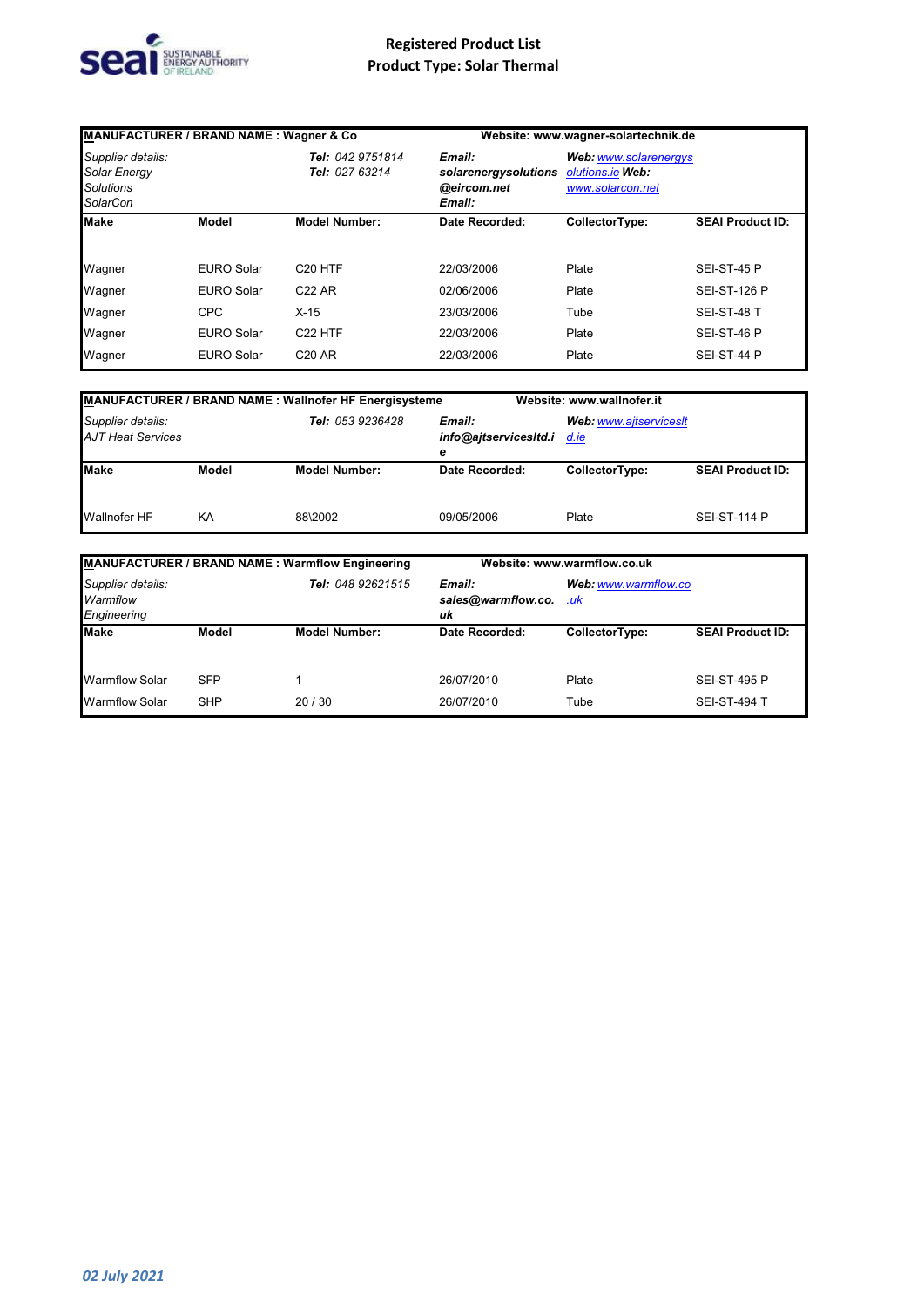

| MANUFACTURER / BRAND NAME: WATT Sp. z o.o.                                                                                               |                        |                                                                             | Website: www.watt.pl                                                                                                        |                                                                                                       |                         |
|------------------------------------------------------------------------------------------------------------------------------------------|------------------------|-----------------------------------------------------------------------------|-----------------------------------------------------------------------------------------------------------------------------|-------------------------------------------------------------------------------------------------------|-------------------------|
| Supplier details:<br><b>ES</b> Therm<br>HQ Plumbing and<br>Heating Ltd.<br>QRS Renewable<br><b>Systems</b><br>Solarhouse Ireland<br>Ltd. |                        | Tel: 087 2506079<br>Tel: 087 611 8146<br>Tel: 01 8225221<br>Tel: 01 4546872 | Email:<br>eamon@estherm.co<br>m Email:<br>gregor@hqplumbing.<br>ie Email:<br>pquinn@ges.ie<br>Email:<br>sales@solarhouse.ie | Web: www.estherm.co<br>Web: N/A<br>m<br>Web:<br>www.gesgroupireland.c<br>om Web:<br>www.solarhouse.ie |                         |
| <b>Make</b>                                                                                                                              | Model                  | <b>Model Number:</b>                                                        | Date Recorded:                                                                                                              | CollectorType:                                                                                        | <b>SEAI Product ID:</b> |
| Watt                                                                                                                                     | W8 2.5S+               | VIP                                                                         | 03/05/2011                                                                                                                  | Plate                                                                                                 | SEI-ST-517P             |
| Watt                                                                                                                                     | 3000 S / S+ / SU / VIP |                                                                             | 21/08/2006                                                                                                                  | Plate                                                                                                 | <b>SEI-ST-144 P</b>     |
| Watt                                                                                                                                     | <b>CPC</b>             | $9/9+/15/15+$                                                               | 21/08/2006                                                                                                                  | Tube                                                                                                  | <b>SEI-ST-143 T</b>     |

| <b>MANUFACTURER / BRAND NAME : WATTSOLAR GmbH</b> |       |                            |                          | Website: www.wattsolar.de |                         |
|---------------------------------------------------|-------|----------------------------|--------------------------|---------------------------|-------------------------|
| Supplier details: ES<br>Tel: 087 2506079<br>Therm |       | Email:<br>eamon@estherm.co | Web: www.estherm.co<br>m |                           |                         |
| Make                                              | Model | <b>Model Number:</b>       | Date Recorded:           | CollectorType:            | <b>SEAI Product ID:</b> |
| <b>WATTSOLAR</b>                                  | SX    | 2.0/2.51/2.85              | 18/06/2008               | Plate                     | <b>SEI-ST-341 P</b>     |

|                                                                                              |                            | MANUFACTURER / BRAND NAME : Westech Components Wuxi Ltd. |                                                                        | Website: www.westechsolar.com                         |                                            |
|----------------------------------------------------------------------------------------------|----------------------------|----------------------------------------------------------|------------------------------------------------------------------------|-------------------------------------------------------|--------------------------------------------|
| Supplier details:<br>Ashgrove<br><b>Engineering Joule</b><br><b>Energy Solutions</b><br>Ltd. |                            | Tel: 022 47900<br>Tel: 01 6286489                        | Email:<br>info@ashqrove.ie<br>Email:<br>ibarrett@joulesolutio<br>ns.ie | Web: www.ashgrove.ie<br>Web:<br>www.joulesolutions.ie |                                            |
| <b>Make</b>                                                                                  | Model                      | <b>Model Number:</b>                                     | Date Recorded:                                                         | CollectorType:                                        | <b>SEAI Product ID:</b>                    |
| Westech<br>Westech                                                                           | <b>SP-S70</b><br>SP - S 58 | 1700A-20<br>1800 A - 18/22/30                            | 17/09/2008<br>06/11/2007                                               | Tube<br>Tube                                          | <b>SEI-ST-364 T</b><br><b>SEI-ST-281 T</b> |
|                                                                                              |                            |                                                          |                                                                        |                                                       |                                            |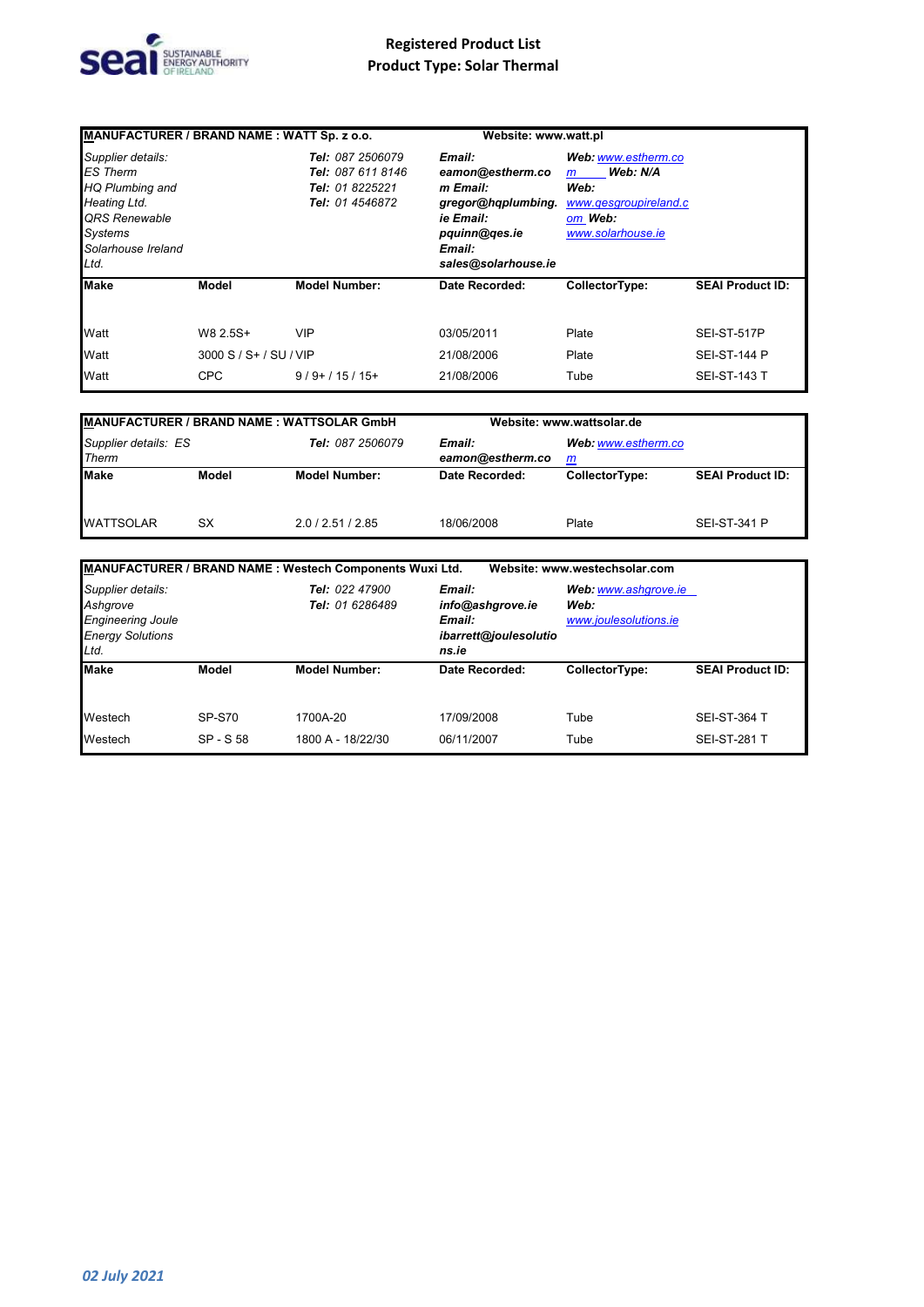

| <b>MANUFACTURER / BRAND NAME: WESTFA GmbH</b>                                                          |            |                                                           | Website: www.westfa.com                                                                                   |                                                                                                                    |                         |
|--------------------------------------------------------------------------------------------------------|------------|-----------------------------------------------------------|-----------------------------------------------------------------------------------------------------------|--------------------------------------------------------------------------------------------------------------------|-------------------------|
| Supplier details:<br>Alternative Heat Ltd<br><b>Biothermal Ltd</b><br>Sustainable<br>Solutions Ireland |            | Tel: 028 437 70700<br>Tel: 0404 45555<br>Tel: 087 7459334 | Email:<br>info@alternativeheat.<br>Email:<br>co.uk<br>info@biothermal.ie<br>Email:<br>info@sustainablesol | Web: www.alternativehe<br>Web:<br>at.co.uk<br>www.biothermal.ie<br>Web:<br>www.sustainablesolutio<br>nsireland.com |                         |
| <b>Make</b>                                                                                            | Model      | <b>Model Number:</b>                                      | Date Recorded:                                                                                            | CollectorType:                                                                                                     | <b>SEAI Product ID:</b> |
| Westfa                                                                                                 | <b>IDK</b> | 12/25/50/75/100                                           | 21/08/2006                                                                                                | Plate                                                                                                              | <b>SEI-ST-140 P</b>     |
| Westfa                                                                                                 | <b>VRK</b> | 25                                                        | 11/11/2006                                                                                                | Tube                                                                                                               | <b>SEI-ST-142 T</b>     |
| Westfa                                                                                                 | <b>ADK</b> | 25/25Q                                                    | 25/08/2006                                                                                                | Plate                                                                                                              | <b>SEI-ST-141 P</b>     |
| Westfa                                                                                                 | <b>IDK</b> | 25Q                                                       | 18/02/2008                                                                                                | Plate                                                                                                              | <b>SEI-ST-301 P</b>     |

| <b>MANUFACTURER / BRAND NAME: WESTFA GmbH</b>                                                  |         |                                     |                                                   | Website: www.westfa.com                                                   |                         |  |
|------------------------------------------------------------------------------------------------|---------|-------------------------------------|---------------------------------------------------|---------------------------------------------------------------------------|-------------------------|--|
| Supplier details:<br><b>Absol NES</b><br><b>Heatmerchants</b><br><b>Branches</b><br>Nationwide |         | Tel: 0909747969<br>Tel: 090 6424000 | Email: bos@absol.ie<br><b>Email: Contact your</b> | Web: www.absol.ie<br>Web:<br>local store for details www.heatmerchants.ie |                         |  |
| <b>Make</b>                                                                                    | Model   | <b>Model Number:</b>                | Date Recorded:                                    | CollectorType:                                                            | <b>SEAI Product ID:</b> |  |
| Wikora                                                                                         | Wikosun | 2020 mi                             | 18/12/2006                                        | Plate                                                                     | <b>SEI-ST-174 P</b>     |  |
| Wikora                                                                                         | Wikosun | DF 100-6                            | 10/10/2007                                        | Tube                                                                      | <b>SEI-ST-269 T</b>     |  |
| Wikora                                                                                         | Wikosun | 2340-Ti                             | 27/03/2006                                        | Plate                                                                     | SEI-ST-84 P             |  |
| Wikora                                                                                         | HP      | 65-30                               | 28/02/2008                                        | Tube                                                                      | <b>SEI-ST-305 T</b>     |  |
| Wikora                                                                                         | ΗP      | 65-20                               | 28/02/2008                                        | Tube                                                                      | <b>SEI-ST-306 T</b>     |  |

| <b>MANUFACTURER / BRAND NAME: Wimex</b>                     |       |                                                          | Website: www.wimex.de |                |                         |
|-------------------------------------------------------------|-------|----------------------------------------------------------|-----------------------|----------------|-------------------------|
| Supplier details:<br>Tel: 01 8674343<br><b>Allied Solar</b> |       | Web: www.alliedsolar.ie<br>Email:<br>info@alliedsolar.ie |                       |                |                         |
| <b>Make</b>                                                 | Model | <b>Model Number:</b>                                     | Date Recorded:        | CollectorType: | <b>SEAI Product ID:</b> |
| Wimex                                                       | VK    | 180 - 18 / 20 / 22 / 24 / 30 15/06/2007                  |                       | Tube           | <b>SEI-ST-235 T</b>     |

| <b>MANUFACTURER / BRAND NAME: Windhager</b> |                  |                      | Website: www.windhager.com  |                       |                         |
|---------------------------------------------|------------------|----------------------|-----------------------------|-----------------------|-------------------------|
| Supplier details:<br>Windhager Ireland      | Tel: 085 1663001 |                      | Email:<br>info@windhager.ie | Web: www.windhager.ie |                         |
| <b>Make</b>                                 | <b>Model</b>     | <b>Model Number:</b> | Date Recorded:              | CollectorType:        | <b>SEAI Product ID:</b> |
| Windhager                                   | SolarWIN         | <b>SWA 225</b>       | 25/01/2008                  | Plate                 | <b>SEI-ST-292 P</b>     |
| Windhager                                   | SolarWIN         | <b>SWI 225</b>       | 25/01/2008                  | Plate                 | <b>SEI-ST-291 P</b>     |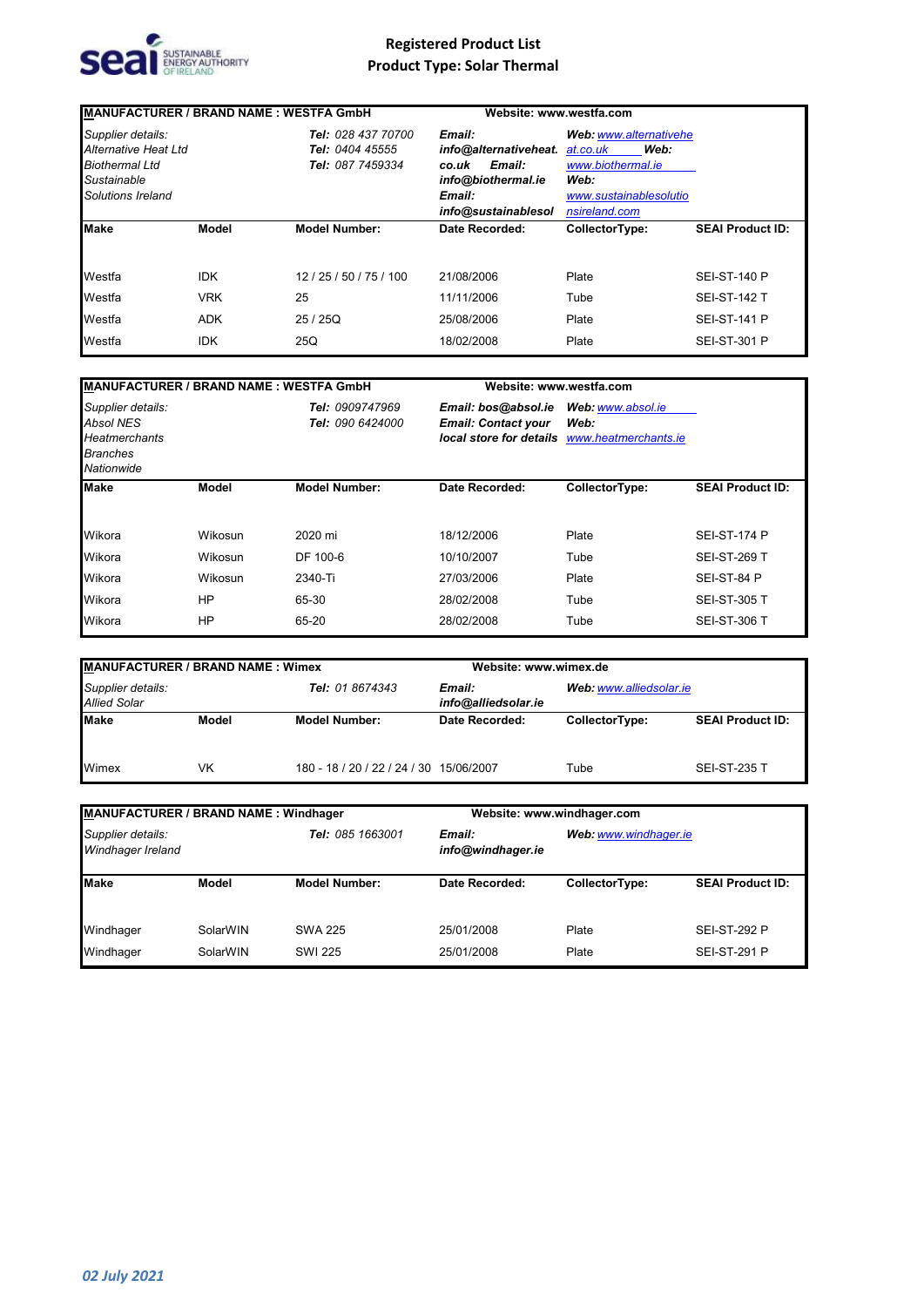

| MANUFACTURER / BRAND NAME: Wolf Heating UK Ltd.                            |                  |                                                         |                                                              | Website: www.wolfheating.co.uk     |                         |  |
|----------------------------------------------------------------------------|------------------|---------------------------------------------------------|--------------------------------------------------------------|------------------------------------|-------------------------|--|
| Supplier details:<br><b>Pulsar Direct</b>                                  |                  | Tel: N/A                                                | Email:<br>koshea@pulsar.ie                                   | Web: www.pulsar.ie                 |                         |  |
| <b>Make</b>                                                                | Model            | <b>Model Number:</b>                                    | Date Recorded:                                               | CollectorType:                     | <b>SEAI Product ID:</b> |  |
| Wolf                                                                       | Topson           | $F3-1$                                                  | 14/11/2007                                                   | Plate                              | <b>SEI-ST-282 P</b>     |  |
|                                                                            |                  | <b>MANUFACTURER / BRAND NAME: Worcester Bosch Group</b> |                                                              | Website: www.worcester-bosch.co.uk |                         |  |
| Supplier details:<br><b>Heatmerchants</b><br><b>Branches</b><br>Nationwide | Tel: 090 6424000 |                                                         | <b>Email: Contact your</b><br>local store for details nts.ie | Web: www.heatmercha                |                         |  |
| <b>Make</b>                                                                | Model            | <b>Model Number:</b>                                    | Date Recorded:                                               | CollectorType:                     | <b>SEAI Product ID:</b> |  |
| <b>Worcester Bosch</b>                                                     | Greenskies       | <b>FK 240</b>                                           | 22/09/2006                                                   | Plate                              | <b>SEI-ST-161 P</b>     |  |
| Worcester Bosch                                                            | Greenskies       | <b>FKT - 1S / 1W</b>                                    | 24/04/2007                                                   | Plate                              | <b>SEI-ST-212 P</b>     |  |
| Worcester Bosch                                                            | Greenskies       | <b>FKC - 1S / 1W</b>                                    | 24/04/2007                                                   | Plate                              | <b>SEI-ST-211 P</b>     |  |
|                                                                            |                  |                                                         |                                                              |                                    |                         |  |
| <b>MANUFACTURER / BRAND NAME: Xinwang Green Energy</b>                     |                  |                                                         | Website: www.xinwangsolar.com                                |                                    |                         |  |

| Supplier details:<br><b>Ecotech Energy</b><br>Solutions<br><b>Kedco Energy</b> |            | Tel: 056 4441625                                       | Email: N/A         | Web: www.ecoe.ie      |                         |  |
|--------------------------------------------------------------------------------|------------|--------------------------------------------------------|--------------------|-----------------------|-------------------------|--|
|                                                                                |            | Tel: 021 4670427<br>Tel: 058 60949<br>Tel: 071 9175974 | Email:             | Web:                  |                         |  |
|                                                                                |            |                                                        | info@kedco.com     | http://www.kedco.ie/  |                         |  |
|                                                                                |            |                                                        | Email:info@nordic- | Web: www.nordic-      |                         |  |
| <b>Nordic Geothermal</b>                                                       |            |                                                        | geothermal.com     | geothermal.com        |                         |  |
| <b>RMD Heating</b>                                                             |            |                                                        | Email:             | Web:                  |                         |  |
| <b>Solutions</b>                                                               |            |                                                        | RMDheating@mac.co  | www.rmdheatingsolutio |                         |  |
|                                                                                |            |                                                        | m                  | ns.com                |                         |  |
| <b>Make</b>                                                                    | Model      | <b>Model Number:</b>                                   | Date Recorded:     | CollectorType:        | <b>SEAI Product ID:</b> |  |
| Xinwang                                                                        | <b>AKU</b> | 10/12/16/20                                            | 13/10/2009         | Tube                  | <b>SEI-ST-445 T</b>     |  |
| Nordic Solar                                                                   | <b>AKT</b> | 18/20/24/30                                            | 03/05/2006         | Tube                  | <b>SEI-ST-111 T</b>     |  |
| Greenline                                                                      | <b>AKT</b> | 18 / 20 / 24 / 30                                      | 31/03/2006         | Tube                  | SEI-ST-87 T             |  |